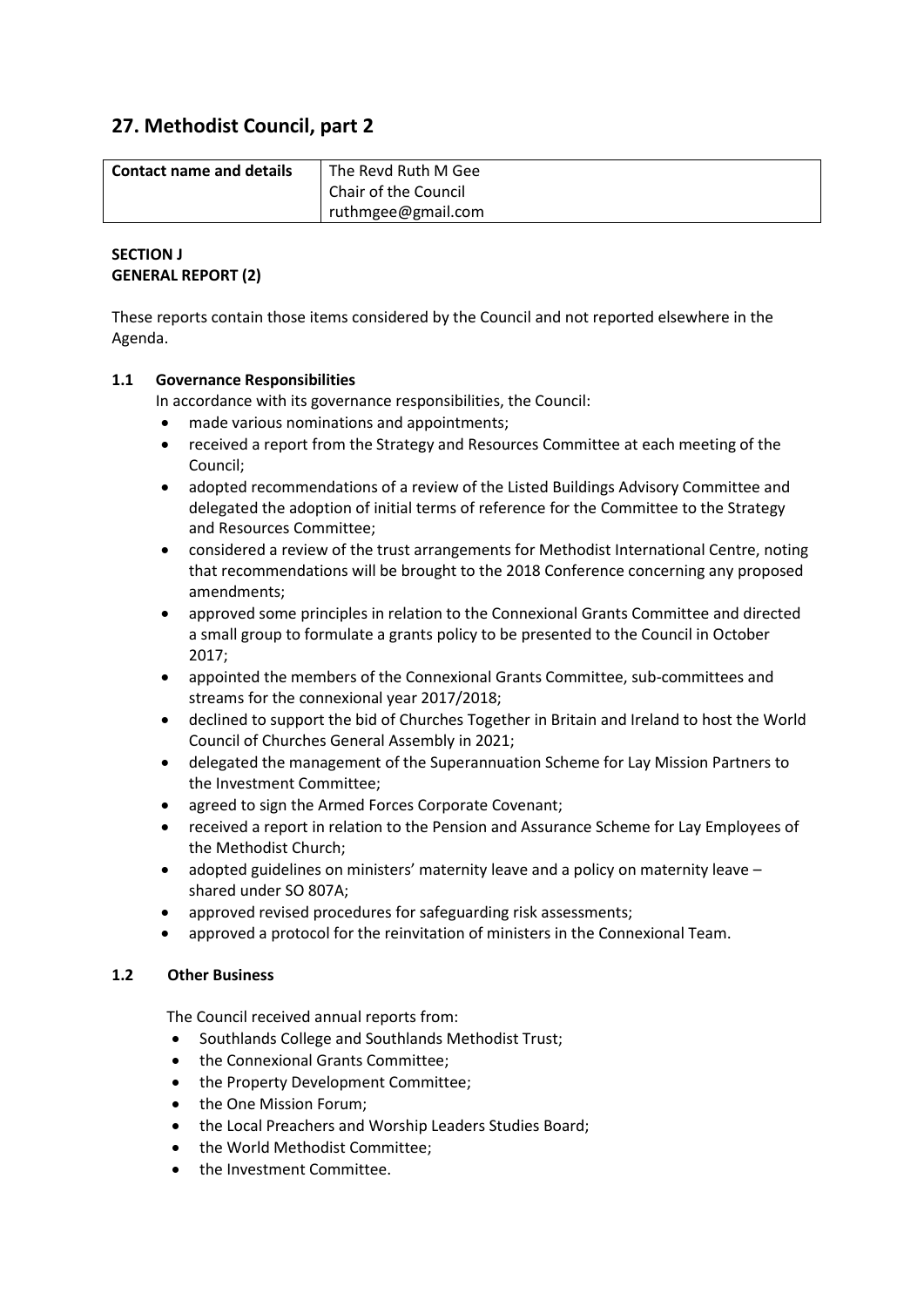The Council also:

- heard reflections from the President and the Vice-President on their year of office;
- witnessed the attestation of the Journal of the 2016 Conference.

#### **\*\*\*RESOLUTION**

**27/1. The Conference received the General Report of the Council.**

## **SECTION K CONNEXIONAL TEAM REPORT**

- 1. The Council approved a workplan for 2016/2017 allocating work commissioned by the Conference to various groups within the Methodist Church. The workplan allocates a substantial amount of work to various parts of the Connexional Team. Members of the Conference are advised that the Team also engages in an additional amount of regular work and further descriptions of that wider brief can be found on the website: [www.methodist.org.uk/links/contact-the-connexional-team/about-the-connexional-team](http://www.methodist.org.uk/links/contact-the-connexional-team/about-the-connexional-team)
- 2. At each of the three meetings of the Council over the past year, the Council has received a report from the Connexional Team containing a summary of work in progress in the Team. Should members of the Conference wish to view them, these reports are also available on the website: [www.methodist.org.uk/conference/methodist-council/council-papers-archive.](http://www.methodist.org.uk/conference/methodist-council/council-papers-archive)
- 3. This report does not intend to cover the full breadth of the work of the Team, that having being reported to the Strategy and Resources Committee (SRC) at each of its meetings (under the terms of SO 213(5A)) as well as the Council. The Conference Agenda contains a variety of reports that members of the Team have produced or contributed to, however some of the other significant pieces of work the Team has undertaken over the past year are now supplied for the Conference in the paragraphs below:

#### **Risk Management**

- 4. The Senior Leadership Group (SLG) of the Team has met quarterly as the Risk Management Group in accordance with the Council's risk management policy framework, where risks relating to the operation of the Connexional Team (listed on a specific risk register for the Team's activities) are considered.
- 5. This process also involves considering risks listed in the 'corporate' risk register (overseen by the Council) that relate to the wider Church. The Connexional Secretary (nominated Risk Champion of the Methodist Church) emphasised to the Council that as regular scrutiny of risk management is taking place, where the Council is making decisions it is important for the Council to consider whether the proposal before it will support or hinder the growth, health and vitality of the Methodist Church.

#### **Discipleship and Ministries**

6. The Discipleship and Ministries Learning Network (DMLN) has been working with the United Reformed Church and a Liverpool based company, Appreciating People, on a new resource, *Appreciating Church*, which utilises Appreciative Inquiry approaches in congregational development. The DMLN team has taken introductory training in Appreciative Inquiry with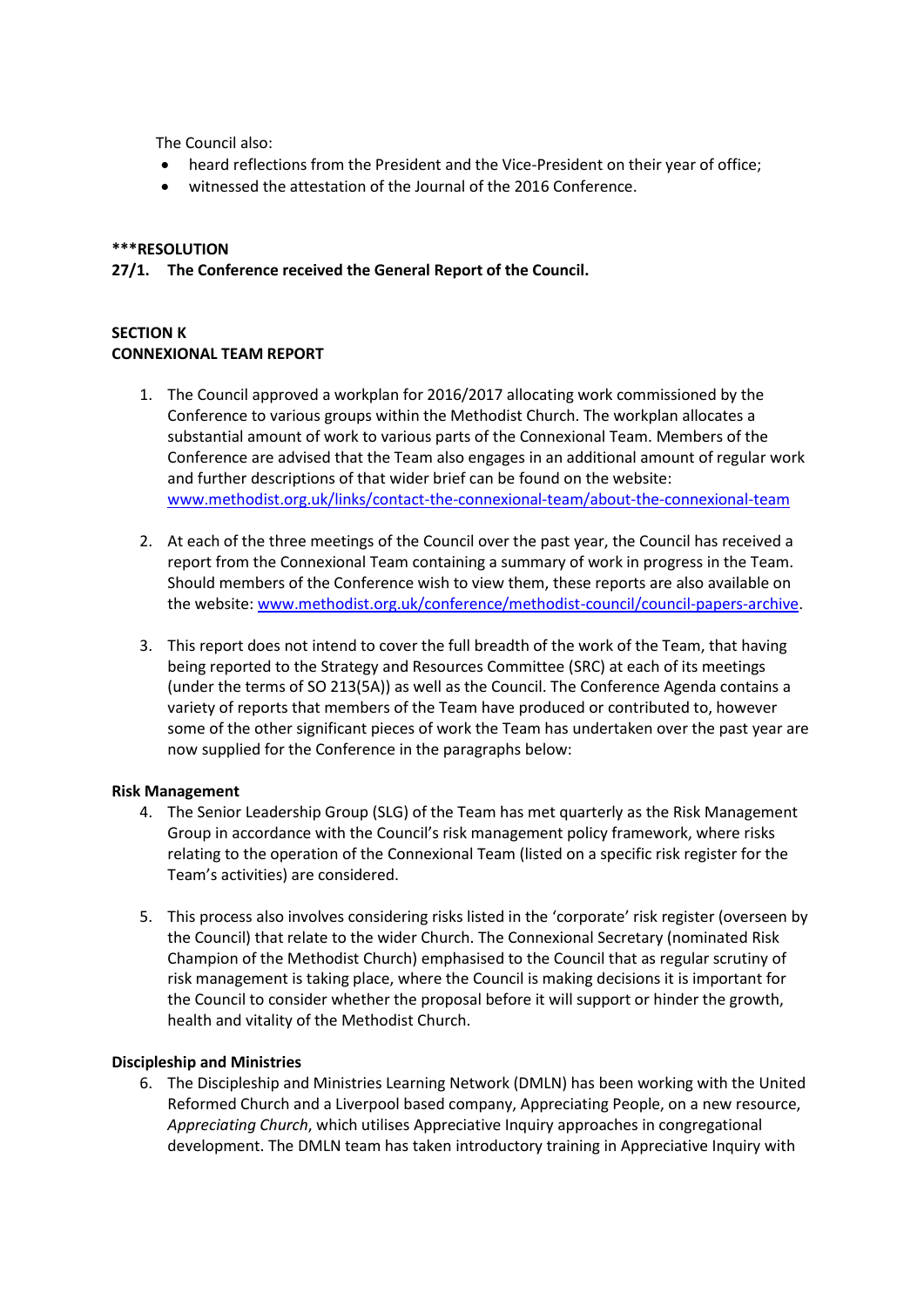the aim of developing a network of practitioners both within and beyond the learning network able to support Local Churches and Circuits in reimagining their mission.

- 7. Development has continued towards the new training course for Worship Leaders and Local Preachers, *Worship: Leading and Preaching*. This has been a major undertaking involving the entire Discipleship and Ministries Learning Network (DMLN) in engagement with local Circuits, the development of writing teams and the creation of a new Virtual Learning Environment to provide a platform for future developments in open learning. The new course is in the process of being translated into Welsh, and Mandarin and Cantonese versions are under consideration. The Methodist Church in Ireland is planning to pilot the programme next year.
- 8. The last year has seen the regional teams in the DMLN implementing and developing programmes of support for a variety of roles including: circuit stewards and lay employees, those in pioneering roles, continuing support for those delivering *Worship: Leading and Preaching,* and those who are completing their candidating portfolios and those exploring vocation.
- 9. The Scholarship, Research and Innovation team have supported and promoted a number of research events over the past year including subjects on: Rural Ministry in association with the URC, Migration and Ministry held in conjunction with the Susanna Wesley Foundation, Hymnody with Lutherans/Moravians/Methodists as part of a wider 'Luther at 500' event. This is in addition to holding the secondAnnual Research Conference in Cambridge and a 'young Methodist scholars' conference for the first time. Plans for the August 2018 Oxford Institute for Methodist Theological Studies are on track including a new development that enables wider Methodism to share in the Institute for one of the days.

#### **Mission and Advocacy**

- 10. Earlier in the year, an international consultation on religious freedom and persecution was held, involving some ten of our Partner Churches from around the world, as well as a selection of voices from within the Methodist Church in Britain (MCB). World Church Relationships have worked very closely with the Joint Public Issues Team (JPIT) in preparing for this, the first of the 'new-style' partner consultations envisaged in the strategy for global relationships and a great opportunity to draw on JPIT's expertise in an international context.
- 11. A new fundraising strategy was approved by the Strategy and Resources Committee (SRC) last September, which has led to new infrastructure to support individual donations to connexional funds, including electronic direct debits. The fundraising team also worked on an Aldersgate Day campaign, based around raising our people's awareness of the significance of John Wesley's experience, sharing stories of how God has worked in our own lives, and encouraging a generous response through support of the mission funds.
- 12. The major highlight for JPIT over the past year has undoubtedly been *A Very British Nativity*, the video made with children, retelling the nativity story to highlight the situation for refugees in the UK. Resources are have been produced to help churches with 'post-Brexit' conversations, which including videos posted on our YouTube channel. Other activities of note include responding to the government's consultation on further changes to the benefits system and the production of a resource on fracking, which is now available on the JPIT website.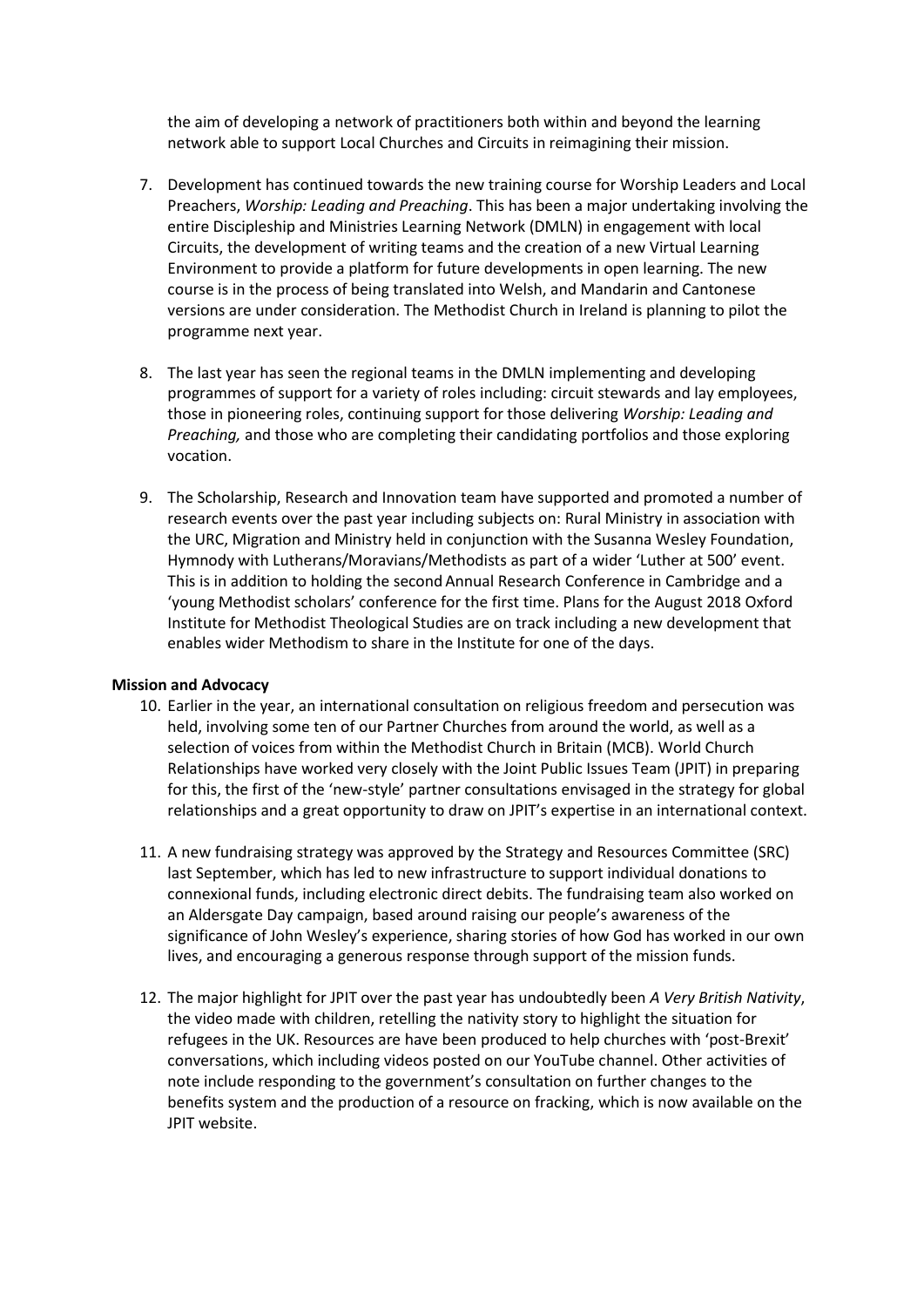- 13. Work continues towards the development of the new Methodist Church website, with both the navigation and the "look and feel" being key topics. It is anticipated that the site will go live by the time the Conference meets.
- 14. Under the guidance of the Global Relationships Strategic Oversight Sub-Committee (GRSOSC) of the SRC, discussions of the World Church Relationships Team and All We Can have led to the trialling of joint capacity-building programmes with two Partner Churches.
- 15. Work has also taken place on refining the World Church grant-making processes, with new timetables, criteria and application forms, in consultation with the World Church Sub-Committee to the Connexional Grants Committee, and its streams.

#### **Support Services**

- 16. The refurbishment work at Methodist Church House was completed in November 2016. The work has been undertaken to a professional level and comments from both staff and visitors have been especially positive. Gratitude is offered to all those who have been inconvenienced by this work but also to all those volunteers who have put in so much time and energy to keep the project going.
- 17. The Facilities team has also commenced work with the Methodist Church House Management Committee on long-term maintenance plans for the building; and has also overseen the redevelopment work at 24 Somerset Road, which is due to be completed before the Conference meets.
- 18. Excellent progress has been made, alongside colleagues in the Conference Office, on the process of incorporating the work undertaken in relation to obtaining and monitoring work permits from the Home Office for ministers coming from outside the EU to serve.
- 19. Having resolved to apply for Living Wage Employer accreditation in October 2016, the Council has now formally registered with the Living Wage Foundation, and ways as to how this is promoted are now being considered.
- 20. Other work of note includes the embedding of new payroll systems for both ministers and lay employees, and developing Data Protection operational duties for the Methodist Council to ensure that best practice and procedures are in place.

#### **The Conference Office**

- 21. From October 2016 the Safeguarding Team moved from the Support Services Cluster to the Conference Office in terms of oversight and line management responsibility. Some of the benefits from this move include that:
	- it gives safeguarding issues and the work of the Safeguarding Team a significant profile within the work of the Conference Office;
	- it permits collaboration, where appropriate, between complaints and discipline and safeguarding processes and staff with responsibility for these areas in the manner envisaged in the Past Cases Review Report;
	- it mirrors arrangements for the Church of England who we partner in safeguarding work. The Safeguarding Team for the Church of England is located in the Central Secretariat.

#### **\*\*\*RESOLUTION**

**27/2. The Conference received the Report.**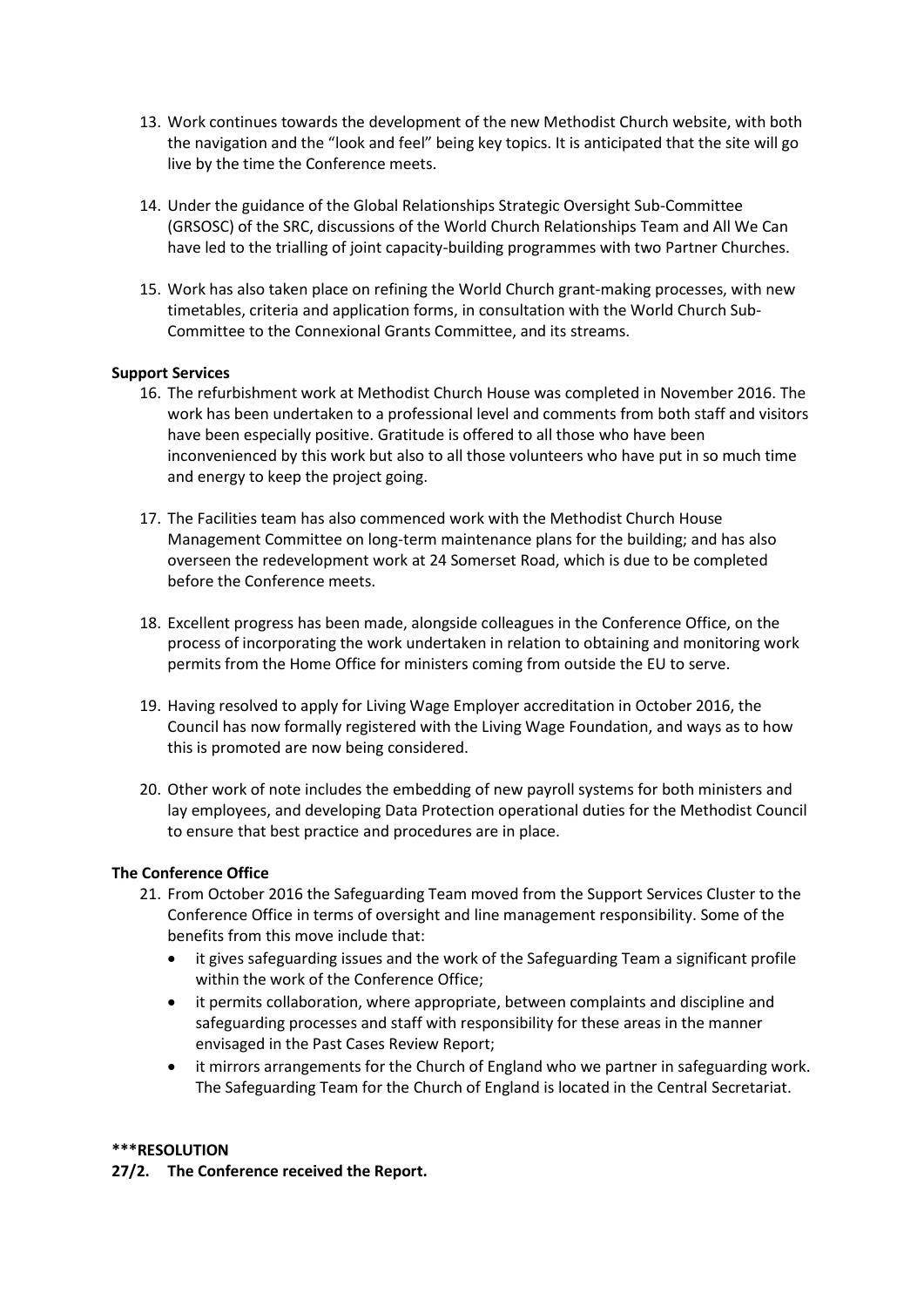## **SECTION L ISSUES OF PORNOGRAPHY WORKING GROUP**

The Council considered a report brought by a working group which had been appointed to take forward the work directed by notice of motion 2015/215.

### The notice of motion read:

## *Notice of Motion 2015/215 – Statement on pornography The Conference directs:*

- *that the Methodist Council appoint a Working Group to prepare a draft Conference Statement and discussion materials appropriate for different age groups on pornography and to report to the 2017 Conference;*
- *that the Working Group has a membership with expertise in sexual ethics, psychology and the nature of digital media, and also representatives from the 3Generate Age Group;*
- *that the Terms of Reference be agreed by the Methodist Council in consultation with the 3Generate representatives to the Methodist Council.*

The Council noted that a Conference Statement is defined in Standing Order 129 as a document intended, if adopted by the Conference, to be a considered Statement of the judgment of the Conference on some major issue or issues of faith and practice, and framed with a view to standing as such for some years. The Council felt that the production of a statement intended to last for a decade might not be desirable, or possible, in such a fast changing digital world. Instead, the Council appointed a working group to produce resources and materials for use by churches and groups.

As a result of this work, the Council thanked 3Generate for initiating this discussion and directed that the report should be used as the basis for the production of a brief document that could be used to facilitate discussion within church groups. The Council directed the Connexional Team to make a list of resources, which the group had identified as appropriate and helpful, available as web-based material. The Council directed the Faith and Order Committee to consider the production of further theological reflections on issues of pornography. The Council called on all the bodies and agencies with responsibility for relationship and sex education in schools to listen to and act on the voices of children and young people, so that children and young people are better supported in their learning about relationships and sex, including pornography, in ways that are safe and credible, and supported the Secretary of State for Education in England's proposals to put relationships and sex education on a statutory footing, so every child would have access to age appropriate provision in a consistent way.

#### **\*\*\*RESOLUTION**

## **27/3. The Conference received the Report.**

### **SECTION M STANDING ORDER 245**

Further to conversations between the Council and All We Can regarding a closer working relationship, All We Can requested that the Council link person appointed to the Board should be a voting member of the Board. The Council agreed to recommend the Standing Order change below to the Conference.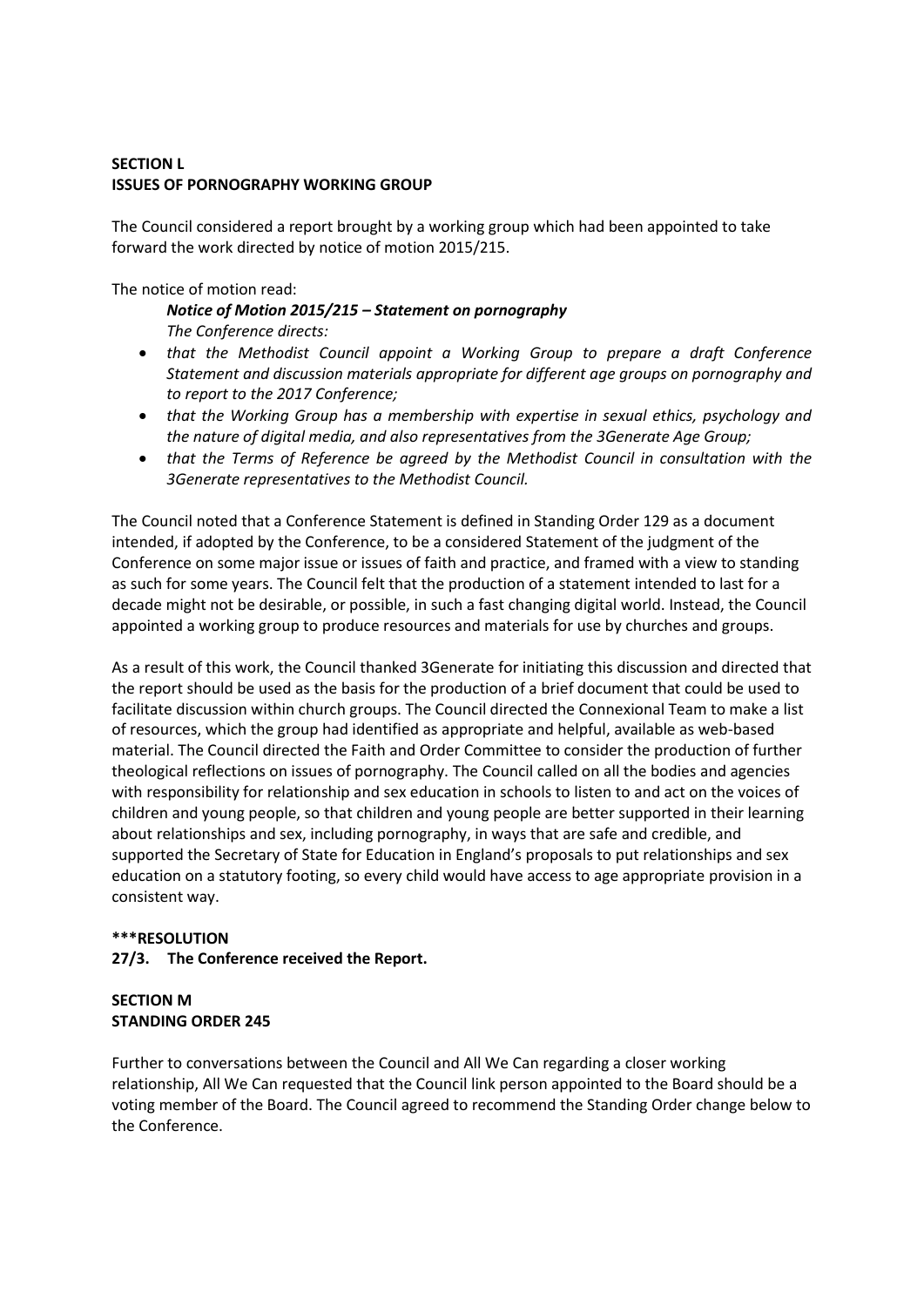**245 Methodist Relief and Development Fund.** The T*t*rustees of the F*f*und shall be appointed by the Methodist Council.*, and shall include at least one member of Tt*he council*.* shall appoint one of its members as a representative responsible for linking between the council and the Fund, who shall attend Board meetings of the Fund. The working relationship between the F*f*und and the Connexional Team shall be set out in a Memorandum of Understanding.

### **\*\*\*RESOLUTION**

**27/4. The Conference received the Report.**

### **27/5. The Conference amended SO 245 as set out above.**

### **SECTION N**

## **THE UNFINISHED AGENDA – RACIAL JUSTICE AND INCLUSION IN THE METHODIST CHURCH**

### **Section 1: Introduction**

- 1.1 The Methodist Church has a long, active and pioneering tradition of engaging with social justice, challenging the assumptions of wider society. There are really good examples which can be held up by the Connexion as good practice; for example the One Programme and 3Generate which are rooted in the belief that participation of young people in the Church enables them, as well as the Church, to grow, learn and develop. Another example is the Ministerial Candidates' Selection Committee where the members of the committee are diverse and balanced in regards to age, ethnicity and sex. This is a powerful statement on the importance of equality, diversity and inclusion in the Church for those coming forward as candidates for ordained ministry.*<sup>1</sup>*
- 1.2 Over the past fifty years, the composition of the Methodist Church membership has been changing and its diversity increasing. This diversity extends throughout the Connexion, but is perhaps most evident in the London District and also in some larger urban areas. In London, for example, it is estimated that more than 66% of the 22,500 plus members have their places of family origin outside of the UK.<sup>2</sup> However, though the aspiration for racial justice and inclusion has been implicit within the Church's commitment to equality, diversity and inclusion, within this period District Chairs have remained predominately male, aged 55 years and above and white.

A report to the Conference from 1978, which is today affirmed in Standing Order 013B that *'The Methodist Church believes that racism is a denial of the gospel*, says: *'Racism is a sin and contrary to the imperatives of the Gospel. Biblically, it is against all that we perceive of the unmotivated, spontaneous and undiscriminating love of God who in Jesus Christ gave himself for all…'<sup>3</sup>*

1.3 This report focuses on the sin of racism within the Methodist Church. Although work has been undertaken over the past fifty years to remove it from the life of the Methodist Church it is with a deep sense of sorrow and shame that it is still evident today. The Methodist Church needs to be honest about what might be viewed as the gaping chasm between what it longs and hopes to be and the state of the present reality regarding the senior leadership of the Methodist Church.

<sup>1</sup> www.methodist.org.uk/ministers-and-office-holders/equality-diversity-and-inclusion/guidance-and-reports <sup>2</sup> Based on research undertaken by the Belonging Together project 2010- 2013

<sup>&</sup>lt;sup>3</sup> Watson, V, Holder, C Statement supporting the Division of Social Responsibility Conference report 1978.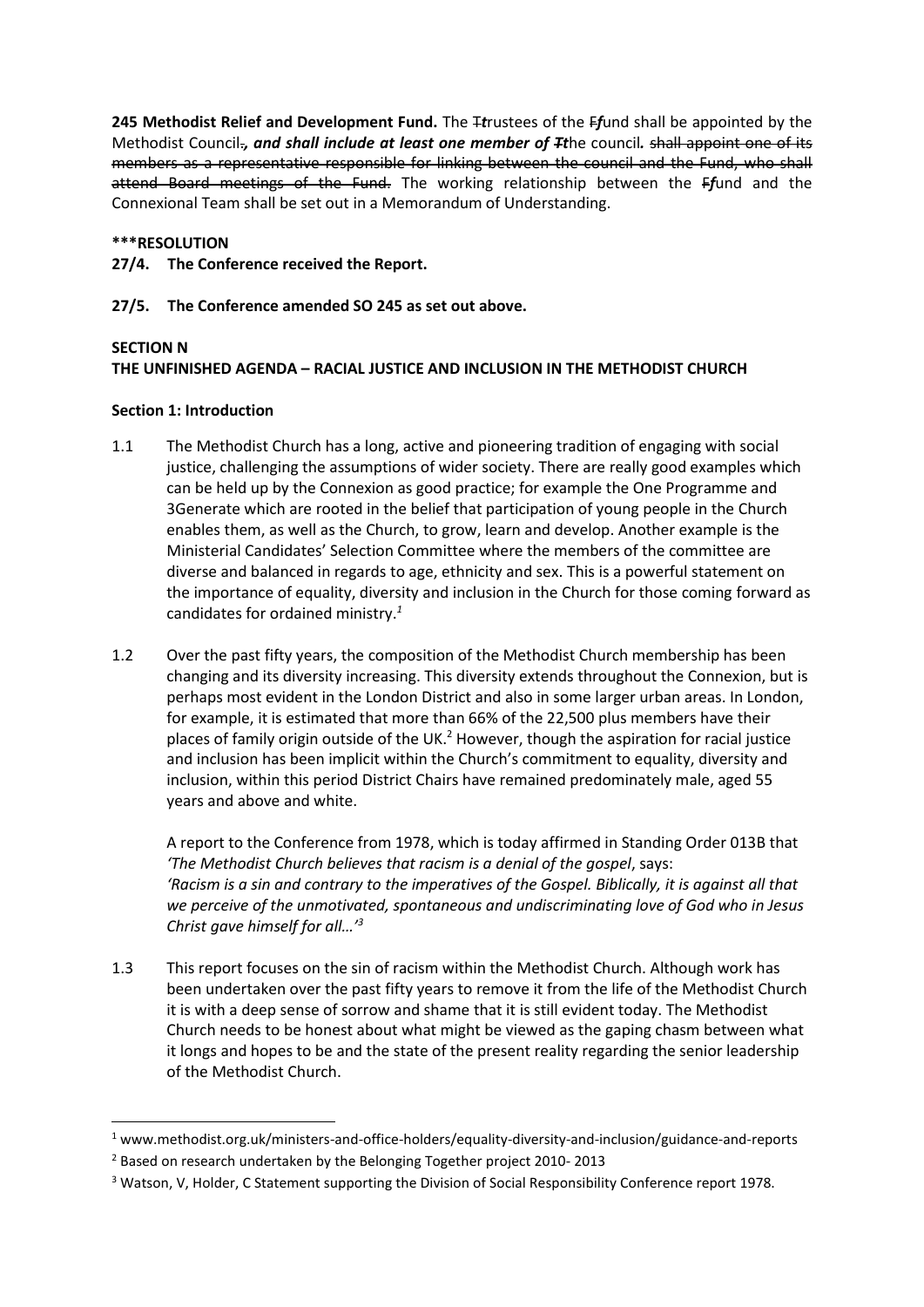*'Sin is the condition of estrangement from God which affects the whole human race. Sins are specific actions, words or thoughts which arise from our sinful condition and deny the presence, power and purpose of God…Sin hinders the effects of God's grace. It corrupts our relationships with him and with one another, with the world in which we live and with ourselves. The effect of sin is discord, where God intended harmony'.<sup>4</sup>*

In regards to the sin of racism, in the 1987 report *Faithful and Equal*, the Methodist Church defines racism as:

*'Allowing prejudice to determine the way power is used to the personal, social or institutional detriment of ethnic minority individuals or communities.'*<sup>5</sup>

1.4 First identified in the report, *'A Tree God Planted',* over the past fifty years, a number of recurrent themes have been evident. These are; belonging and exclusion, assimilation, inclusive leadership and participation and tokenism. The 1985 report, *'A Tree God Planted'*, gathered data and stories to show the status and experiences of black people within British Methodism going back over twenty years prior to its publication. Therefore, the period being focused on in this report is 1965 – 2017. By mapping these themes over a fifty year period this report will show how the themes identified in 1985 are still applicable today, hence its title; 'The Unfinished Agenda'.

## **Section 2: Recurrent Themes - Belonging and Exclusion, Assimilation, Inclusive Leadership and Participation and Tokenism**

- 2.1 The focus of this section of the report is to take the themes; belonging and exclusion, assimilation, inclusive leadership and participation and tokenism and map them across the evidence gathered from four documents:
	- *A Tree God Planted<sup>6</sup>*
	- *Faithful and Equal<sup>7</sup>*
	- *Belonging Together 2012 Aim 2 Summary report <sup>8</sup> / 9*
	- *The Equality, Diversity and Inclusion Toolkit – 'Race' Module (2016)<sup>10</sup>*

The purpose is to demonstrate how the issues surrounding these recurrent themes have acted as a barrier inhibiting racial justice and inclusion in the Methodist Church from 1965 to 2017.

## 2.2 Belonging and Exclusion

i. *'When I came first and asked where was the nearest Methodist Church, I was told I couldn't come because of the colour of my skin. We started to have prayer meetings house to house on Sundays. We worshipped and we prayed. I think prayer breaks down barriers. Until one day I was told Revd. Hughes is the Minister and I could come. So I* 

<sup>4</sup> *A Catechism for the Use of People called Methodists*. Trustees for Methodist Church Purposes (TMCP). 5 *Faithful and Equal*, Conference report, 1987.

<sup>6</sup> Walton, H, Ward, R and Johnson, M *A Tree God Planted*, 1985.

<sup>7</sup> *Faithful and Equal*, Conference report, 1987.

<sup>8</sup> Belonging Together 2012 Aim 2 Summary report. Research and map the experiences of people from underrepresented backgrounds coming forward for leadership'. 2012.

<sup>9</sup> The purpose of the Belonging Together project was '*To help the Methodist Church to be an effective plural church that engages its richly diverse membership to fulfil its vocation of worship and mission.'*

**<sup>10</sup> [www.methodist.org.uk/ministers-and-office-holders/equality-diversity-and-inclusion/edi-toolkit](http://www.methodist.org.uk/ministers-and-office-holders/equality-diversity-and-inclusion/edi-toolkit)**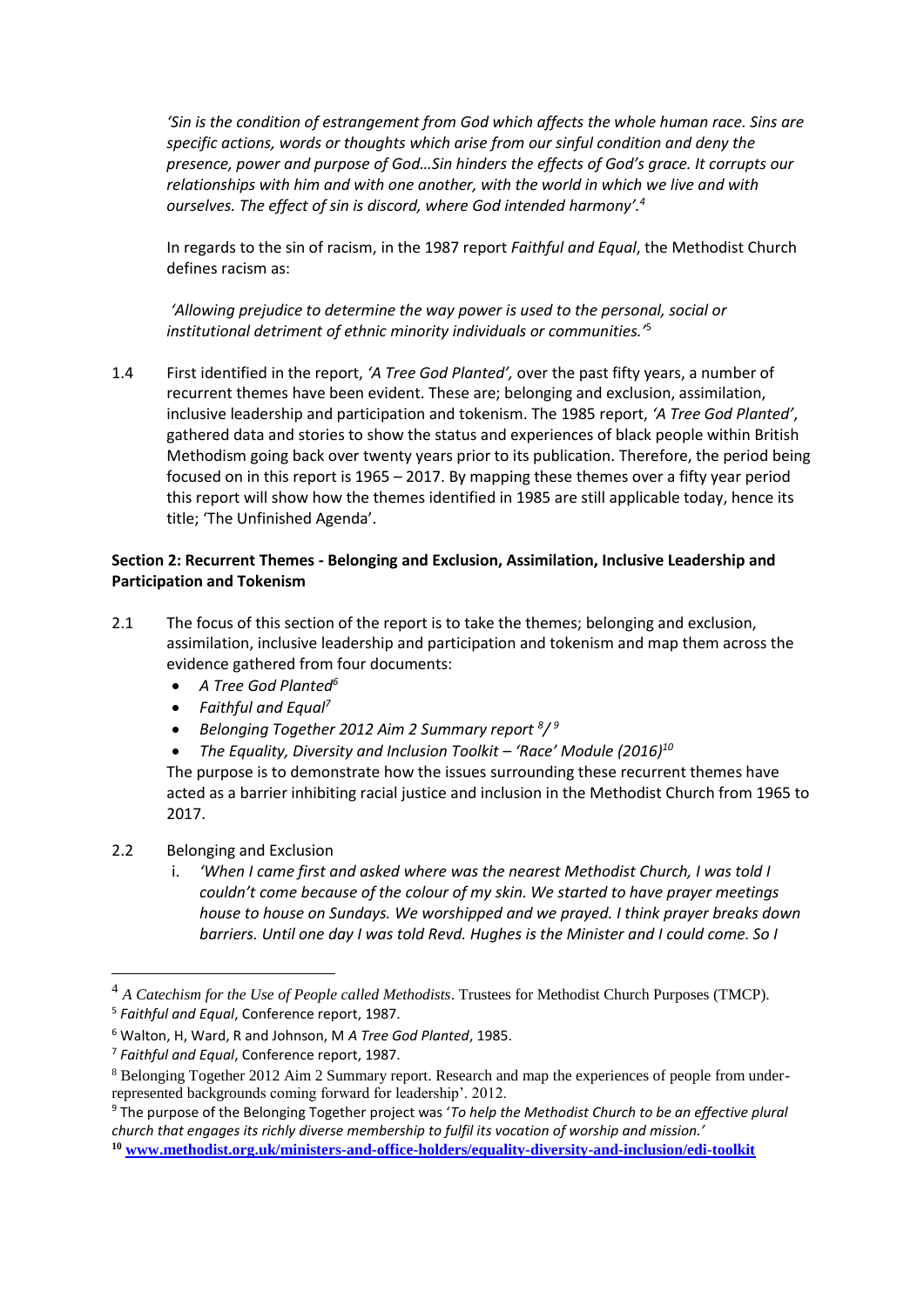*went and sat at the last seat at the back. The announcement was given 'We welcome any new people and hope you feel at home with us. Please come again.'* 

This excerpt comes from *A Tree God Planted*, and highlights how in the 1960s and 1970s many black people were not initially welcome in Methodist Churches.

- ii. Reflecting on the 1960s and 1970s *'Faithful and Equal'* exposed the stress points for churches with new arrivals: *'…The churches and society saw themselves as basically caring and capable of caring. They saw themselves as tolerant and liberal …when churches found themselves meeting people and communities which were really different in skin colour, language, culture, religion, it became clear that they could no longer automatically serve their neighbourhood. They discovered that many of their members were prejudiced and afraid and looked for reasons to reject the newcomers…'*
- iii. Though this situation is now rare, exclusion still occurs, the '*Belonging Together report'* from 2012 shows how exclusion has mutated from physically barring on the grounds of ethnicity and colour to cultural exclusion: Respondents argued that there is a high degree of attachment to inherited, culturally specific understandings of the church and that any change is often strongly resisted. This can serve to exclude groups who do not connect with British church tradition and can give the impression of prioritising structure and tradition over inclusiveness and welcome.
- iv. This cultural exclusion is illustrated in Sita's story in the *Equality, Diversity and Inclusion Toolkit - 'Race' Module*:

Sita has been a member of a local Methodist Church for nearly 10 years and is part of a sizeable Indian community within the church. Despite the length of time Sita has been a member, she has very little interaction with the white British community. Indeed, Indian Christians have been attending the church for 30 years and the communities remain virtually separate congregations within the church.

Only a couple of white British members know Sita's name and the minister is not one of them. The group are almost always referred to collectively, rather than as individuals, as "the Indians". This is difficult for members of the Indian community, but this label is also applied to anyone from an ethnic minority, of which there are multiple within the church.

Sita feels dehumanised by this treatment. Instead of feeling like part of the church she feels like an intruder. She is not sure how to tackle this as she does not want to upset either community but feels this cannot be Christian.

#### 2.3 Assimilation

i. In *A Tree God Planted*, black Methodists spoke of experiencing spiritual hunger in British churches and felt that they were expected to assimilate or fit in with the existing culture: You go to church in the West Indies and you feel full – as if you have received a blessing. Most churches you go to here, you walk in, sit there for an hour and you go home empty... People spoke of taking a much more active part in worship: chanting, singing, encouraging the preacher with their comments. Often when these practices were followed in a British church, they caused embarrassments. "If someone said 'Amen!' they looked at you funny."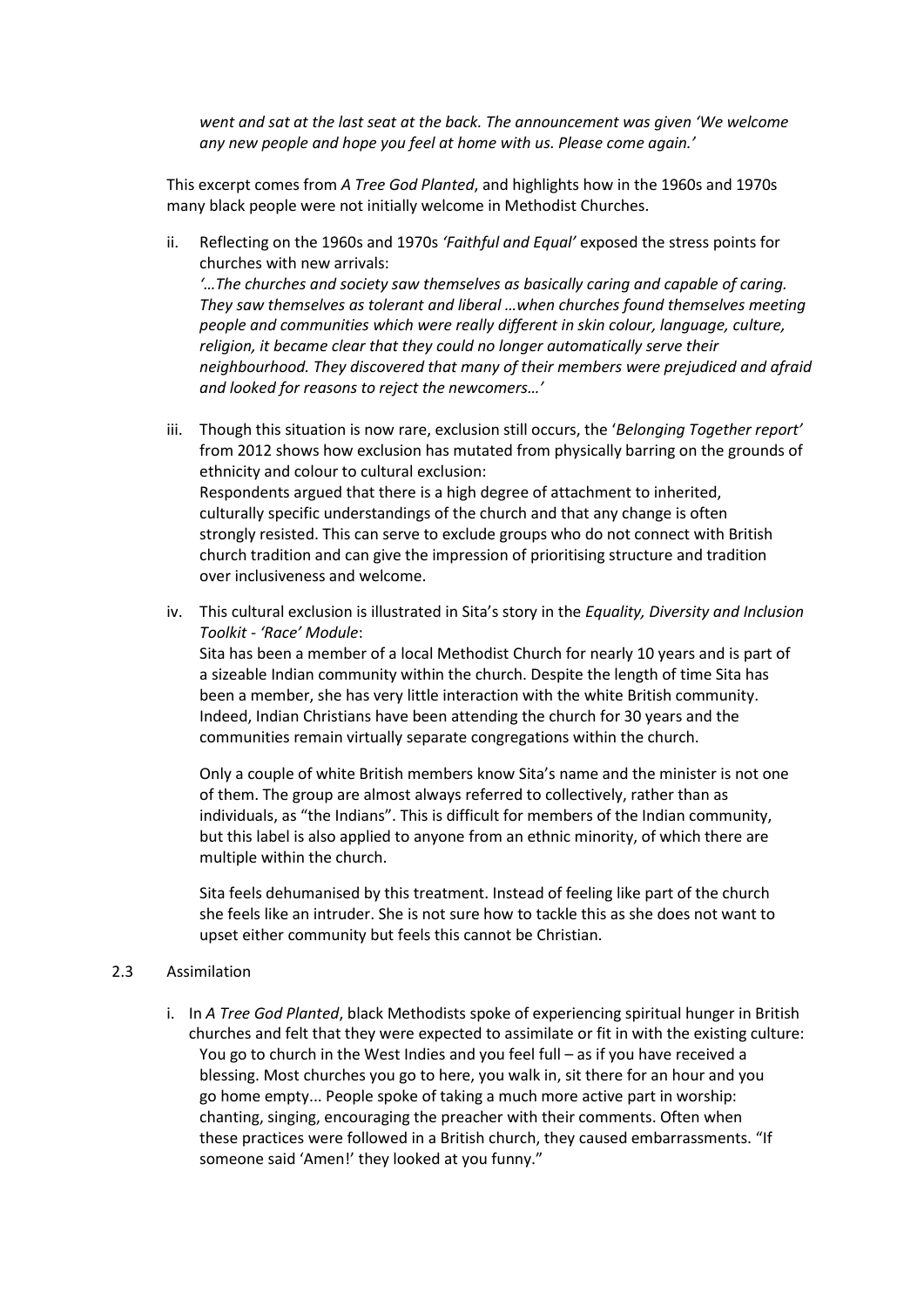- ii. This assimilation was evident in the *Faithful and Equal* 1987 report: …The difficulty of recruiting black people for some church, circuit and district committees may reflect their perception of the nature and style of the working of those committees. Methodist groups often become cynical and 'maintenance orientated' to keep things ticking over for another year. In general, black communities tend to adopt a 'pilgrim approach'.
- iii. Assimilation was also a theme identified in the *Belonging Together* report (2012): Respondents reported being expected to assimilate into the church rather than a process of integration taking place. This results in members of underrepresented groups feeling like outsiders in a church which 'belongs' to an established group. Respondents pointed to an expectation of losing their identity and assuming the existing one of 'British Methodists', rather than forming a new common identity.
- iv. This is illustrated in the *Equality, Diversity and Inclusion Toolkit* 'Race' module with Kofi's story:

*'Kofi's Methodist church has had great success at building relationships within the church with the sharing of meals after services. Although this had proved popular, Kofi noticed that all the meals served are traditional British and attendance by members of ethnic minority communities was low. Kofi suggested that once a month one of the ethnic minority communities would prepare the food to encourage everyone to feel an equal part of the church.* 

*This idea was dismissed without any real discussion. One lay leader commented that, "We wouldn't be able to get the smell of your kind of food out of the church." Kofi has had a number of conversations with other church members about the ways in which the structure and practices of the church are informed by British culture. Some of the church members threatened to leave if different musical instruments were used during the service or if different prayers were used. The church leadership argued that the number of people in the church from ethnic minority groups was quite small and that the majority of church members had the right to decide how the church should be run. The makeup of the church membership, however, is not reflective of the wider community.'*

#### 2.4 Inclusive Leadership and Participation

- i. *'..One minister told us how his white members befriended black people and welcomed them into the church. However, when it came to involving them in leadership "there was some opposition." Today, more than twenty years after black people first appeared in that church (where they form two thirds of the congregation), leadership still remains mainly in the hands of the white membership. What appears on the surface to be a successful multi-cultural congregation may in reality be one in which all the important decisions continue to be taken by white leaders.'*
- ii. This excerpt comes from *A Tree God Planted,* it would be hoped that stories like this would be confined to history. However, again this was highlighted in the *'Faithful and Equal' report in 1987:*

*'..A knock-on effect is the recognition that the representation of black people in Methodist leadership positions and structures is made more difficult by the nature and style of working that Methodism adopts. It is crucial that the positive contribution of the black*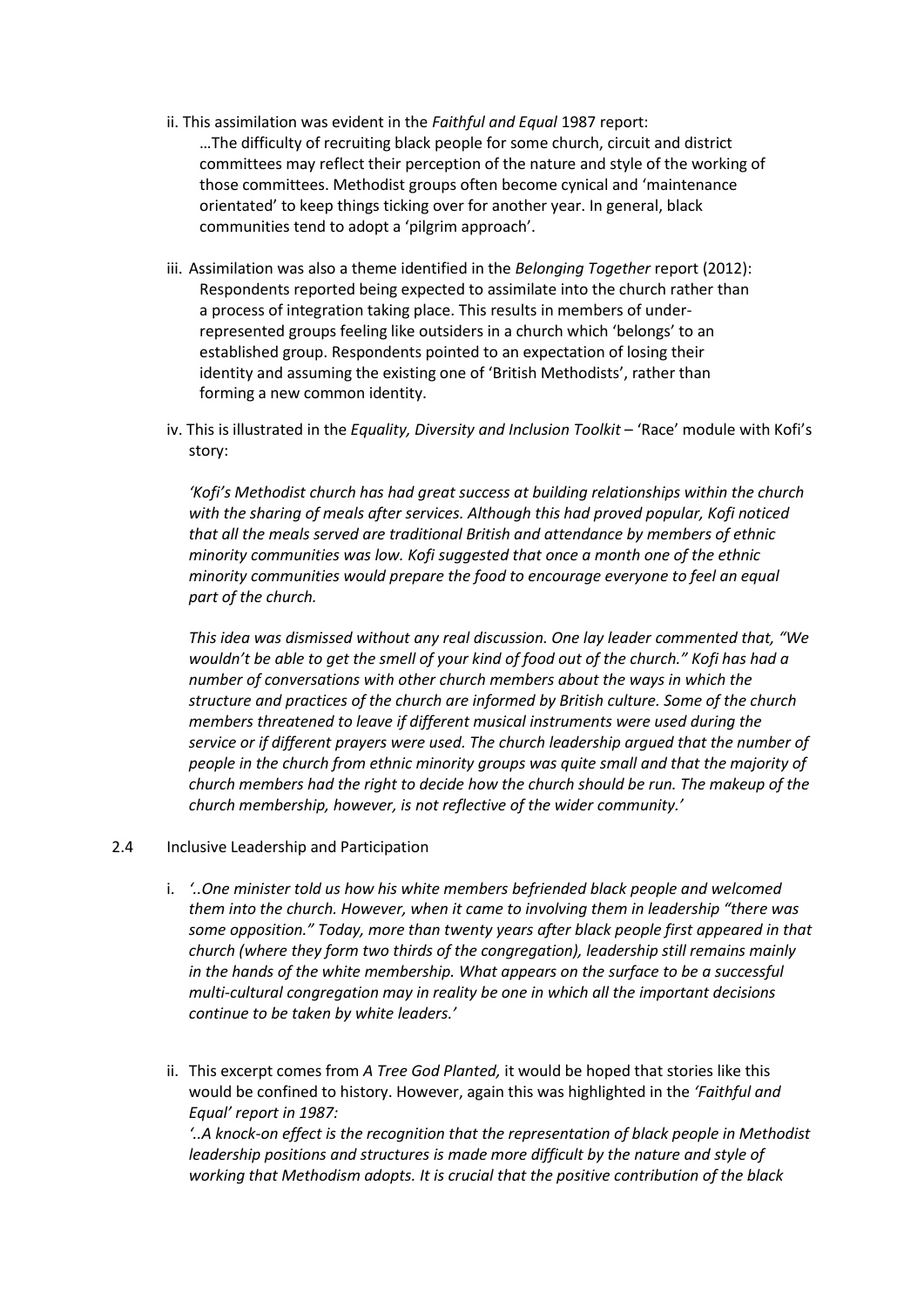*communities actually enriches and changes our procedures and affects how things are normally done…'* 

- iii. In 2012 the theme of inclusive leadership and participation continued to resonate*.* One of the driving forces and areas of concern for the Belonging Together Project was '*The lack of sufficient minority ethnic group participation within the Church's decision-making and leadership structures'.* This theme was also identified in the *'Belonging Together report': 'Explicit discrimination still exists with the Church. The research has highlighted examples of individuals being excluded from leadership or prevented from undertaking specific roles or tasks based on their ethnicity. Assumptions are made about the skills and abilities of individuals based on race, and instances were found of existing leaders refusing to work with people different from themselves....'*
- iv. Martyna's story taken from the *Equality, Diversity and Inclusion Toolkit -* 'Race' Module*:*  also illustrates the issues around inclusive leadership and participation: *'Martyna, a lay member of a local Methodist church, feels called into leadership within the church. She has had a number of conversations with fellow church members about the possibility of taking up a leadership role. She is a senior manager in a government department, managing a significant budget and several teams of staff.*

*A number of roles have become available in the last year, but in each case, the first Martyna heard of them was when someone else was appointed. The vacancies were not announced during services, and no notices or signs were put up. Individuals were appointed by the existing leadership team. There is a group of around 20 people who have all been members for a long time and are all friends. Leadership roles seem to pass between them with no 'outsiders' given the opportunity to join.'*

#### 2.5 Tokenism

i. Another theme which was identified in the *A Tree God Planted*, report is tokenism:

*'..Today it is widely conceded that different groups and interests should be represented when decision-making takes place. Yet we know from other contexts that the inclusion of a 'token' woman in a group of men, or a 'token' black person in a predominately white assembly, may only serve to legitimise the deliberations of that body and inhibit its development on a more equitable basis.* 

*Tokenism operates within the Methodist Church when black people are elected into office because they are black but then not given the means of support they need to exercise their leadership role effectively. It also takes place when the position of one black person in a responsible post serves as reassurance that the congregation can welcome black people into leadership when in fact the majority are not involved at all in the business of the church. Tokenism can also be seen when a black person becomes a leader but then is expected to undertake the leadership role as if s/he came from a white cultural background.'* 

ii. This theme was also identified in the *Belonging Together* report:

*'Some success has been achieved by making people leaders based on their belonging to specific groups within the congregation, but it is important that this doesn't simply obscure the problem. These roles can become tokenistic, creating difficulties for the individual and providing no real benefit to wider groups.'*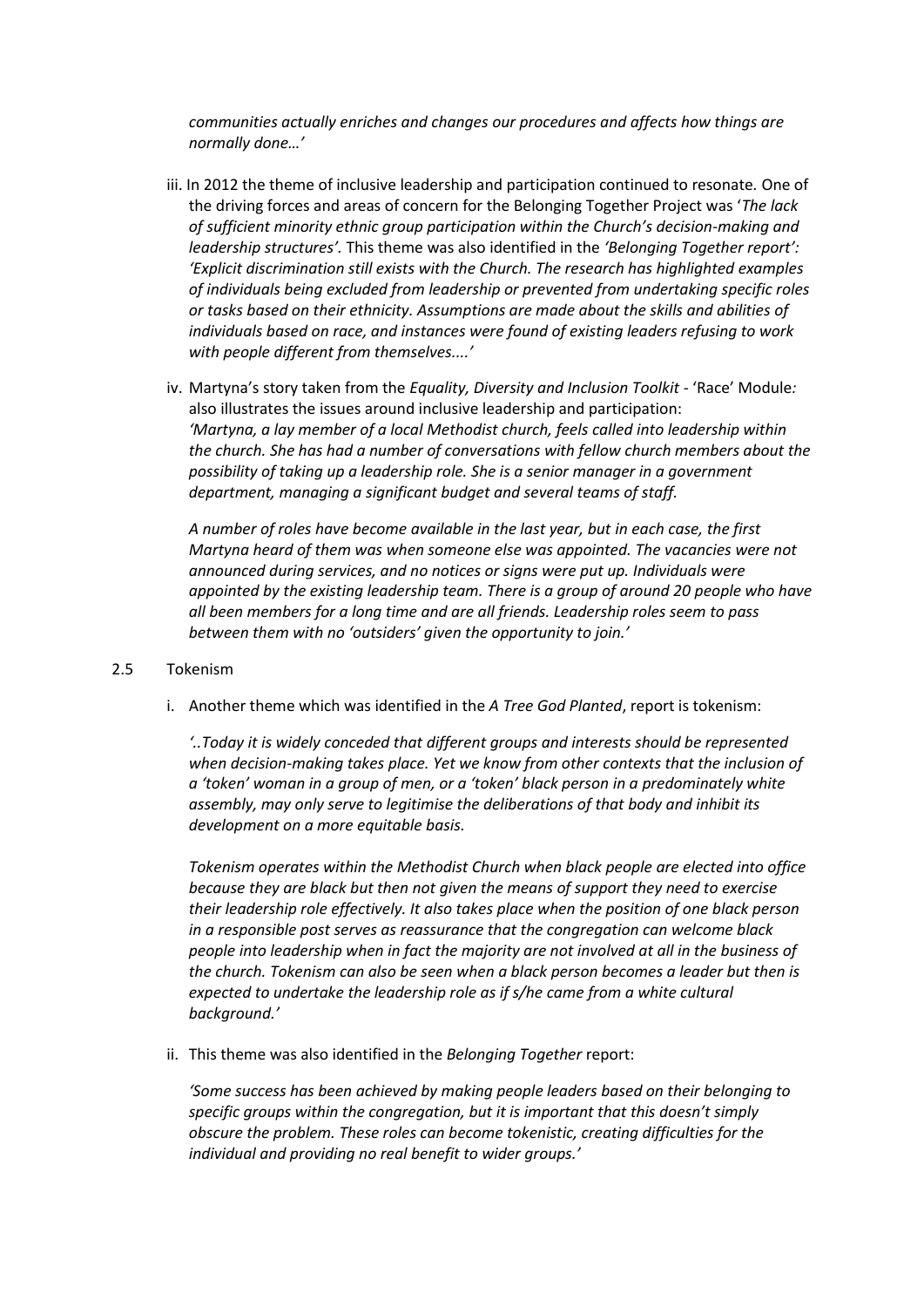iii. Thomas' story in the *Equality, Diversity and Inclusion Toolkit* - 'Race' module: also illustrates this issue:

*'Thomas has long had a passion for mission and ministry with children and young people. Although he has been made a steward, he feels that he is treated as merely a Black and minority ethnic representative. Important decisions are taken before meetings take place and Thomas' input is only sought in matters which are seen to relate to ethnic minority groups. The church recently created a team to look at ways that it could improve its provision for young people, but the team was formed at an informal meeting to which Thomas wasn't invited. Thomas was, therefore, denied the opportunity to join the group – a group which is noticeably lacking in diversity.* 

*Thomas feels a great deal of pressure because he is the only representative of very diverse groups within the church and he doesn't feel able to represent every viewpoint. Increasingly, he is becoming reluctant to raise too many issues. He fears any issues he raises would be used to argue against any further progress. He is becoming increasingly concerned having heard members of the church express the view that having one steward representing different groups has resolved the problem of a lack of diversity in the leadership of the church.'*

2.6 In summary, this section of the report has shown the issues and challenges for racial justice and inclusion within the Methodist Church that the sin of racism continues in the life of the Church*.*

#### **Section Three: Towards an Inclusive Church**

- 3.1 The evidence in section two of this report identifies the issues and recurring themes; the focus of this section of the report is to affirm and identify actions and solutions. Though this report concerns racial justice and inclusion, in working through the issues, it is apparent that many of these resonate with other equality and diversity strands. Therefore, the recommendations identified take a wider perspective around equality, diversity and inclusion, focusing on the following four areas:
	- initiating a conversation around a shared model of an inclusive Methodist Church
	- presenting the challenges concerning the current statistical picture relating to the age, disability, ethnic and the sex composition of the membership of the Methodist Church and its leadership
	- ensuring that all possible steps are taken so that the leadership, personnel and ways of being and working of the Conference and all connexional committees and oversight bodies reflect the commitment to equality, diversity and inclusion.
	- affirming a programme of identification, encouragement and mentoring for potential senior leaders of the Church.
- 3.2. Initiating a conversation around a shared model of an inclusive Methodist Church
	- i. Reflecting on the themes identified in section 2 of this report it is clear that the Methodist Church has been on a journey concerning racial justice and inclusion. In the 1960s and 1970s, the journey was from a model of rejection to one of assimilation. Since then, there have been a number of responses to inclusion across the Connexion, variations of; Assimilation, Melting Pot Approaches or Tolerance: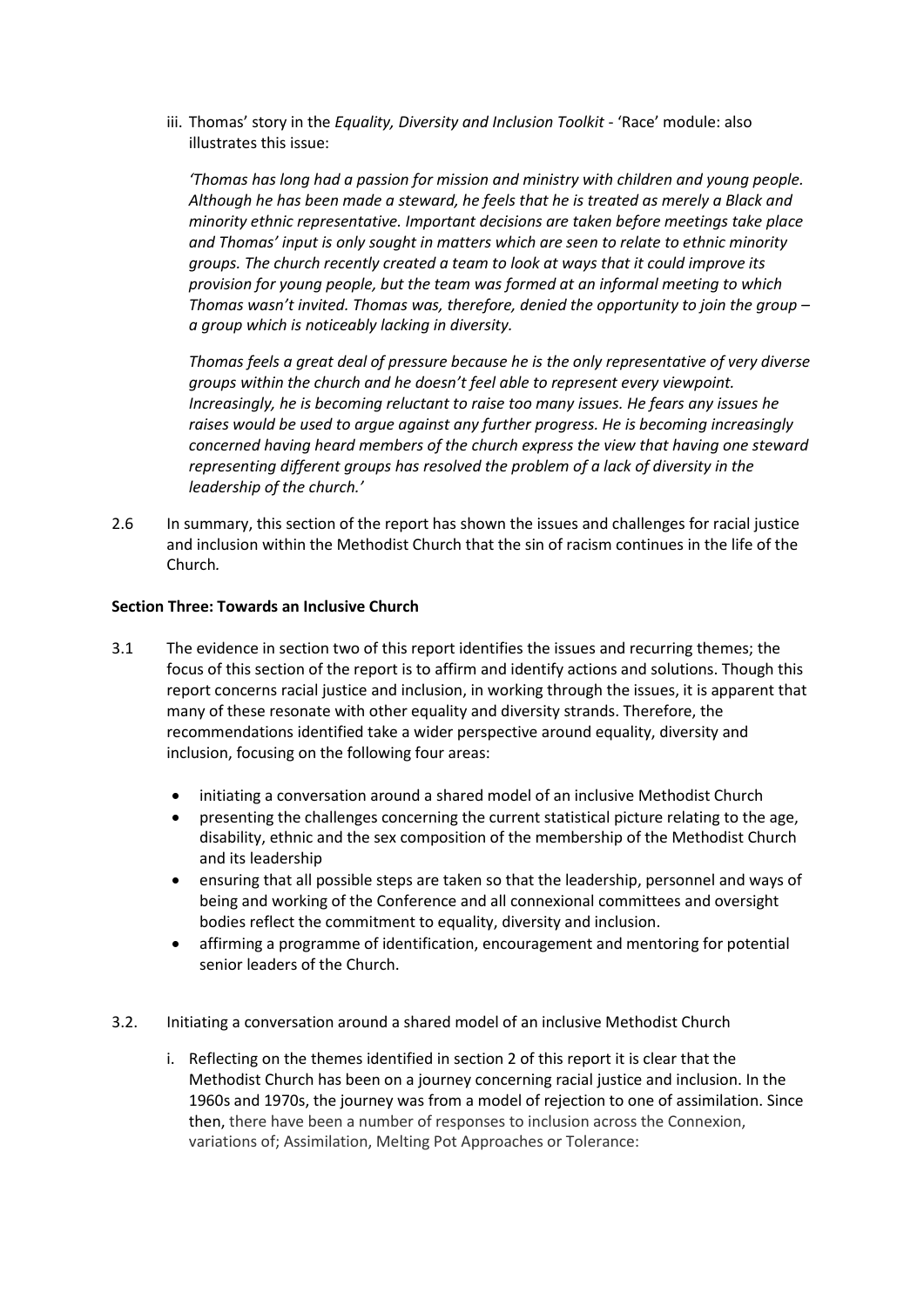- Assimilation Kofi's story in section 2 of this report illustrates how this model operates, black and global majority (BGM) people are expected to be absorbed into host churches, adopting the hosts ways and losing their own distinctiveness. Though there has been a great deal of work to move away from this model in many multicultural churches, assimilation is still evident when BGM people are a significant minority.
- The Melting Pot Approaches– The idealism of this approach presumes that different ethnic, cultural or national groups will 'melt or blend together' into a harmonious whole losing their distinctiveness and developing a new common culture. However, in practice, this can lead to conflict with groups unwilling to lose their identity and distinctiveness. Or faced with change groups leaving the church and there is always the question of power and the improbability of those groups in power simply blending in.
- Tolerance This is a significant model in the Methodist Church's journey towards inclusion, with difference permitted to exist separately, we see this in the case of Methodist churches which take on a particular ethnic or national identity. However, the challenge to this model is that separate existence can lead to fracture and apartheid.
- ii. The Enrichment Model

The models above embody both a separateness from each other and therefore God, an alternative model of inclusion which has more in common with the emphasis on relatedness within Methodist ecclesiology is the Enrichment model, the 1985 *'A Tree God Planted'*, report began to develop the early stages of this model.

*'A plural community is one in which different groups are free to maintain their own traditions rather than adopt a standard form of behaviour. Because acknowledgement is made of the fact that each group has distinctive gifts to offer, a form of equality develops which is based on sharing rather than conforming to a dominate ethos.'*

The Enrichment model focuses on gifts rather than threats, affirming relationships of mutuality. However, further work is needed on the Enrichment model to root it in the value and ethos of the Church. Key questions that need to be answered are:

- How can the Church ensure that difference in the life of the Church is mutually enriching?
- What intentional activities are needed to build a plural community where different ethnicities and national groups and identities bring their gifts to the Church and what are the challenges?
- What needs to change in the Church for this process to be mutually beneficial?
- If one of the key indicators for the success of this model is that senior leadership should both reflect inclusivity and be inclusive, what are the current implications for the senior leadership of the Church?
- 3.3 Presenting the challenges concerning the current statistical picture relating to the age, disability, ethnic and the sex composition of the Methodist Church and leadership

Currently, the Methodist Church does not routinely gather statistics relating to the ethnic composition of the Church or general equality, diversity and inclusion (EDI) demographic data on age, disability and sex as part of Statistics for Mission. It is also difficult to draw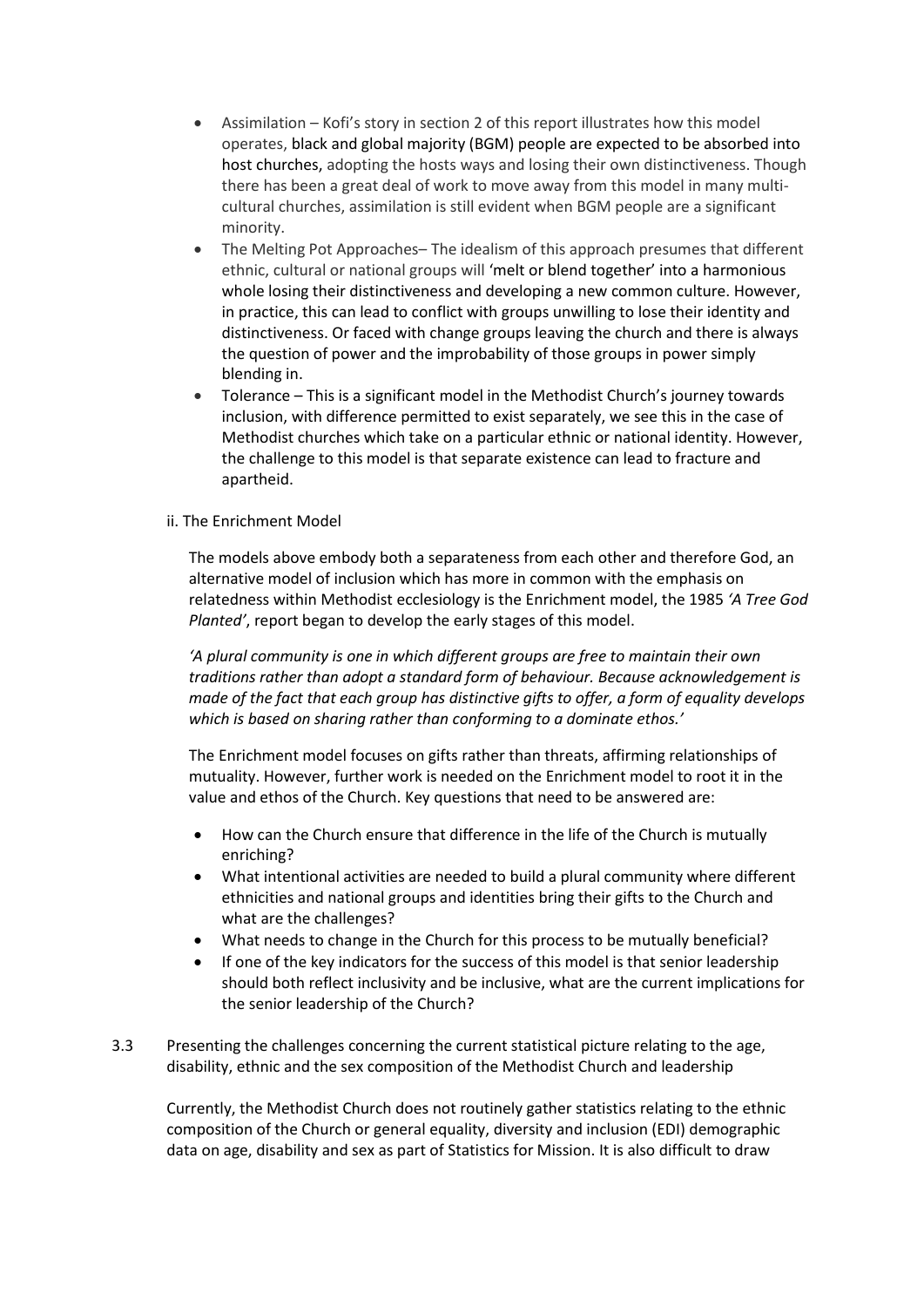conclusions about Church leadership as not all EDI data is gathered for this group. What is known and what is not known is:

- Only 10 per cent of representatives of the Methodist Conference are from black and global majority (BMG) groups.
- The Church does not collate data on disability or ethnicity for Presbyters and Deacons.
- In 2014, 88 per cent of District Chairs were 50 and over, 73 per cent were male.
- 83 per cent of superintendents were over 50 years old and 75 per cent were male. While some of the senior leadership of the Methodist Church have entered leadership without being a superintendent minister, most have been. The role of Superintendent Minister can be seen as a gateway position for leadership in the Methodist Church.
- The Chairs of Committees are predominately white and male.
- The data for the Connexional Team Senior Leadership Group shows that 60 per cent are male and 100 per cent are white.

Anecdotally, there is awareness that the main area of growth occurring in the Church is within black and global majority (BGM) communities and this is echoed across Christian Churches in the UK with the phenomenal growth of the Black Majority Churches. Research carried out by the Church of England in 2012 unearthed extraordinary statistics about the number of BGM Christians and the growth of new churches. This research demonstrates the value of gathering this type of data. <sup>11</sup>

| Black and Global Majority in the           | 10% BGM at the Conference<br>$\bullet$         |
|--------------------------------------------|------------------------------------------------|
| Methodist Church                           | 3% BGM District Chairs<br>٠                    |
|                                            | 66% BGM in the London District<br>$\bullet$    |
| <b>Black Majority Churches</b>             | 500,000 Christians in BM churches<br>$\bullet$ |
|                                            | At least 5,000 new churches since 1980<br>٠    |
| <b>Black and Global Majority Christian</b> | One million BGM Christians in Britain<br>٠     |

The Methodist Council has therefore directed the Team to undertake further work on the collection of Equality Diversity and Inclusion profiling data of those in Full Connexion with the Conference.

3.4 Ensuring that all possible steps are taken so that the leadership, personnel and ways of being and working of the Conference and all connexional committees and oversight bodies reflect the commitment to equality, diversity and inclusion

One of the key areas where the Methodist Church needs to ensure that there is better inclusion of BGM people is at the Methodist Conference, the ultimate decision making body of the Church. The EDI Committee has written to District Chairs and Synod Secretaries reminding them of the requirements of Standing Order 417(2) with regard to district representatives to the Conference:

**<sup>11</sup>** [Goodhew,](https://www.amazon.co.uk/s/ref=dp_byline_sr_book_1?ie=UTF8&text=David+Goodhew&search-alias=books-uk&field-author=David+Goodhew&sort=relevancerank) D 2012. *Church Growth in Britain: 1980 to the Present*. Ashgate Contemporary Ecclesiology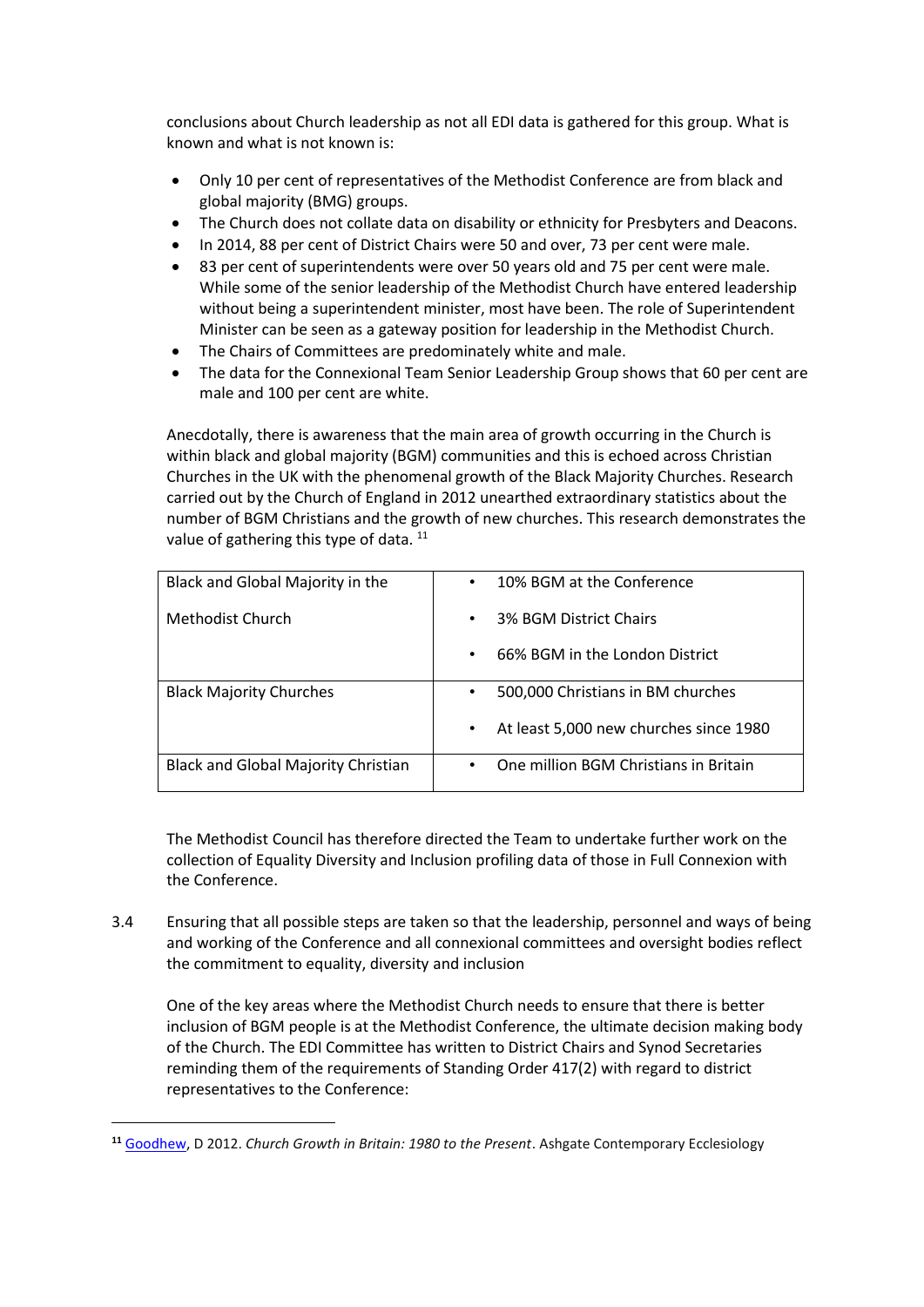*(2) Subject to clause (2B) below the election shall be made by the Synod by ballot vote after nomination. In electing such representatives members of Synod shall have regard for the composition of the membership of the District as a whole with regard to age, sex and ethnic origin.* 

The lack of diversity and inclusion and in particular a BGM presence on the platform of the Conference needs to be reflected on, as symbolically this speaks volumes and is not a reflection of God's realm. In addition, the church needs to ensure that it takes account of inclusion when conferring. If justice is what love looks like in public, then the Methodist Church has a long way to go. Leadership needs to ensure that diversity in its fullest sense is taken into account in conferring and decision-making across the Connexion.

3.5 To develop a programme of identification, encouragement and mentoring for potential leaders of the Church

The EDI Toolkit is now available and the EDI Committee will be monitoring its take up within the Connexion. Significant resources were expended in creating the EDI Toolkit, the purpose of which is to provide a learning experience that can be easily used in local situations to support local Churches and Circuits in positively engaging with equality, diversity and inclusion. The toolkit has been developed in an accessible modular format and can be accessed via the Methodist Church website, the aim is to continue to add to its resources. In addition, targeted unconscious bias development has been offered to the following Committees and sub-committees; Strategy and Resources, Complaints and Discipline Panel, Stationing Matching, Ministries, Connexional Grants and Safeguarding. Currently, work in underway to include this as a module in the EDI Toolkit.

However, as identified in the *'Taking forward Larger than Circuit'* report (MC/17/11), the EDI Committee is also concerned with the lack of diversity and inclusion within the leadership of the Church. Within Methodism it is the whole people of God through the relevant decisionmaking bodies who make decisions about the life of the Methodist Church.<sup>12</sup> Leadership is exercised at all levels of the Church, this includes the: President and Vice President, District Chairs, Chairs of Committees, district leadership teams, circuit leadership teams, Church Councils and the Connexional Team Senior Leadership Group. Though there are differing selection methods for leadership groups; by appointment, voted upon, nominated and recruited there remains an issue of diversity.

Therefore, the EDI Committee welcomes the development of a programme of identification, encouragement and mentoring for potential candidates for appointment as a District Chair, but sees this as a first step in the development of inclusive leadership within the Church and would urge the Conference to take similar action concerning other leadership roles and positions in the Church.

The EDI Committee recognises the value of the 'Germinate Leadership' Programme in the *'Taking forward Larger than Circuit'* report (MC/17/11). To ensure both future leadership is inclusive and understands the dynamics of inclusivity, equality and diversity in the Church, modules need to be specifically developed to include this.

#### **\*\*\*RESOLUTIONS**

#### **27/6. The Conference received the Report.**

<sup>&</sup>lt;sup>12</sup> Called to Love and Praise, 1999 4.6.6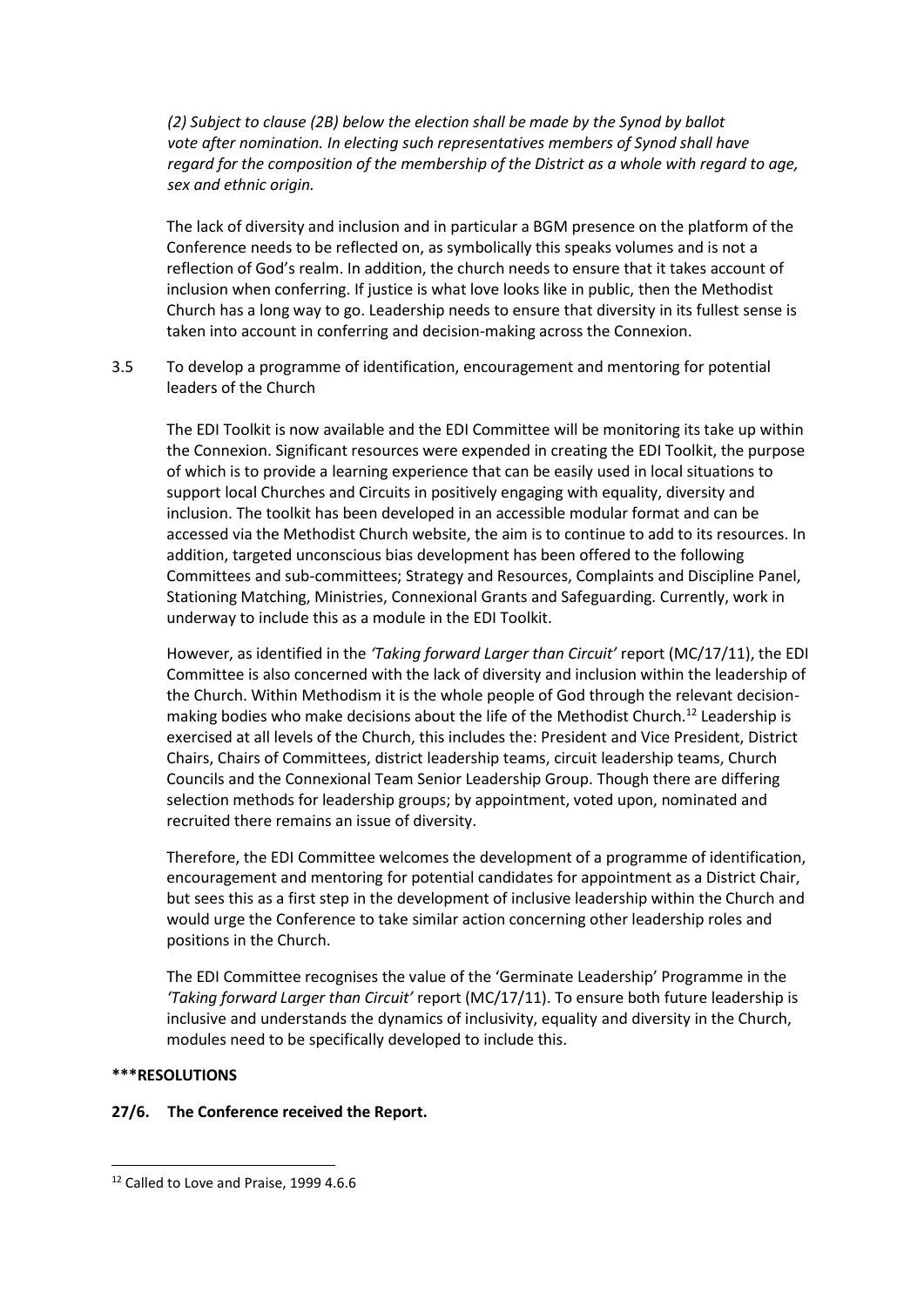- **27/7. The Conference, in confessing the sin of racism and seeking to repent of that sin, recognised the considerable amount of work still required of the whole Connexion in order to achieve greater equality, diversity and inclusion.**
- **27/8. The Conference urged Districts, Circuits, Local Churches and appropriate connexional bodies to engage with the Equality Diversity and Inclusion Toolkit.**
- **27/9. The Conference:**

**(a) as a matter of urgency, committed itself to taking steps to enable the Methodist Church to become a more inclusive and multicultural community of faith;**

(b) **therefore directs the Methodist Council to request the Equality Diversity and Inclusion Committee to consult with the Belonging Together Ministers' Group, the Fellowships Sub-Committee of the Ministries Committee and the World Church Relationships office in order to develop and implement measurable and time bound plans that will increase participation and inclusion, and to report to the Conference of 2018 on how the plans are progressing.**

## **SECTION O RESEARCH INTO THE IMPACT OF** *MAPPING A WAY FORWARD: REGROUPING FOR MISSION*

The Council reported the outcomes of stage one of the research conducted into the impact of the *Mapping a Way Forward: Regrouping for Mission* process (in response to notice of motion 2015/204) to the 2016 Conference. The Council received the report from stage two of the research. The conclusions are shown below.

Notice of motion 2015/204 reads as follows:

## *The Conference:*

• notes with appreciation the significant impact the initiative of Mapping the Way Forward: Regrouping for Mission *has had on the life of the Methodist Church for almost a decade – helping Circuits to review their readiness for mission and the structures needed to facilitate that mission;*

*notes that a significant consequence of this work has been the reconfiguring of many Circuits*

 *recognises that there are many anecdotes as to the perceived positive and negative effects of such reconfigurations for both large and small Circuits;*

*However there has never been any quantitative or qualitative research into the impact and effect of* Mapping the Way Forward: Regrouping for Mission for the mission of the Church*. Given that the process has now been underway for almost a decade the Conference is of the view that the time for a formal research project examining the evidence would be extremely helpful to the Church as it continues to reshape for effective mission in the twenty-first century.*

*The Conference therefore directs the Methodist Council to make arrangements for and oversee such research and report its findings to the Conference of 2016. This may be an interim report.*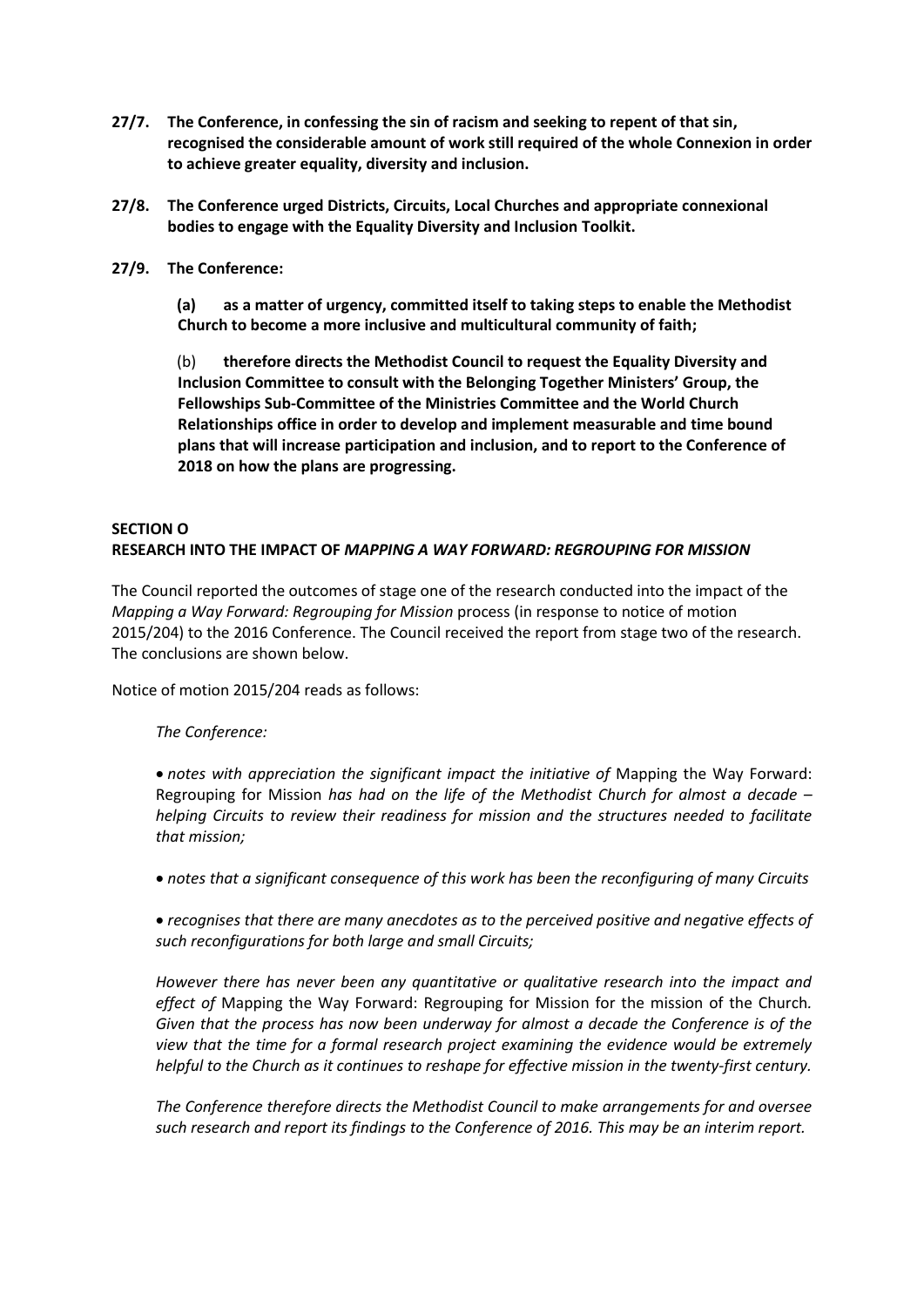When the insights from both stage one and stage two are considered together, there are a number of themes that emerge regarding the impact of the *Mapping a Way Forward: Regrouping for Mission* (*RfM*) process. The themes that emerge from the research are consistent. There was no significant difference between the insights from stage one and stage two, or between the qualitative, quantitative and case study approaches.

- a) Process: As a process, this has been experienced as largely positive, although not uniformly so. Circuits are able successfully to address the administrative issues that arise although in some cases it appears that Circuits have had to discover ways of dealing with issues that are known elsewhere in Methodism but not widely shared. There is an emotional cost borne in particular by superintendents and some circuit officers. The support of Chairs and others during this period has been greatly valued although there was a variety of approach. The level of support that Methodist members gave to their previous circuits has been largely transferred to the regrouped entity. Regrouped Circuits appear to be stronger entities than their predecessors and addressed, to some extent, financial and other challenges that a previous Circuit had to sustain. This level of improvement is significant and has enabled a further generation of circuit life in some places.
- b) Membership: RfM has not had a significant impact on membership. Circuits have not experienced numerical growth through RfM; indeed decline has remained fairly constant. Variety in rates appears to be largely due to local factors rather than RfM.
- c) Mission: Mission focus in intent has sometimes been a prime motivating reason, but administrative factors around regrouping have, in the initial years of regrouping, absorbed large amounts of time and energy. The qualitative research in particular points to mission as the key area where Methodism needs now to focus. The specific evangelism research indicates that Methodism can make more followers, but is currently not doing so in significant numbers.
- d) Staffing: Regrouped Circuits are being staffed by a small reduction in ordained staff and a small increase in lay employees who are normally in roles related to administration, finance and property. This is occurring in an era when numbers of candidates for ordination are lower.
- e) Superintendency: A variety of models provides some challenges, but flexibility enables circuits to express superintendency in a variety of ways that are considered to be contextually appropriate. Standing Orders have enough flexibility to enable this. Additional preparation and support for superintendents of large and very large Circuits, in particular, will assist those office holders in carrying out the level of responsibility such appointments entail.
- f) Circuit Officers: There are fewer circuit officers needed when a number of Circuits regroup. For example, when five Circuits come together there is only one treasurer, one safeguarding officer etc needed. However, the reduction in numbers needed is somewhat offset by the increased responsibilities of such positions and consequently some very large Circuits now have paid employees carrying out some of these responsibilities formerly undertaken by volunteers in the past. The case studies in particular raised issues regarding the wellbeing of circuit officers, and of ministerial colleagues, during the RfM process and especially where large and very large Circuits emerged.
- g) Connexionalism: This research has noted an ambivalent relationship from local congregations and to some extent from Circuits towards being part of a Connexion. This perspective is noted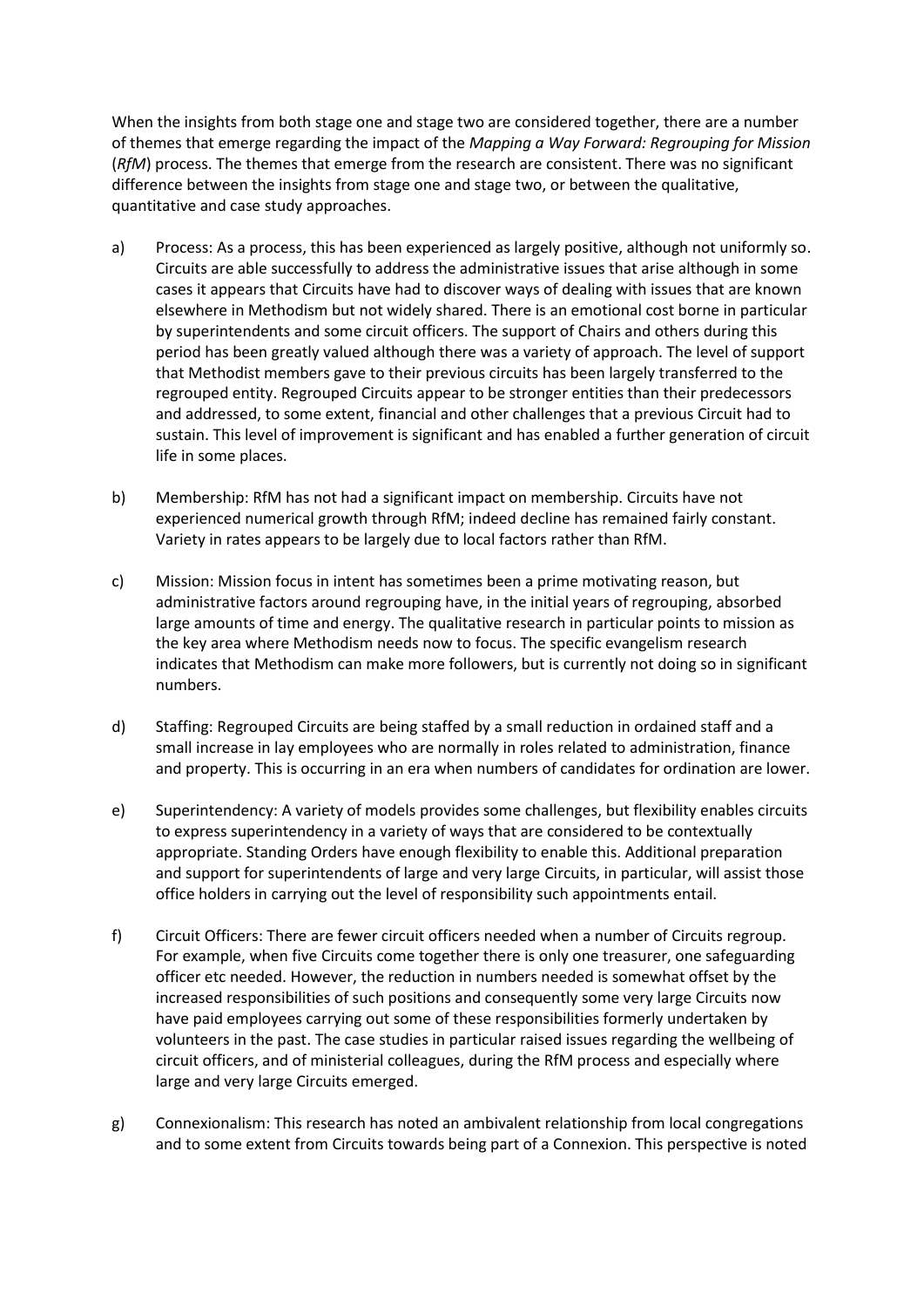alongside the ongoing conversations regarding 'Issues of Connexionalism in the  $21<sup>st</sup>$  Century' (Conference 2015).

#### **\*\*\*RESOLUTION**

#### **27/10. The Conference received the Report.**

#### **SECTION P MINISTRIES COMMITTEE**

The Council received a report on the work of the Ministries Committee.

#### 1 **Worship leaders and preachers**

The Committee fulfilled the commitment included in responses to memorials from the 2013 Conference (M7, 8 and 9) to consult with circuit local preachers' meetings during 2015/2016 and accepted a paper addressing the memorials at its January meeting. The consultation took place across the Connexion, including with district chairs and district local preachers' secretaries. Superintendents and circuit LP secretaries were asked to consult their local preachers' meetings. The committee noted that the 25% response rate provided an indicative, if not full, picture. The committee received ten recommendations and set up a working group to look at these in more detail. The committee noted that more work was needed on definitions, budgetary implications, decisions regarding the consequences of the review and the impact on candidating for ministry. A draft report will be brought from this group to be considered at the meeting in September 2017, and a final version for the January 2018 meeting.

#### 2 **Circuit Based Learning Pathway**

The committee received and welcomed an update regarding the pilot of the Circuit Based Learning Pathway, the committee noted that the Queen's Foundation is responsible for the Pathway, although students would be overseen by the Ministerial Candidates' and Probationers' Oversight Committee (MCPOC). The question of longitudinal research has been considered, but as there were only two students in the pilot that was not currently in place.

#### 3 **To Serve and to be Served: the Role and Ministry of Supernumeraries**

The Ministries Committee has begun a process of consulting with chairs and superintendents, and more widely to aid with the production of a guidance note. It was agreed by the Committee that care should be taken to ensure that the information used in the consultation reflected the concerns expressed by some about the possible ending of preaching fees. The Committee felt strongly that the importance of the ministry of supernumeraries should be both acknowledged and valued.

#### 4 **Continuing Development in Ministry (CDiM)**

Following discussion at their July meeting a further paper was considered by the Committee in January and a framework was agreed that fulfils the requirements for CDIM as set out in SO 745. This framework enables the individual, the district and the Connexional Team to fulfil their various responsibilities in relation to the SO and pays attention to allowing for continuity with the formational journey begun in initial ministerial training and continued through the first five years of ministry, including probation. The committee felt strongly that the responsibilities of the individual, the Circuit, District and Learning Network in creating and strengthening a lifelong culture of partnership in learning and development should be clearly identified and articulated.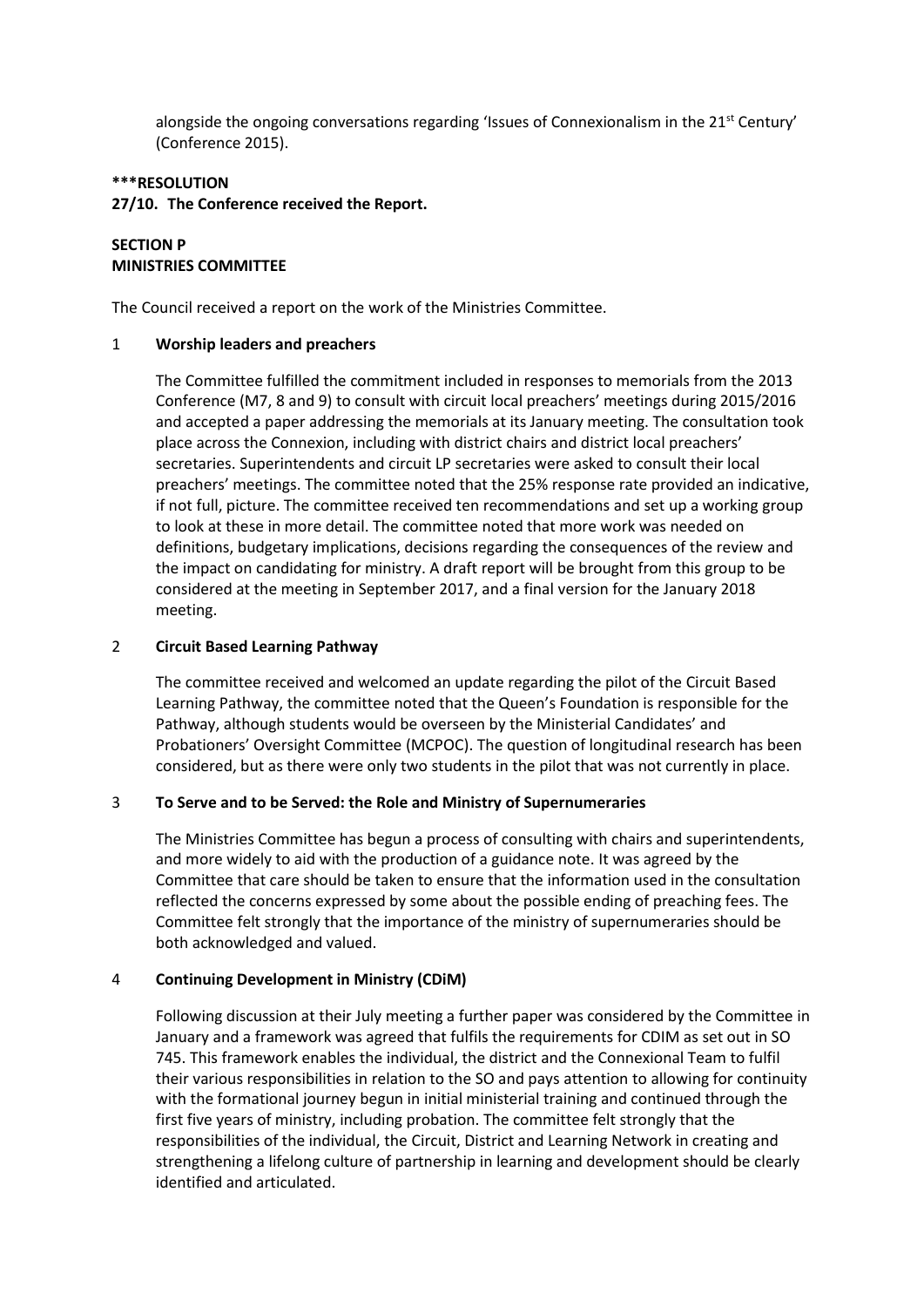#### 5 **Sabbaticals policy**

The Conference has received a number of memorials in recent years related to the purpose, frequency and duration of ministerial sabbaticals. It is clear that the memorials taken as a whole point in quite different directions in terms of their implications for sabbatical practice. This year the Ministries Committee reviewed the rationale for sabbaticals following an online survey of ministers, chairs of district, district sabbaticals officers and a sample of senior circuit stewards. The Committee will be considering a number of recommendations at its meeting in September 2017. Consultation has taken place with the Connexional Allowances Committee about the financial implications of any proposals.

#### 6 **Probationer Studies**

In summer 2015, after a prior period of discussion and reflection on the issue, the Ministries Committee gave the Queen's Foundation the charge "to design and develop a programme for ministerial probation that integrates with pre-ordination training". The Committee has considered this item at each of its meetings this year in response to concerns expressed around shortness of initial training; the potential isolation of probationers; a need for more consistency; concerns regarding the transition between initial ministerial training (IMT) and probation; and concerns regarding the levels of work required. Following a year-long consultation and conversation across the Connexion, led by Queen's staff, a proposal was put before the Ministries Committee and, after further work to clarify some areas, will be submitted again to the Committee for consideration at its March meeting.

#### **Work areas requiring policy changes: Transferring Ministers**

- 7 The meeting of the Ministries Committee on 25 September 2015 agreed (at the request of the SRC) to "oversee the undertaking of a review of the practices and policies relating to Ministers of Religion coming to Britain from overseas for whom the Methodist Church is sponsor under the Home Office Points Based System, with the aim of formulating a coherent and comprehensive policy relating to such ministers serving in The Methodist Church in Britain [MCB] and to report to the Council no later than January 2017."
- 8 This review was to include:
	- i. Visa fees and their renewal; initial settlement costs; costs relating to extending and changing appointments; costs relating to returning to a sending Conference.
	- ii. An assessment of the impact of receiving ministers on sending Conferences and receiving Circuits.
	- iii. The expectations of ministers, Circuits and other groupings.
	- iv. The significance of receiving ministers in relationship to the development of other personnel exchange programmes overseen by the World Church Relationships Team.
	- v. Reflection on the need to hold together the numbers of incoming ministers, the needs of the Church and the consequential budgetary implications.
- 9 A Transferring Ministers Policy Review Group (TMPRG) was appointed, comprising a representative of the Faith and Order Committee, a representative of the World Church Relationships Team, two presbyters currently recognised and regarded as being in Full Connexion (R&R), a representative of the SRC and a representative of the members of the Connexional Team responsible for implementing the relevant processes. The group consulted other members of the Connexional Team with expertise in the areas of human resources and development and equality, diversity and inclusion. The group considered (among other material):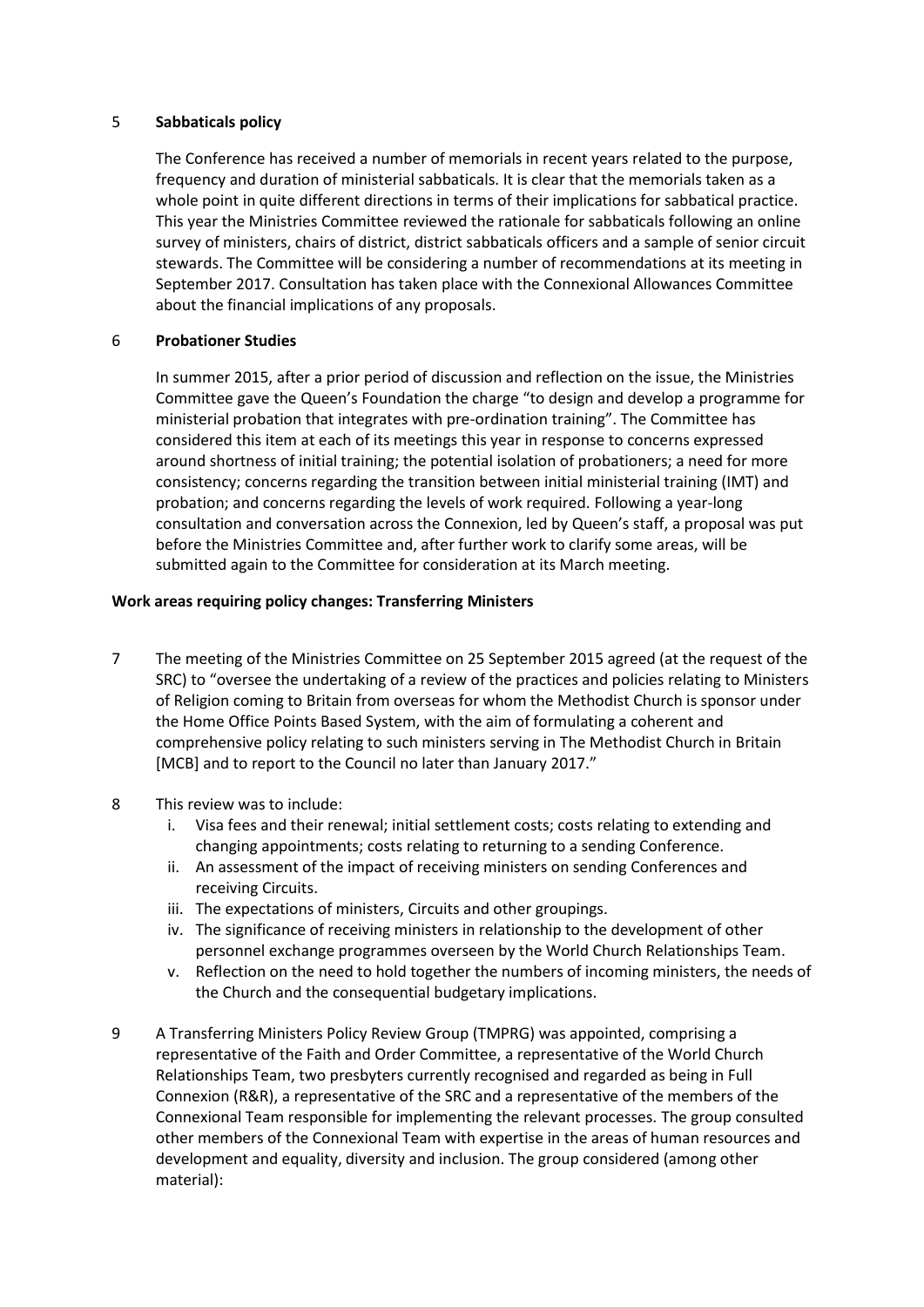- i. Statistical evidence regarding the current landscape of ministry in the MCB, including the Statistics for Mission report to the 2014 Conference, ministry deployment figures and the number of incoming presbyters of other conferences and churches between 2010- 2015;
- ii. Comments from those with experience of current processes, including ministers of other Conferences and Churches (MOCCs) and receiving Circuits;
- iii. Detailed financial information regarding the costs of immigration for MOCCs.
- 10 This report of the TMPRG outlined: issues raised regarding current practice and proposals based on the group's discussions. These proposals were agreed by the Council and are now presented to the Conference.

### Proposals

- 11 The Council presents the following 15 proposals of the TMPRG to the Conference believing that a 'coherent and comprehensive policy' must begin with a clear rationale for welcoming those who are ordained by and currently in good standing with other conferences and churches to work formally on behalf of the MCB.
- 12 The Methodist Church "claims and cherishes its place in the Holy Catholic Church which is the Body of Christ" (Deed of Union, Clause 4) and "has always understood itself to be part of the whole Church of Christ" (*Called to Love and Praise*, 4.1.1). The MCB acknowledges "that it is a pilgrim Church, travelling with many others of different traditions, but united in the one faith" (Ibid).
- 13 This self-understanding is visible in a number of areas in the life of the MCB (such as the role of the World Church Representative at ordination services). It is manifest in the sending and receiving of ordained ministers to and from other conferences and churches, as a visible sign that we are all members of one Body seeking together to share in the mission of God in the world – a calling that transcends national and ecclesiological boundaries. This is a sign of our willingness to be open to that which the Spirit is saying to the churches about the use and deployment of the resources of the whole Church of Christ (currently, for the MCB, in the context of a significantly greater number of appointments than presbyters available for stationing).
- 14 "The nature of the Church as an international community properly finds expression in international structures ... At this international level, the connexional principle propels Methodist Churches towards a sharing of resources which crosses both denominational and national boundaries" (Ibid, 4.7.8).
- 15 The Council acknowledges the challenges that have arisen in this area in the past and celebrates the numerous occasions when MOCCs have flourished in the MCB and have played a significant role in the mission and ministry of Local Churches, Circuits and the wider Connexion. It makes the proposals below in the hope that the MCB might be enabled to build on the good work already done.
- 16 The 15 Proposals:
	- 1. The role of the home Church: The ability of the MCB to welcome ministers from other Conferences and Churches depends on open and cordial relationships being maintained with those other Conferences and Churches (see SO 736, which speaks of seeking to enter into 'mutually acceptable arrangements'). By and large, this has been the case, but we need to avoid the impression which is sometimes given of the MCB taking the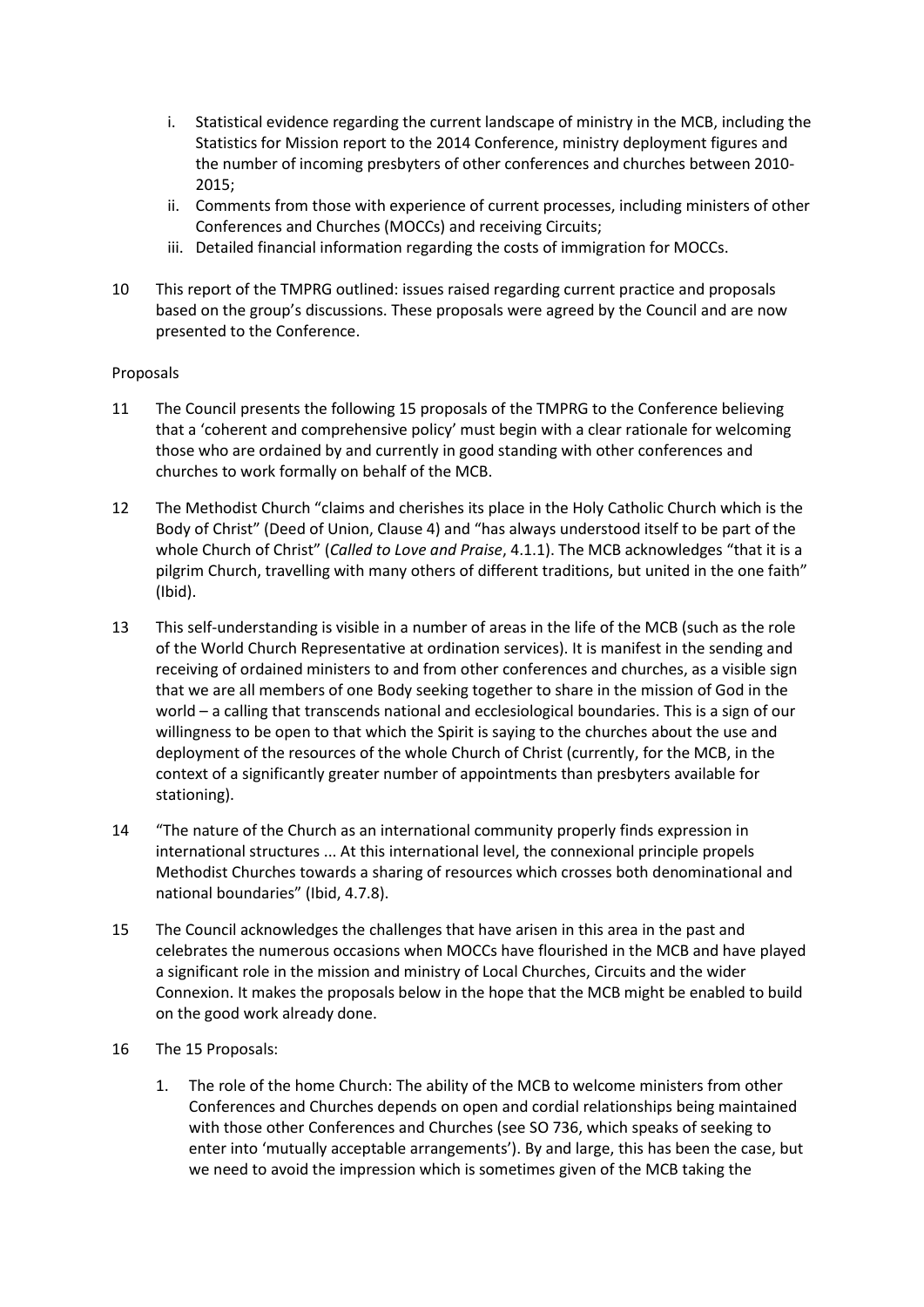brightest and best from other Churches or enabling ministers to serve in Britain rather than to abide by the discipline of their own Church. It is worth noting that should a minister from the MCB wish to reside overseas or to serve another Church or Conference, we would expect him or her to seek permission from the Stationing Advisory Committee (SAC) before making any application. It is therefore proposed that:

- a) where an applicant is Methodist, s/he be asked to provide evidence that conversations have been had with the appropriate officer within her/his Conference before completing a formal application to transfer (FC1a) or to be R&R (R&R1a). The MCB would still approach the conference in question for formal permission, the record of ministry, and assurance that the minister was in good standing;
- b) applicants from other Churches should be asked to provide evidence that conversations have been had with their bishop or equivalent before completing the FC1a or R&R1a. As above, the MCB would still approach the church in question for formal permission, the record of ministry, and assurance that the minister was in good standing;
- c) conversations, facilitated by the appropriate team member in the World Church Relationships (WCR) Office, should be held with other Methodist conferences about, in general terms, the appropriateness or otherwise of our procedures. This might result in different approaches being used with different conferences and in some conferences indicating to us that they do not wish any of their ministers to be considered for service in the MCB. (The TMPRG notes that this proposal has resource implications for the WCR Office in equipping Partnership Coordinators to take on this additional responsibility);
- d) SO 730(11), which distinguishes those who are from autonomous conferences from other applicants in detailing the way in which applicants should be treated, be deleted. This amendment would bring the Standing Order in line with current practice and, more importantly, would reflect that it can no longer be assumed that initial ministerial training and expected competencies for ordained ministry in autonomous conferences are near-identical to those of the MCB;
- e) in the light of other proposals in this report and the risks inherent in advertising abroad to 'fill the stations', the suggestion of another conference identifying a list of ministers whom we might interview each year is not a proposal that we should pursue. However, the practice of approaching a conference with a particular station in mind has been trialled this year; the situation in that appointment should be kept under review and consideration given to this being a model for the future;
- f) it is important that MOCCs who are R&R be encouraged to maintain their links with the sending Church. If the proposed oversight group/committee (see below) comes into being, it should report annually to the sending Church that the MOCC's ministry is being received with joy (and/or reporting any concerns) and noting any changes and the time when any decision about the MOCC's future would need to be made;
- g) an additional gathering be added to the induction programme during the third year of the MOCCs' appointments to discuss with the cohort how they feel about the future (including the possibilities of returning to their home Church after five years offering an extension or to move to a new appointment as R&R, or applying to transfer into FC;
- h) in the light of the above proposals, the literature given to MOCC applicants and the forms they are asked to complete should be revised.
- 2. Liaison with the WCR Office: The TMPRG made a series of suggestions about how the work of the WCRO might contribute to the development of work with MOCCs. The Ministries Committee asked the Assistant Secretary and the Ministerial Coordinator for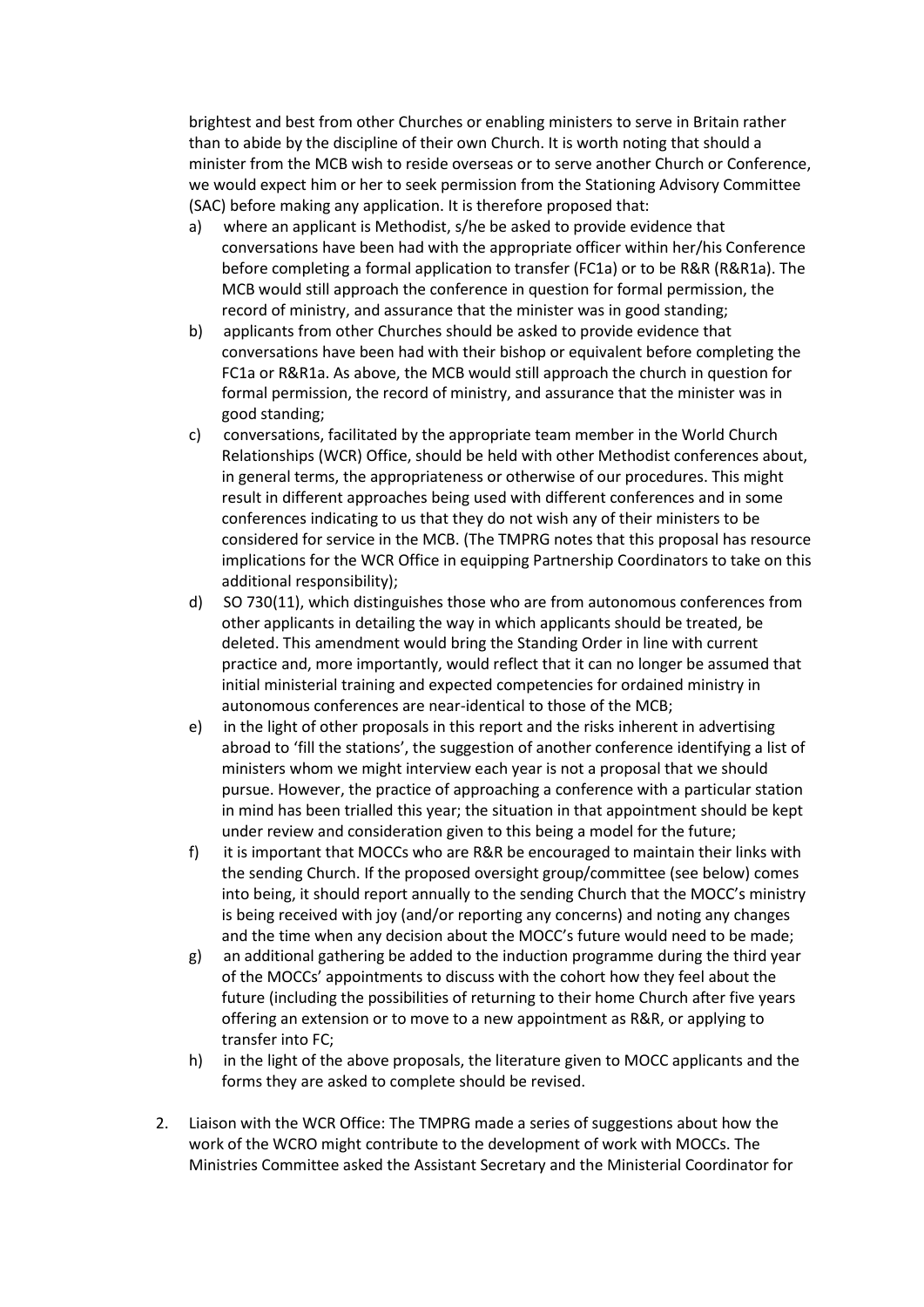the Oversight of Ordained Ministries to look again at the proposals in consultation with the team members in the WCRO to ensure that appropriate connections are made and relationships developed.

- 3. Fellowship groups have provided a means for Methodists from other parts of the world to worship in their own language and according to their own traditions whilst contributing to the life of the MCB (usually by encouraging integration into the life of the circuit). Each Fellowship Chaplain is someone respected by the sending church and with unrivalled understanding of the experience of her/his compatriots within the MCB. Therefore, the Ministries Committee proposes that Fellowship Chaplains:
	- a) be notified when an application to transfer or for R&R status is received from a minister from their home Church;
	- b) be available to the host circuit to advise on cultural issues between stationing in January and the arrival of the minister in August (this could be facilitated at the induction for receiving circuits in February);
	- c) be encouraged to meet any MOCC from their home church stationed to a circuit in the MCB shortly after arrival (eg at the induction event in August), but with no expectation that they will take on a coaching/mentoring role.
	- d) Following the report to the 2015 Conference of the working group on Fellowship Groups, a small group has been working on the oversight of Fellowship Chaplains and will propose to the Methodist Council in October that a formal body be established to oversee the processes around the appointment of Fellowship Chaplains ensuring that both the needs and wishes of the sending Church and the MCB's processes of discernment and stationing are honoured. The Ministries Committee supports this proposal as a vital step in working towards the inclusion of those from other conferences (including MOCCs) in the life of the Connexion.
- 4. Transfers from those already R&R: Many of those ministers who seek to transfer (ie to be received into Full Connexion) have already served as R&R for some years. Strictly speaking, only those MOCCs who are received into Full Connexion 'transfer', though the language is often used for those who serve as R&R. Many of those who seek to transfer are already R&R and have therefore undergone a rigorous discernment process equivalent to that for those who are received into Full Connexion. MCSC acknowledged the duplication of process that those who move from one status to another now face. MCSC therefore decided to adopt a revised process for 2016 (later extended to 2017), viz:
	- a) Applicants will be asked to reflect theologically on their experience of being R&R and their sense of being called into a permanent relationship with the MCB.
	- b) Permission will be sought from the home Church.
	- c) Affirmation will be sought from the applicant's District Chair (and in the case of a deacon, the Warden of the MDO) and superintendent (or, if the applicant is the Superintendent, a circuit steward).
	- d) Applicants will be asked to produce a theological reflection (2000 to 3000 words) on 'The identity of a Methodist presbyter/deacon in the  $21<sup>st</sup>$  century' drawing on (amongst other sources) their experience, *Called to Love and Praise* and *What is a Presbyter/Deacon?*
	- e) Applicants will be invited to an interview before a panel of eight members of MCSC. The interview will involve two triangle interviews, examining 1) practice and discipline and 2) spirituality and resources. With the full panel, they will explore their theological reflection and personal experience.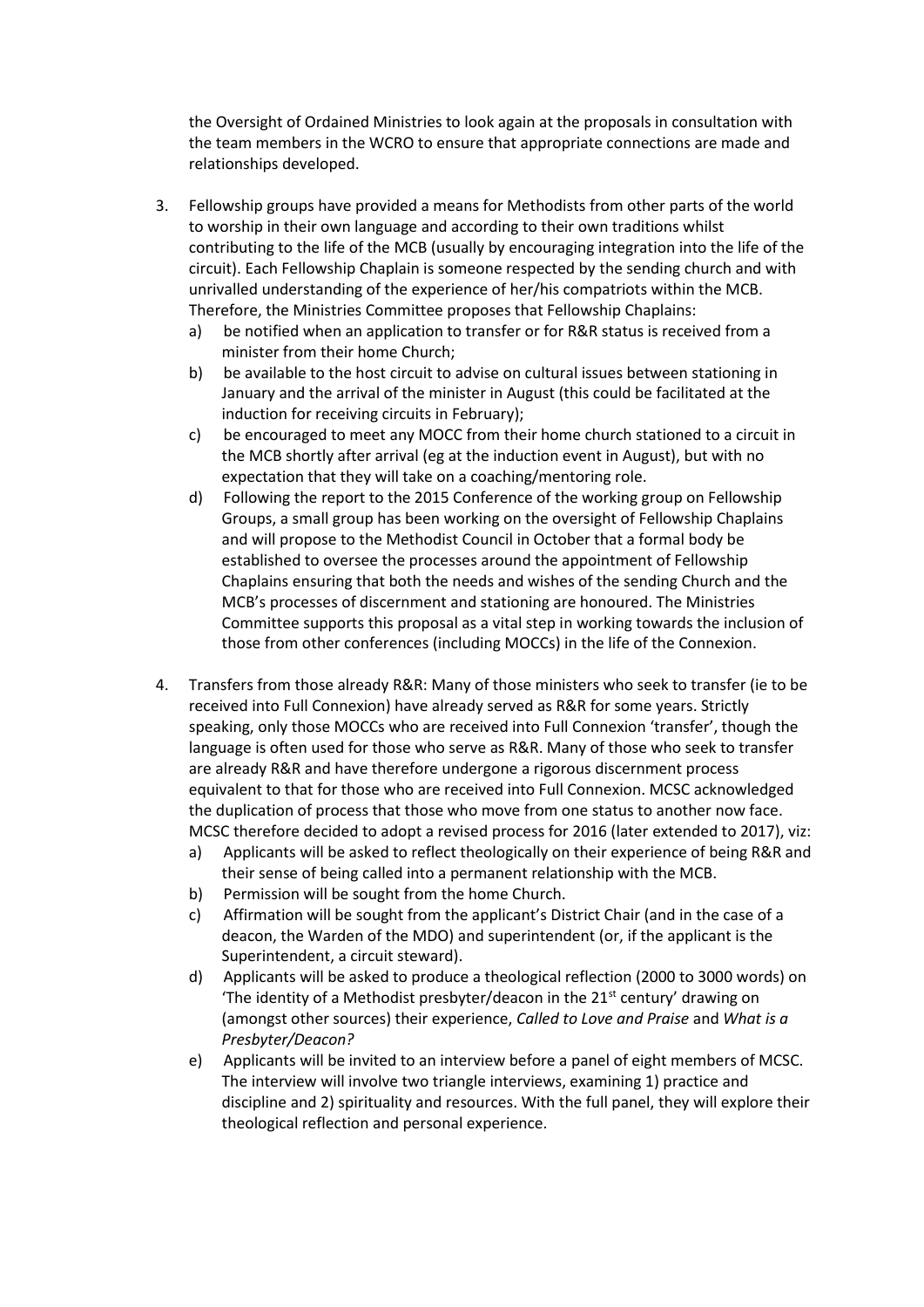Even this, however, can seem to belie the equality of R&R and FC status and it is questionable whether it would be right to ask Irish ministers (all of whom are R&R) to undergo such a process. On recommendation from the TMPRG the Ministries Committee feels that a minister already serving under the terms of service of a minister in Full Connexion should not be asked to undergo an extensive discernment process similar to that which she/he underwent in order to become R&R. The Committee therefore proposes that where a minister has already undergone a discernment process to be R&R, the Ministerial Co-ordinator for the Oversight of Ordained Ministries (MCOOM) needs simply to ask for:

- a) A statement from the minister's home church consenting to the transfer
- b) A supporting letter from the minister's superintendent and District Chair
- c) A statement from the minister indicating her/his wish to transfer into Full Connexion, willingness to be itinerant, and fidelity to our doctrine and practice.

The Ministries Committee recommends that the Law and Polity Committee bring the necessary revisions to Standing Order 730 (and any subsequent changes) to the 2018 Conference.

Statistics should be held regarding the number of R&R ministers who return to their home churches after five years and the number who do not. If a significant number remains beyond five years, evidence will need to be collated on a case-by-case basis as to why this was the most appropriate course of action (as evidence to the Home Office that our systems are fit for purpose). This task should be passed to the oversight group outlined in proposal 5. Letters to home churches requesting permission to extend the length of an R&R minister's service should include a description of the discernment process involved. Guidelines should be produced to ensure consistency in the conversations between R&R ministers, superintendents and District Chairs regarding the possibility of extension.

- 5. Oversight structure: recent experience has shown that both circuits and MOCCs value the input of the MCOOM in reviewing their situation during the first year (and feel acutely the lack of such input where it has not been forthcoming). Such personal contact is important but a structured system of reporting and evaluation would be more helpful both to those currently in appointments and those supervising them and to the Connexional Team as it seeks to improve its processes. A small oversight group for MOCCs should be established to which the MCOOM should report on the recommendations of MCSC, the outcomes of initial stationing, and any interventions s/he makes, to which the MOCCs' supervisors should report according to agreed criteria. The oversight group will report annually to the Conference.
- 6. Candidates: Over the last few years, MCSC has seen a number of applications from student ministers from other churches and conferences. It has dealt with these under SO 714 (Overseas Candidates); however, it is clear that this Standing Order is a vestige of the days when overseas Districts still existed and it is not clear how 710(1) applies (MCSC has simply assumed that it does not). The Council therefore proposes*:*
	- the deletion of Standing Order 714, and
	- the revision of Standing Order 730(2) as follows:
	- (2) (a) Persons ordained to the ministry of word and sacraments in other conferences or other Christian churches, probationers for such ministry, *accepted candidates for such ministry,* ordained deacons of the United Methodist Church or of a church with a three-fold order of ministry and officers of the Salvation Army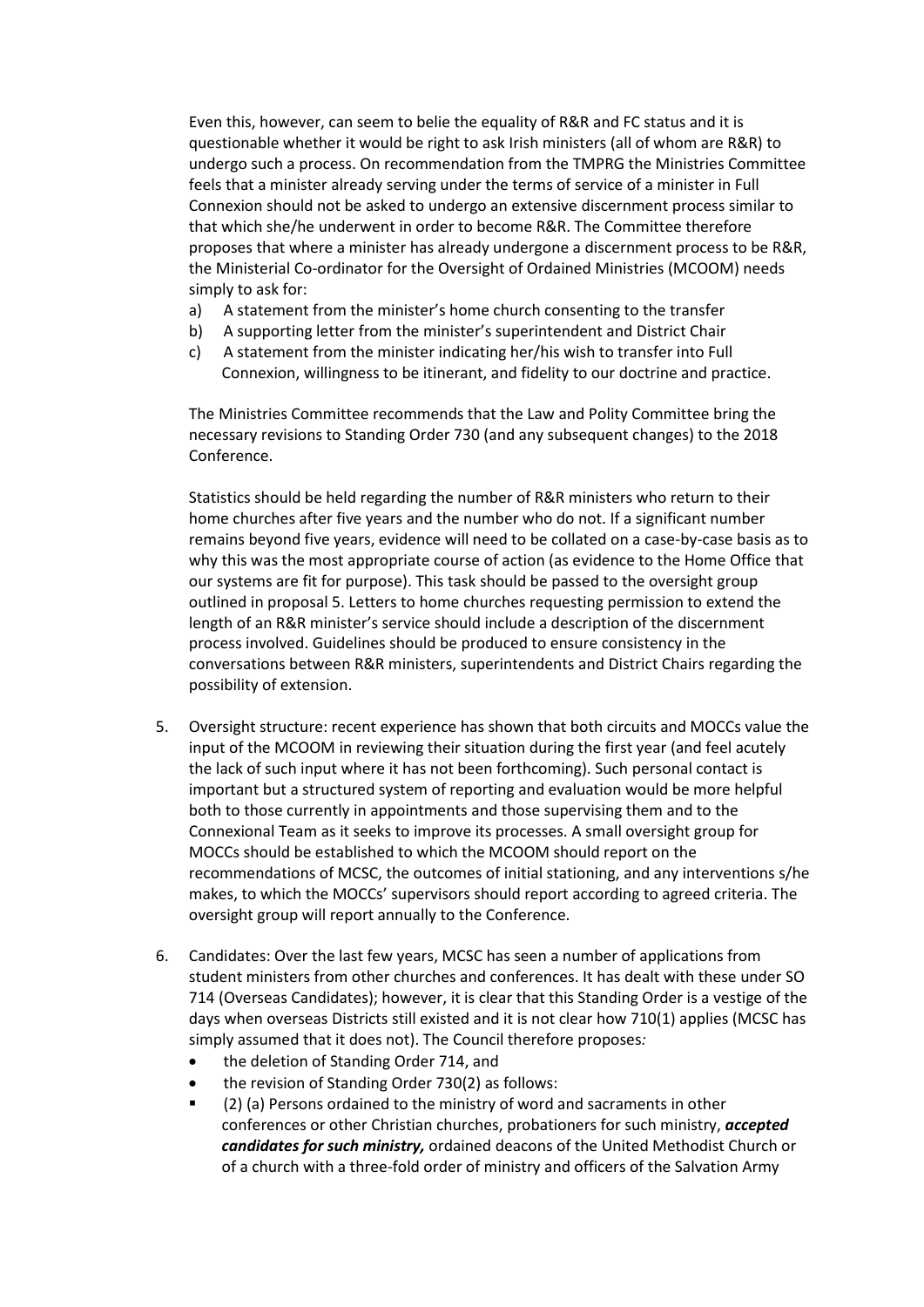who wish to be admitted into Full Connexion with the Conference as presbyters or admitted upon presbyteral probation *or to enter initial training as accepted candidates for presbyteral ministry* shall apply in writing before the 15<sup>th</sup> January to the President, and the President or the Vice-President on his or her behalf shall arrange for the application to be considered as set out in the following clauses.

- (b) Ordained deacons or persons accepted for training for the diaconate of other conferences or Christian churches, *probationers for such ministry, accepted candidates for such ministry* or officers of the Salvation Army who wish to be admitted as deacons in Full Connexion with the Conference or as diaconal probationers *or to enter initial training as accepted candidates for diaconal ministry* shall apply in writing before the 15th January to the President, and the President or the Vice-President on his or her behalf shall arrange for the application to be considered as set out in the following clauses.
- 7. Connexional Assessment: it is at present unclear whether or not Standing Orders require an applicant for transfer or R&R status to undergo a psychological assessment. SO 730(5)(ii) merely requires the MCOOM to 'appoint and obtain a report from a connexional assessor'. However, SO 730(6) requiring MCSC to apply clauses (1) to (9) of SO 713 has been read to include the requirement for psychological assessment at SO 712(3). Psychological interviews have not always been easy to arrange when applicants arrive only shortly before their interviews by MCSC. Given the new arrangements that MCSC has made in relation to the psychological testing of candidates, the Committee recommends that:
	- a) the connexional assessor should be appointed following liaison with the WCR Partnership Coordinator;
	- b) the discernment process include a 'fitness to minister' assessment covering both physical and psychological wellbeing conducted by Interhealth or another provider of occupational health services (parallel to the processes for potential Mission Partners) and that the results of this assessment only be disclosed to MCSC after it has made its recommendation; the medical committee should be consulted if the recommendation of the 'fitness' assessor contradict that of MCSC.
- 8. Stationing: The Council notes the considerable amount of work that has been done to improve the induction for both Circuits and MOCCs in which various cultural issues have been addressed and mechanisms put in place to support MOCCs in their first years of ministry in the MCB. However, there has still been a series of problems in some Circuits where the expectations of minister and Circuit did not correspond. Such experiences can be destructive of both the presbyter or deacon's ministry and of the Circuit's confidence in its ability to welcome a MOCC in future. The Stationing Committee has agreed this year that separate profiles should be used for MOCC appointments (to adapt the process whereby all initial stationing applications are considered for probationers or MOCCs unless where the circuit is content for that to be the case). However, the TMPRG recommended that more attention is given to the possibility of a MOCC appointment by asking Circuits in the year before a profile (year minus one) $^{13}$  is submitted to contact the MCOOM and to engage in a consultation process to explore (a) the suitability of an appointment for a MOCC and (b) consideration about the background and experience that a MOCC would need to bring to the appointment. Such conversations should be encouraged by District Chairs as a matter of good practice (but applications received

<sup>&</sup>lt;sup>13</sup> On a numeration that stationing matching occurs in (connexional) year zero and the minister takes up the appointment on the first day of year one.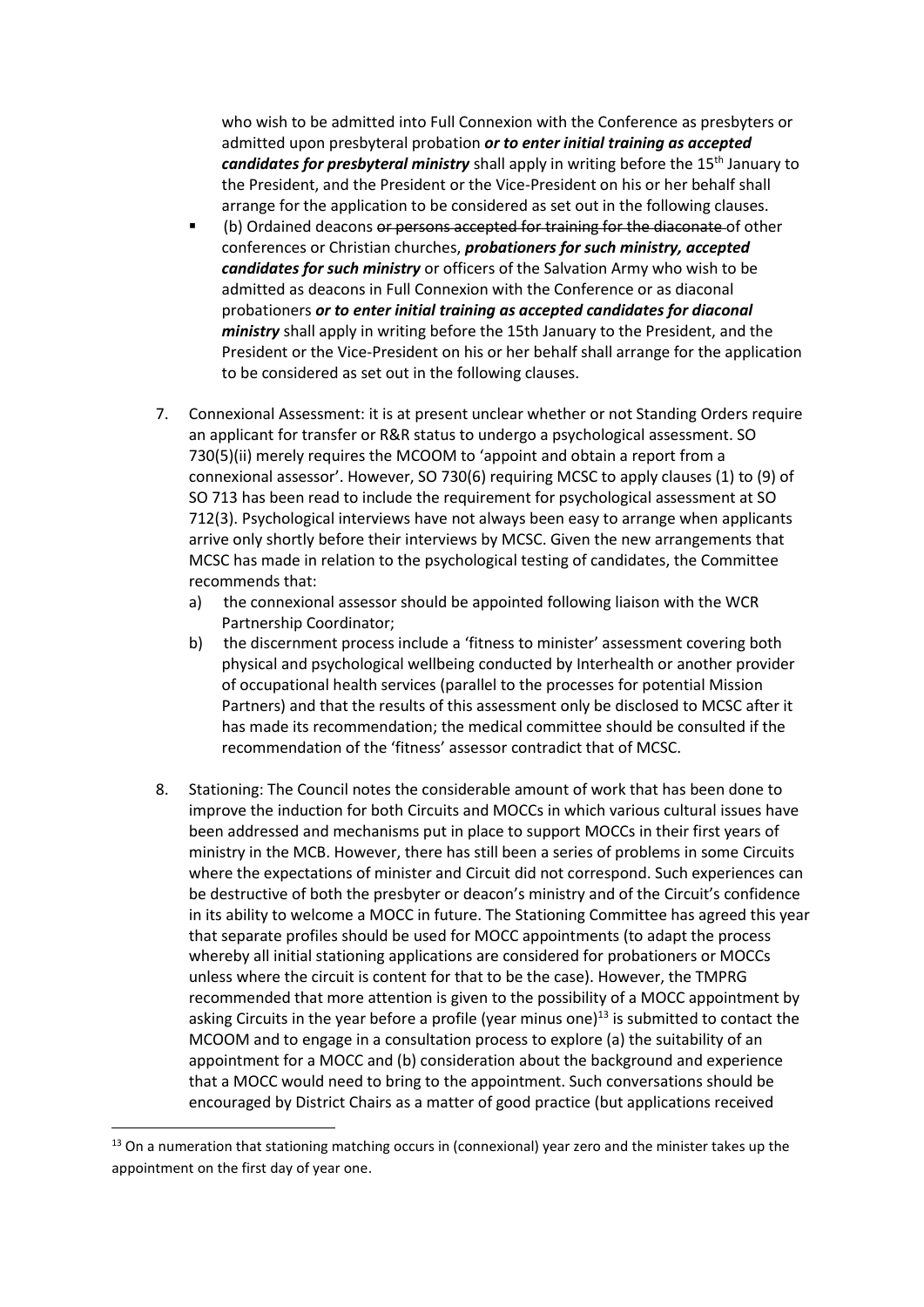without prior conversation will not be declined automatically). Circuits should be reminded (eg at the induction in February) that for all MOCCs (other than ordained probationers) the language of 'probation' is inappropriate.

- 9. The Ministries Committee recognises that the current system and its proposed revisions demand a considerable investment of time from staff in the Connexional Team. It also notes that one of the drivers for its work has been finance. The costs of welcoming MOCCs from overseas are considerable and have sometimes been underestimated. In particular, the costs of visas have increased exponentially in recent years and are likely to continue to rise. At present, MCSC is asked to interview every MOCC applicant who is qualified under SO 730(2) and has the appropriate permission from her/his home church and to recommend to the Conference those who meet the criteria, for whom a station has been identified and who have the necessary police clearance. The Ministries Committee therefore believes that it is necessary to limit the number of recommended MOCCs (not already serving in the MCB) each year and therefore that:
	- a) a 'cap' should be agreed each year by the Stationing Committee in the light of the MCOOM's report on interest shown by circuits considering an application and advice from the relevant budget holder in the Connexional Team (Development & Personnel) about the financial implications. This cap is likely to be between six and ten;
	- b) applications for R&R status should be discouraged where the MOCC has under five years' experience of ordained ministry (unless there are exceptional circumstances surrounding the application);
	- c) MCSC should continue to interview all qualified applicants and to recommend those who meet its criteria but all applicants should be warned (as now) that recommendation does not guarantee an appointment and that opportunities for them to serve might be limited;
	- d) recommended applicants might be 'held over' for appointments in the year following that for which they applied.
- 10. The TMPRG considered a number of other issues of cost and has had some referred to it by the Immigration Meeting. Costs are sometimes 'hidden' because of unidentified expectations (eg a minister from overseas might expect that the circuit provide her or him with a vehicle for use on church business). Transparency is needed as to which costs will be borne by the MOCC, the Circuit, and the Methodist Church Fund (MCF). The Ministries Committee therefore recommends that:
	- a) Applicants for transfer or R&R status should (as now) bear the costs of the application (including visa and travel to the interviews);
	- b) the MCOOM and the Circuit discuss the budgetary implications of a MOCC appointment as part of the 'year minus one' conversations;
	- c) the Circuit bear the cost of the MOCC's removal to the circuit (including her or his dependants). This would constitute a change to current guidance, which states that 'the receiving circuit will reimburse the door-to-door costs of the travel and transportation to the MCB appointment by the transferring minister and dependents of an amount not exceeding £2,000' (however, this figure is often exceeded in practice);
	- d) the MOCC be entitled (as now) to the means-tested grant and loan that are offered to probationers entering their first appointment;
	- e) the MCF bear the cost of the visa (and all related costs, eg BRP cards and the NHS surcharge) for the MOCC and up to three of her/his dependants throughout the period that s/he serves in the MCB. The MCF (or its advisor) will only be responsible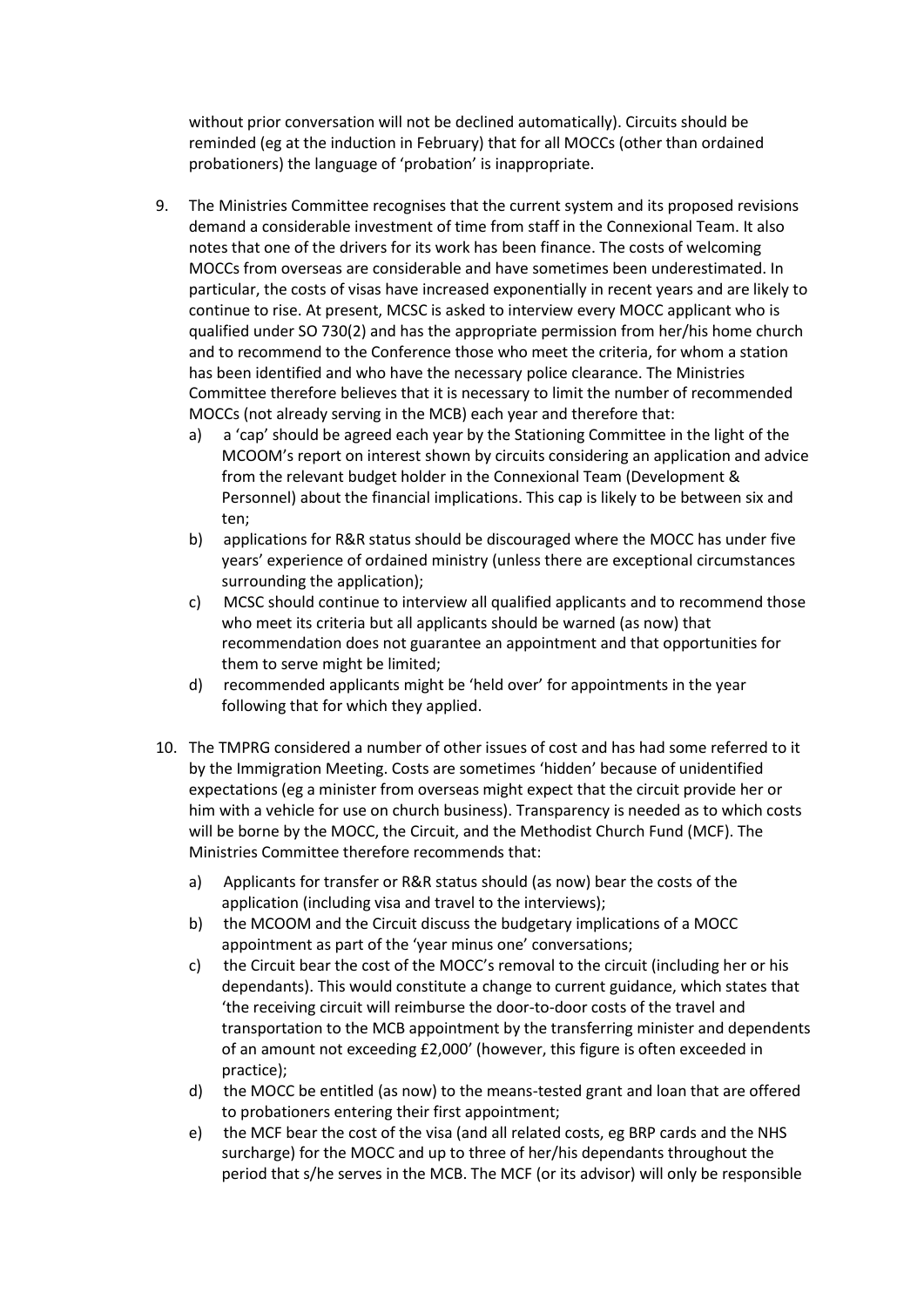for any legal costs (appeals &c) if the MOCC has consistently followed the advice of the connexional immigration advisor. This is a significant change to current practice. It relies on conversations regarding immigration status and vocation being held closely together by the MOCC, the Connexional Team and District Chairs for those exploring a sense of call to serve in the MCB indefinitely.

- f) the information sent to applicants before they complete an FC1a or  $R\&R1a^{14}$  and to MOCCs who are recommended by MCSC before they are entered into initial stationing include a breakdown of the 'costs of transfer' to make it clear that in the MCB ministers are not provided with furniture or motor cars but circuits should be willing to provide furniture for a MOCC's manse where it is clear that (a) the MOCC is coming from a church or conference where the custom is for manses to be furnished or (b) it appears more cost effective to furnish the manse than to bear the cost of freight. It would be appropriate for discretionary funding to be made available from districts to assist with this;
- g) the costs of the MOCC's return to his/her home church are not the responsibility of the MCB. In exceptional circumstances (eg in case of hardship on retirement) a MOCC might apply for a grant of up to £2000 from the Fund for the Support of Presbyters and Deacons.
- 11. The Irish Conference has welcomed a number of MOCCs and has in recent years also attempted to discern carefully how those who express an interest in serving the MCI might be assessed and matched carefully with appropriate appointments. The MCOOM has met the Secretary of the Irish Conference, the Director of Ministry, and the Senior Secretary of the Ordained Ministry Committee, and has agreed to explore the possibility of working jointly in this area by pooling the applications that the two conferences receive and discussing with applicants for the MCB whether they would be willing to serve in the MCI (and *vice versa*). The Ministries Committee therefore proposes that in any year that there are applicants who are willing to serve in (or to transfer into) either conference, the panels interviewing be made up of six representatives of MCB and two of MCI and any panel of reference of two MCB and one MCI committee members.
- 12. At present the MCB makes no requirement as to competence in the English language. Applicants for Tier 2 Minister of Religion visas are required to demonstrate competence at IELTS level 6.5. The Ministries Committee recommends that those applicants who do not need to meet this requirement for visa purposes but whose ability to function in English gives concern either to the connexional assessor or to the MCSC panel be required to demonstrate such competence (at the expense of the MCF) before initial stationing.
- 13. The Ministries Committee asked the TMPRG to consider whether it feels that the MCB should develop shorter-term (ie one-year) programmes for MOCCs. The TMPRG felt that one-year programmes are a desirable outcome but would require very serious consideration and preparation. Such a programme would need to be distinct from the transfer/R&R process (perhaps administered through the World Church Relationships Team) with links to the Conference Office. The Ministries Committee therefore recommends that this matter is passed to the oversight group proposed in Recommendation 5 for further consideration.

 $14$  FC1a and R&R1a are the application forms completed by MOCCs seeking to serve in the MCB.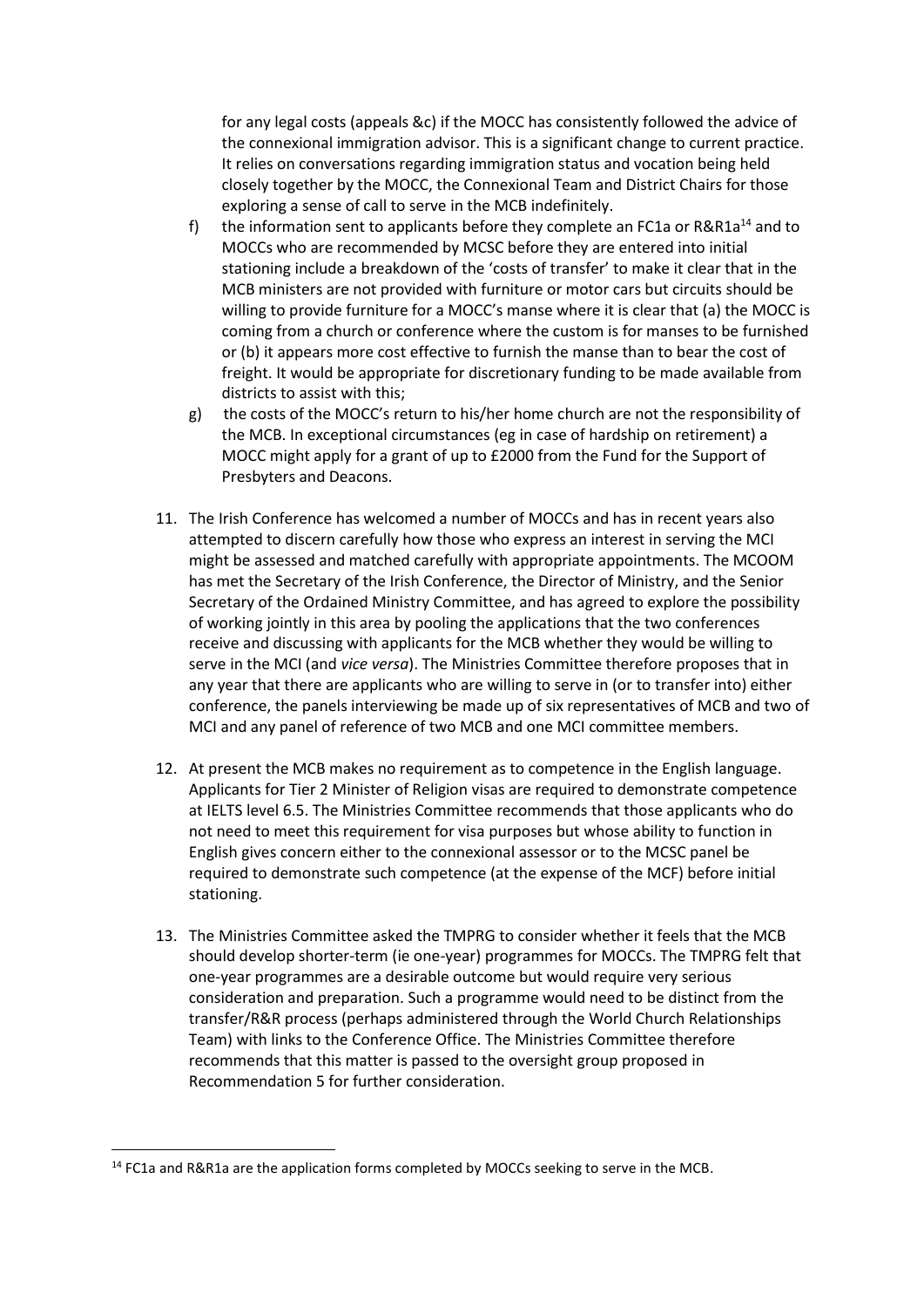- 14. The TMPRG knew of no reason why 15 January should be identified as the terminus ad quem for transfer applications. It is proposed that SOs 730 and 732 be amended so that the deadline for applications for transfer/R&R status is determined by MCSC on an annual basis in line with the candidating timetable and (if proposal above is approved) in consultation with. MCI.
- 15. The TMPRG recognised that there is a number of the issues listed above that are not fully addressed in its proposals and that this is an area of continually developing concern. It is therefore proposed that the Ministries Committee asks the small oversight group (proposal 5) to reflect on the processes it oversees and to listen to concerns of MOCCs, Circuits, and others and to report regularly to the Ministries Committee on policy issues in this area.

### **Areas of work ongoing; Fresh Expressions, VentureFX**

- 17 Since the Methodist Church became one of the founding partners in Fresh Expressions, there has been an annual report of its activities to the Methodist Conference; initially via the Fresh Ways Working Group and more recently through the Ministries Committee report. This year, it includes a report of the VentureFX project.
- 18 The team works in five areas of focus that were introduced in the 2015 report: Inspiring Vision; Networking Strategically; Connecting Geographically; Supporting Practitioners; Resourcing Learning.
- 19 The Church of England, the Methodist Church, the Salvation Army, the United Reformed Church and the Church of Scotland are the existing Fresh Expressions partners. This year conversations have taken place with both the Baptist Union of Great Britain and with the Church of Ireland and the Methodist Church in Ireland about joining the partnership.
- 20 The board and team leadership have been giving considerable thought to the next quinquennium. Whilst there is still work to be done in advocacy, promotion and initial training for those engaging in fresh expressions, the emphasis is now shifting towards sustainability and embedding.
- 21 This will probably entail a shift of resources from a smaller ecumenical team working primarily on the areas of resources and communications to a more integrated fresh expressions presence in the Discipleship and Ministries Learning Network.
- 22 Discussions between the board and senior Connexional Team leaders are planned which will lead to proposals being brought to the Methodist Council in due course.
- 23 The number of fresh expressions in the Methodist Church continues to grow. The 2015 statistics for mission show that we now have 2,800 fresh expressions of church recorded and that the average weekly attendance in worship accounts for 12% of Methodist worshippers. 93% of Methodist Circuits now have at least one fresh expression of church as part of their mission and more than a third of individual churches.
- 24 The Reimagine Church Conference organised by the Discipleship and Ministries Learning Network in October was oversubscribed and had a sense of excitement about it as delegates engaged with different ways of 're-imagining Church'. A major ecumenical Festival event is to be planned to celebrate 15 years of the Fresh Expressions movement.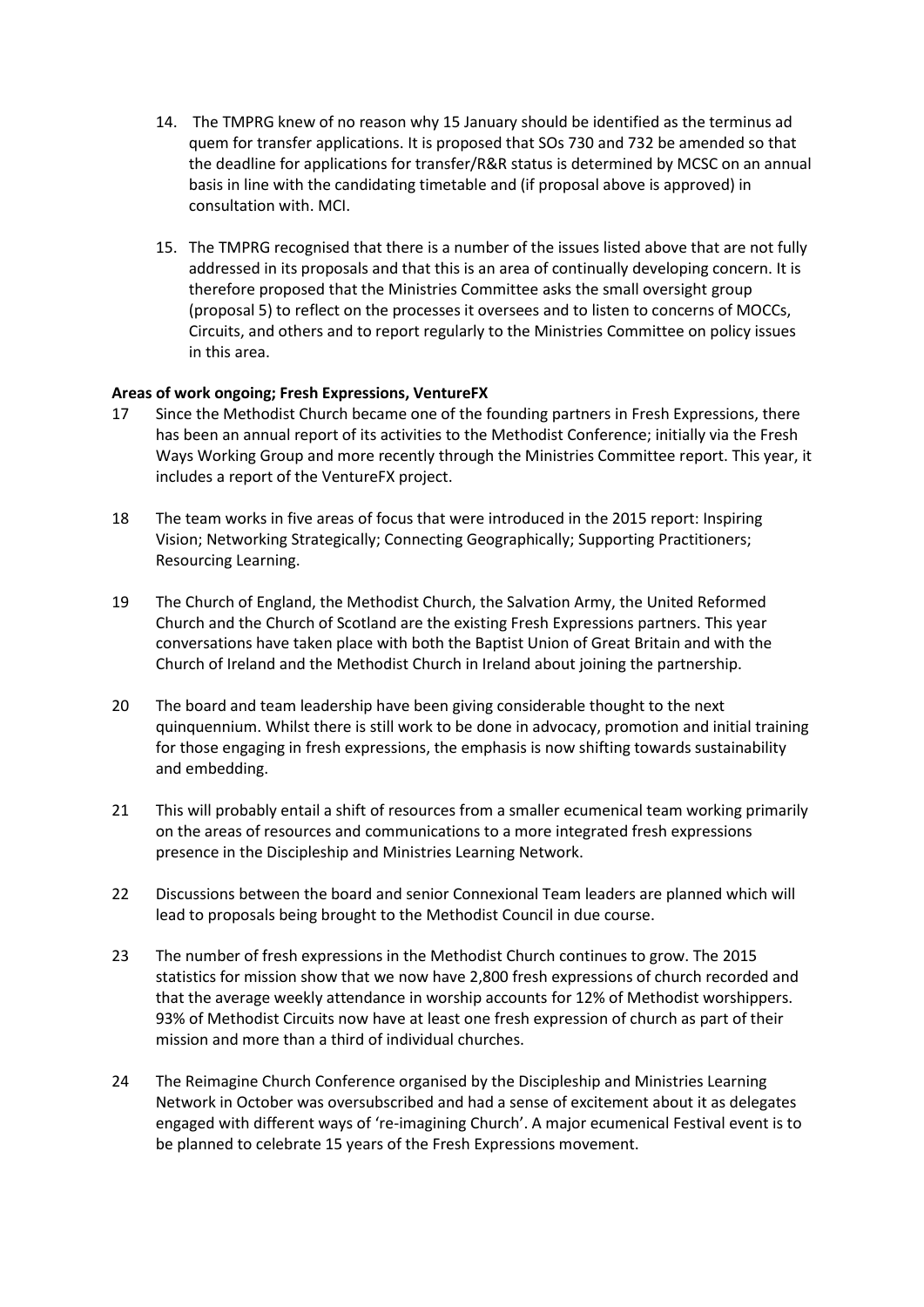- 25 However, the point has not yet been reached where fresh expressions have become a normal part of Methodist culture. There is a good deal of research that suggests that a 'tipping point' is reached when 20% penetration is achieved. In the case of fresh expressions this will probably mean that 20% of circuit resources (budget, paid staff time, volunteer energy) are devoted to fresh expressions of church. This is the point when embedding will have been properly achieved and sustaining a mixed economy of mission shaped Circuits becomes the primary agenda.
- 26 Last year, the Ministries Committee agreed to a piece of research that will qualitatively examine a random sample of Circuits to give the church a more accurate picture of what is happening in fresh expressions. A researcher has been appointed on a one year contract to do this piece of research, detailed criteria have been established and a questionnaire developed to take this work forward. We are grateful for the generosity of the Church Army research unit who have shared with us the criteria which they have used for their research (published in *Anecdote to Evidence* and more recently *The Day of Small Things*).
- 27 The Fresh Expressions team have concentrated their efforts on promoting and resourcing fresh expressions of church, but it is becoming increasingly apparent that many of the fresh expressions resources have a wider application.
- 28 It is therefore proposed that in the connexional year 2017-2018, the SRI team investigate a sample of those projects that do not meet the rigorous indicators applied in this year's research. The primary purpose of this research is to explore the extent to which fresh expressions thinking and resources are informing and shaping the mission of more traditional churches and circuits. The director of SRI has been consulted and agrees that this work is possible within existing budgets.
- 29 A good practice in fresh expressions small group has been set up (Connexional Fresh Expressions Missioner (convener), a superintendent minister (the Revd Michael Redshaw), a fresh expressions practitioner (the Revd Matt Finch) and a member of the DMLN (Ms Katie Deadman). They have identified a number of Circuits which are engaging well with fresh expressions as part of an overall circuit mission strategy and have begun conversations with them to identify practical discoveries of good practice that can be written up into a guide to be published in the next connexional year.
- 30 One of the outcomes of these conversations is a growing awareness that mature fresh expressions of church do not often become Methodist churches, and that emerging fresh expressions of church would benefit from more clearly identified guidance in the *Constitutional Practice and Discipline of the Methodist Church*.
- 31 The creation of a Fresh Expression category within Methodist practice is primarily to create space in which Methodist individuals, churches and Circuits can engage with the communities around them in creative ways. The distinguishing feature of the Fresh Expression rather than a mission project serving the felt needs of a community is that there is always the intention to create Christian community (whether or not it looks like a traditional Methodist Church).

## VentureFX

32 The Connexional Pioneering Ministries Scheme (VentureFX) has been in place since the first five pioneers were appointed in 2010. By 2012 a further nine pioneers had been added, bringing the total number to fourteen. The scheme was established as a response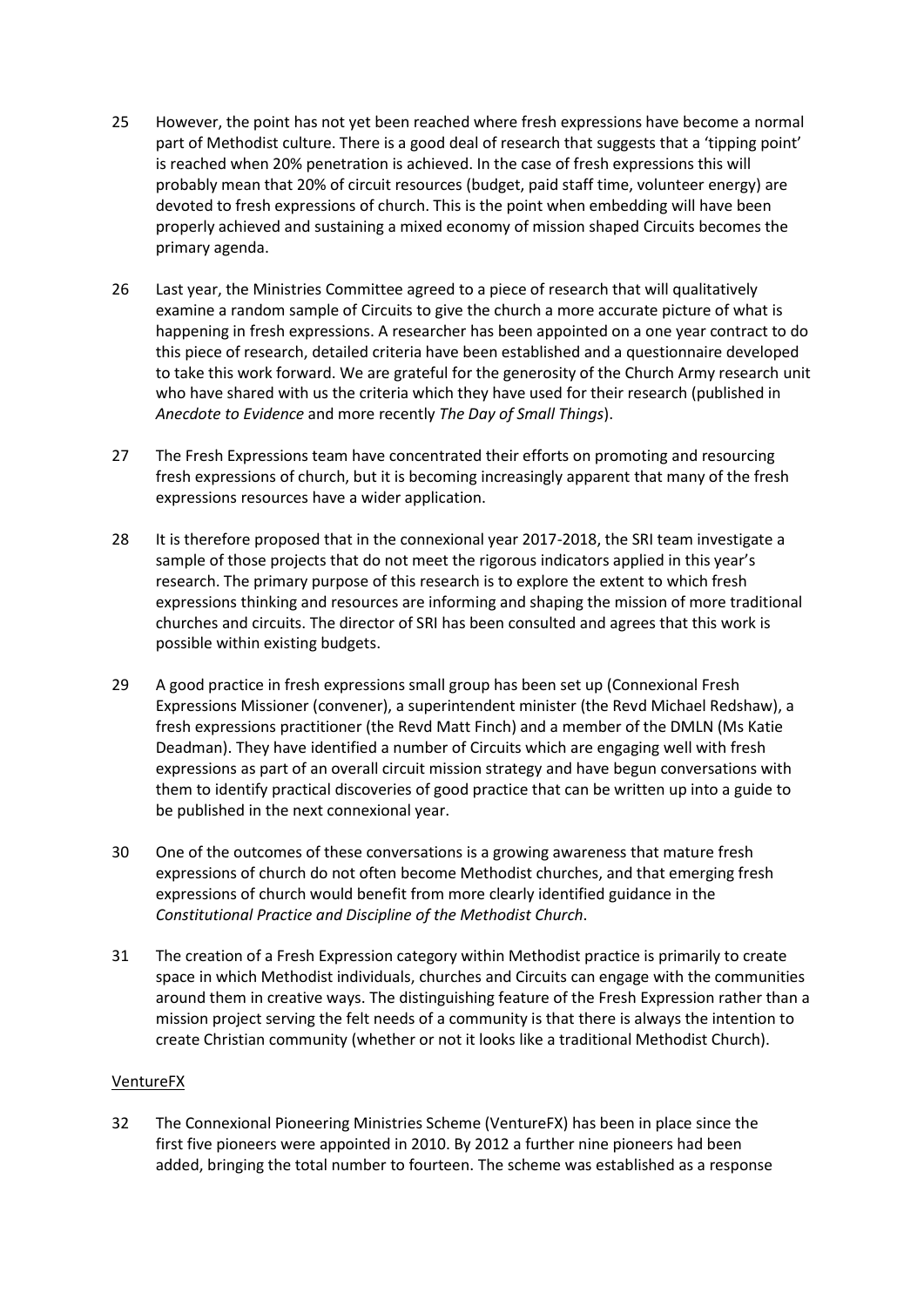to the call in the Mission Shaped Church Report (2004) to identify and support pioneers who would form and lead fresh expressions of church. The coordinator of VentureFX and the Connexional Missioner for Fresh Expressions continue to work very closely together.

- 33 VentureFX was designed to be an experimental approach to pioneer mission, and the learning which is being distilled is being shared in appropriate ways. The pioneers themselves share this learning effectively in their local setting and often more widely, taking part in connexional, district and circuit events and sharing in conferences and gatherings of interested people. Recently, video interviews were made with each of the pioneers under the heading 'Thinking Allowed' in which they speak of their experiences and approaches, and these are available on the Methodist website to make their insights more widely available. This connexional year has been a pivotal moment in the development of VentureFX for three reasons:
	- i. Some of the longer-established projects have come to the end of the first five-year phase and local discussions about whether or not they should continue into the second five years have proved more challenging than anticipated. Apart from the fact that a commitment to a further period of funding at a higher rate is required, it has also sometimes prompted sponsoring Circuits or Districts to query the shape of the emerging project. Some projects have come to a close, either because a pioneer has decided to move on, or because the sponsoring circuit or district chose not to continue the project into Phase 2. The way the ending of a project happens is extremely important and the Project Management Group responsible for overseeing the scheme is in the process of capturing and reflecting upon the valuable lessons to be learned in this phase. These lessons about transition of leadership, sustaining and building upon that which has already been developed, and ending well, have a wider potential to help pioneer situations across the Connexion and the next few years of such learning from the scheme will be vital.
	- ii. While the original VentureFX projects are still providing important experience and learning, and will continue to do so in the remaining years of the scheme, the development of Methodist Pioneering Pathways means that the experiment can now begin to be integrated more fully into the life of the Church. Nearly 50 pioneers are now registered with Methodist Pioneering Pathways and VentureFX pioneers are playing their part in helping to resource this development.

#### **Updates on responses to Memorials to the 2016 Conference – M1, M3 and M24**

34 M1 Criteria for candidating for the ministry

Following discussion at the January meeting the Committee noted that it will consider recommendations from the Ministerial Co-ordinator for Oversight of Ordained Ministries on this memorial at its March meeting.

35 M3 Questions asked in the Presbyteral Session of Synod

The Committee drafted a statement in response to this memorial which affirmed the significance and centrality of the questions of the annual inquiry which was agreed and circulated to all presbyters.

36 M24 Circuits in tragedy and crisis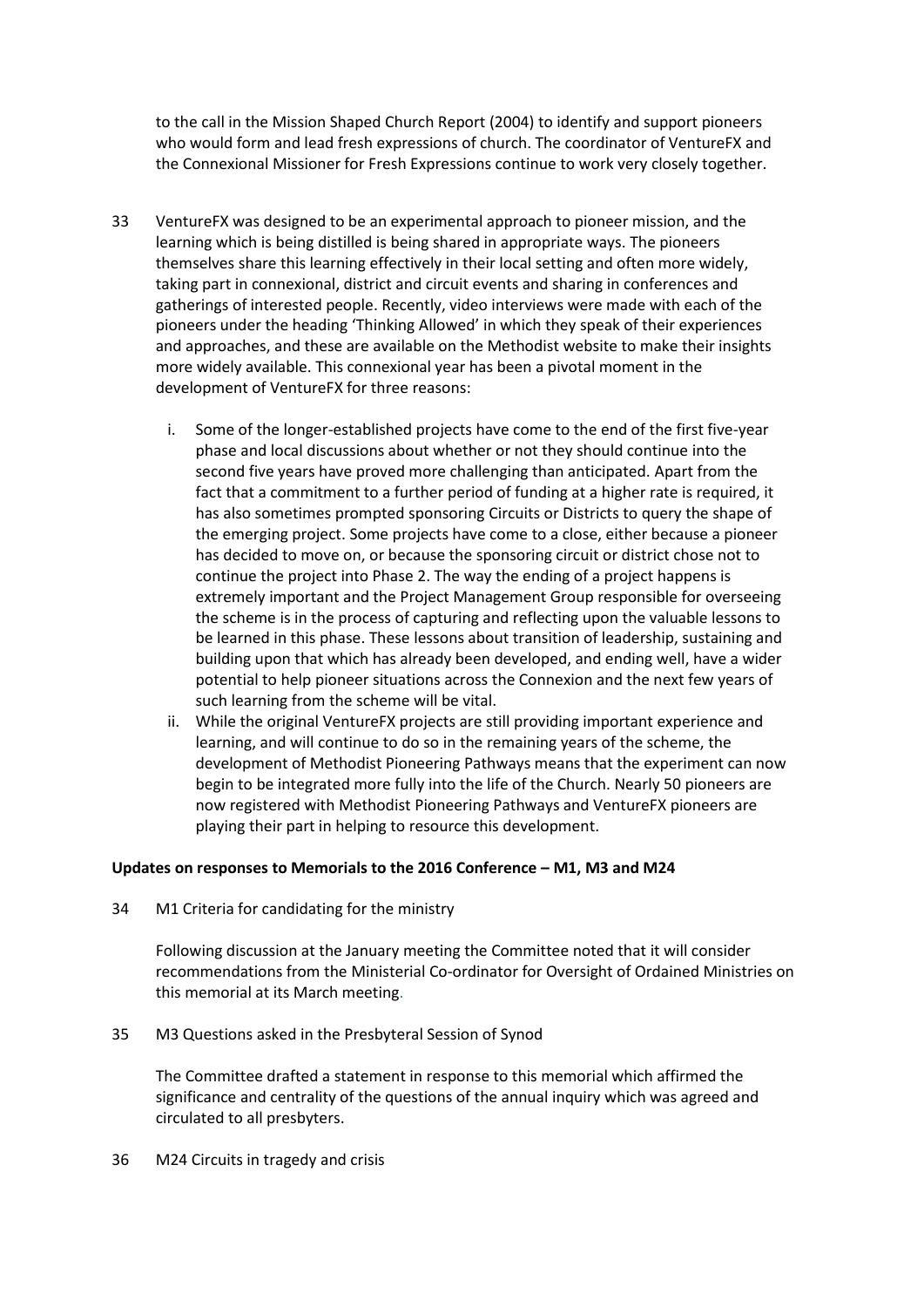The Committee noted that a meeting had been arranged with a steward, superintendent and presbyter from Circuits that had recently been affected by the deaths of ministers in the active work, to gather their views on whether there is further support that can be offered in such circumstances, beyond that normally arranged by the District Chair. This small group created by the Ministries Committee has now met to listen to Circuits affected by tragedy and crisis, in particular the death of ministers in the active service. It will consider a response following that consultation and will issue a guidance note for the Districts to be reported to the March meeting of the Committee.

#### **\*\*\*RESOLUTIONS**

- **27/11. The Conference received the Report.**
- **27/12. The Conference adopted the 15 proposals regarding transferring ministers as set out in paragraph 16 with the exception of recommendation 10 which it refers to the Connexional Allowances Committee.**
- **27/13. The Conference revoked Standing Order 714.**

### **27/14. The Conference amended Standing Order 730(2) as follows:**

(2) (a) Persons ordained to the ministry of word and sacraments in other conferences or other Christian churches, probationers for such ministry, *accepted candidates for such ministry,* ordained deacons of the United Methodist Church or of a church with a three-fold order of ministry and officers of the Salvation Army who wish to be admitted into Full Connexion with the Conference as presbyters or admitted upon presbyteral probation *or to enter initial training as accepted candidates for presbyteral ministry* shall apply in writing before the 15th January to the President, and the President or the Vice-President on his or her behalf shall arrange for the application to be considered as set out in the following clauses.

(b) Ordained deacons or persons accepted for training for the diaconate of other conferences or Christian churches, *probationers for such ministry, accepted candidates for such ministry* or officers of the Salvation Army who wish to be admitted as deacons in Full Connexion with the Conference or as diaconal probationers *or to enter initial training as accepted candidates for diaconal ministry* shall apply in writing before the 15th January to the President, and the President or the Vice-President on his or her behalf shall arrange for the application to be considered as set out in the following clauses.

## **SECTION Q ACCESSIBILITY TO THE CONFERENCE**

The Council received a report from the working party established by the Council to take forward the matters raised by notice of motion 2015/108.

Notice of motion 2015/108 reads as follows:

#### *The Conference notes:*

*That the 2013 Conference directed a working party to be formed to look into the issue of accessibility to the Conference. Many who spoke at that meeting of the Conference supported the notice of motion and highlighted areas that could be looked at, including barriers stopping people from attending, the impact of dyslexia upon report reading, how people engage with the Conference and how people engage, or sometimes not engage.*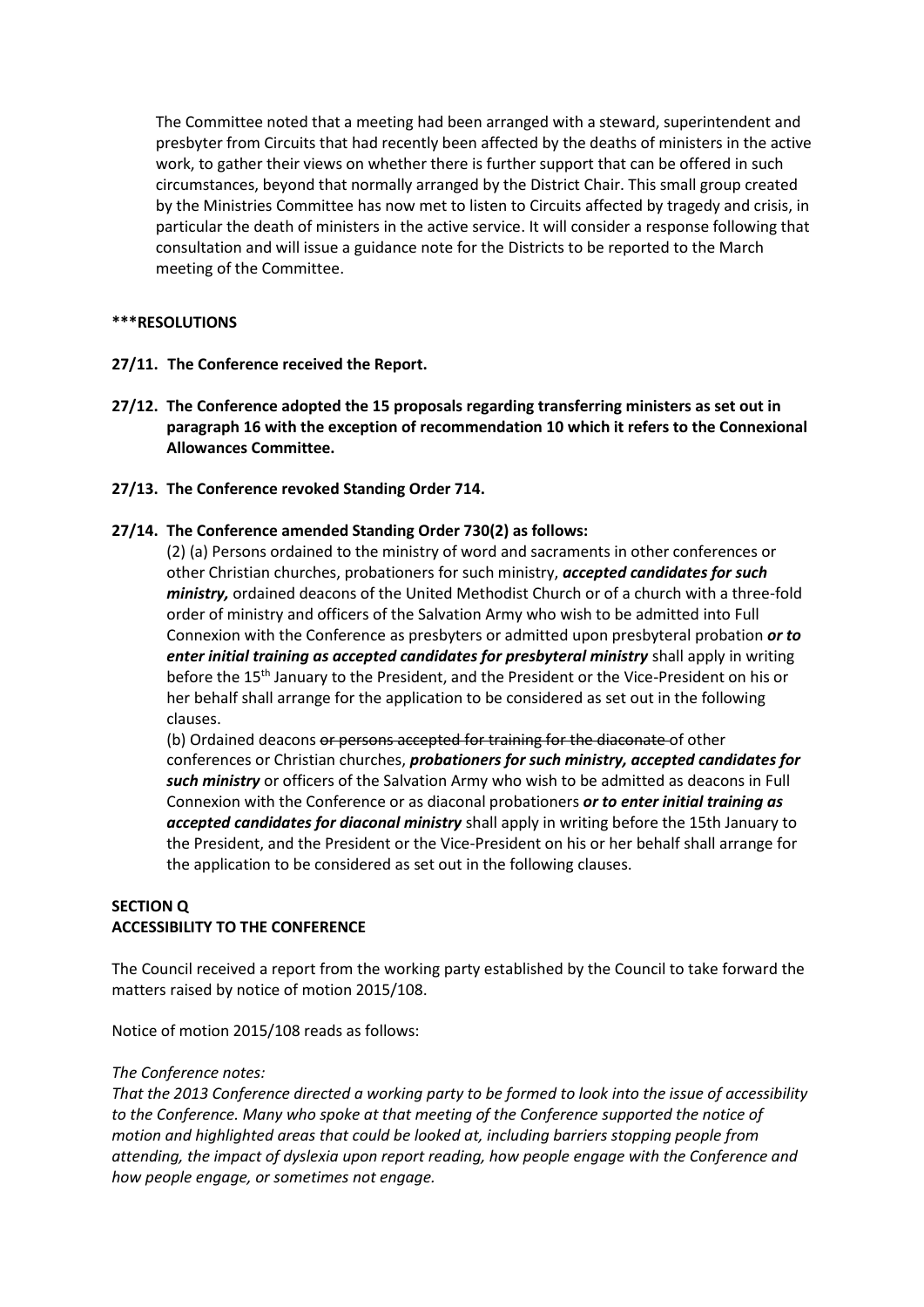*That the working party report at p413 of the Agenda lays out a definition of accessibility, which is narrower than the wider understanding of accessibility.*

*The Conference thanks the working party for the report and the work that has gone into it particularly as it highlights areas of work that the Conference needs to consider, and brings up issues that will need addressing in the future.*

*The Conference is of the view that the report does not answer what many feel it set out to answer in the first place.*

#### *Add to Resolution 45/2:*

*The Conference further directs that the terms of reference for the working party shall include further consideration of the issue of accessibility, not just the logistics of running the Conference, but how people can engage with the Conference, regardless of experience, ability or confidence. The membership of the working party shall include those who have expertise in these areas.*

In their report to the Council, the working party made the following main points:

- 1. Improving accessibility to the Conference requires directional guidelines (for others to follow) as well as prescriptive solutions, and is as much incremental improvement as radical upheaval.
- 2. There are tensions within the Working Party's terms of reference, and between people's expectations of the Conference.
- 3. Accessibility is influenced by:
- Members' knowledge of participants and procedures;
- How Conference business is transacted:
- Patterns of worship, prayer and Ordination Services;
- The Conference venue, accommodation and facilities;
- Provision for those with particular or special needs;
- Use of technology, including electronic voting;
- The overall pattern and length of the Conference week;
- The size and composition of the Conference.

The Council considered the proposals brought by the working group and referred their report to the Conference Business Committee for detailed consideration of the recommendations and directed the Conference Business Committee to report back to the Council with regular updates.

#### **\*\*\*RESOLUTIONS**

#### **27/15. The Conference received the Report.**

**27/15A. The Conference directed that the full report of the Accessibility to the Conference Working Party, MC/17/42, which includes the 16 recommendations of the working group, which was presented to the Council in April 2017, be brought to the 2018 Conference for debate and decision.**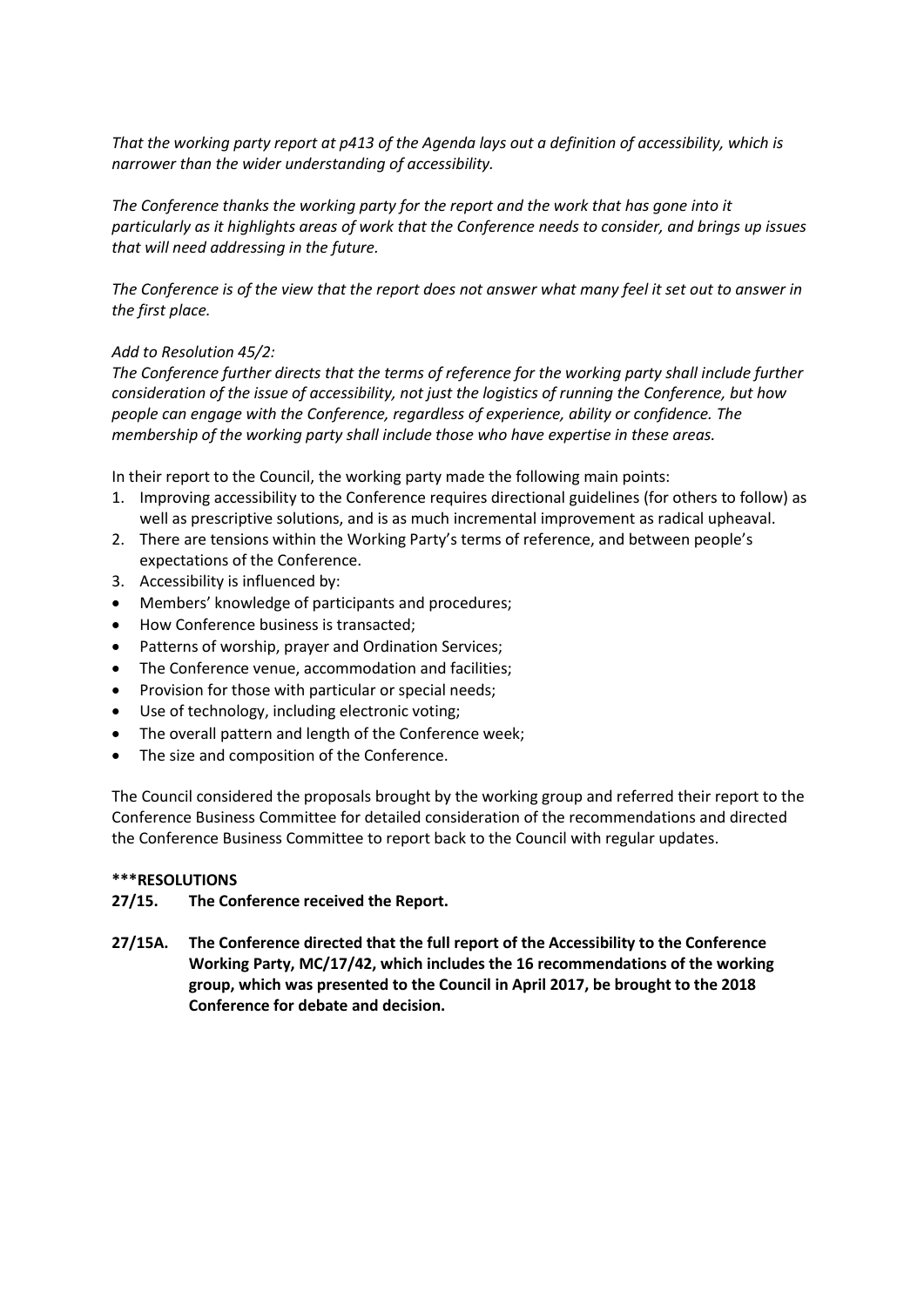#### **SECTION R FELLOWSHIP GROUPS**

#### **Introduction**

- 1. During the course of the year the Council has addressed two requirements in respect of Fellowship Groups:
- 1.1 The recommendation of the final report of the Working Group on Fellowship Groups to the Conference of 2015, viz,

"Set up a connexional advisory/support group for Fellowship Groups. The group to comprise a representative of each of the larger Fellowship Group and some smaller groups. The role of the group is to support Fellowship Groups, share good practice, encourage full and healthy integration and encourage members to become full members of the Methodist Church. The group would also act as an advisory group for the Methodist Church, particularly in relation to encouraging vocational discernment and providing orientation for ministers, leaders and churches."

- 1.2 The expressed need of the Fellowship Chaplains to be held accountable for their ministry by the Methodist Church in Britain (MCB) and of those responsible for the stationing of chaplains to ensure that the appointment of chaplains (and the periodic review of their appointments) conforms to our policy and practices.
- 2. The work on Fellowships is complex and continues to develop, with new groups having been established during the time that this work has been in progress. The Council identified two clear needs:
- 2.1 For a regular, structured, and representative body to whom Fellowship Chaplains and others involved in ministry within other language ministries could be held accountable.
- 2.2 For opportunities for colleagueship, fellowship and sharing for Fellowship Chaplains and others involved in ministry within other language ministries.
- 3. During the conversation it also became clear that there are other and complex issues around governance and oversight in relation to Fellowships and other groups, eg appropriate accountability for finance, grant applications, and agreements with other Conferences. It is essential that in all these areas we move towards a position of having transparent and equitable processes that honour and benefit both the Fellowship Groups and the MCB.

#### **The Fellowships Sub-committe**e

- 4. In order to ensure that the Conference has in place transparent and equitable processes that offer support and oversight to the Fellowship Groups, the Council has established a Fellowships Sub-committee of the Ministries Committee, the responsibilities of which shall be:
	- To receive an annual report from each of the Fellowship Groups. This report should include (*inter alia*) details of the congregations (their location and activities), an account of the ministry of the chaplain, and financial statements and accounts.
	- To receive a report from the Fellowships Forum.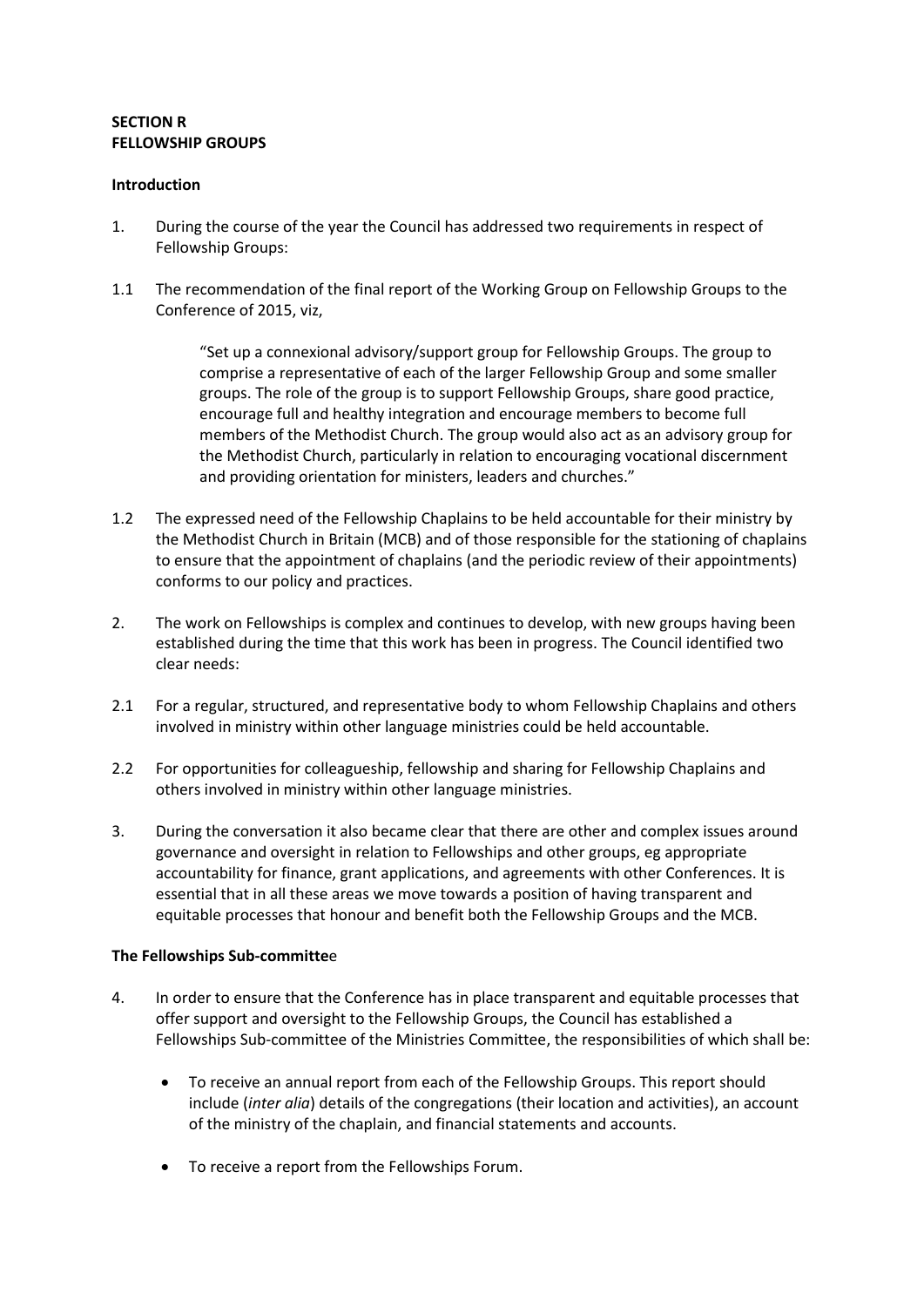- To review the inclusion of Fellowship Groups in the life of the Connexion.
- To challenge both Fellowships and Districts or Circuits to work more closely together.
- To support the development of leaders in the MCB from the Fellowships.
- To formulate with partner churches memoranda of understanding clarifying the roles, responsibilities, accountability, selection and appointment of Fellowship Chaplains.
- To review the stationing of the chaplains and to ensure that appropriate succession planning is in place (including liaison with the autonomous Conference or partner Church).
- To facilitate the creation of new partnerships on the fellowship or another model with autonomous conferences.
- To review the funding of Fellowship Groups and to receive a report from the Connexional Grants Officer on connexional support for the work.
- To ensure that there are appropriate opportunities for Fellowship Chaplains and those in similar roles to meet together in order to share in fellowship, to exchange ideas, and to offer mutual encouragement.
- To report annually to the Ministries Committee (and through the Ministries Committee to the Council) on the work of God in the Fellowship Groups.
- To ask the Ministries Committee to commission the production of resources for the use of Fellowships and other language congregations and the Circuits that host them.
- 5. The Fellowships Sub-committee, which shall meet annually, shall comprise the duly appointed chaplains or other representatives of the Fellowship/ Ministries Groups recognised by MCB and those connexional officers with responsibility for the work under discussion. The Ministerial Coordinator for Oversight of Ordained Ministries (MCOOM) will act as its convener and secretary.

## **A Gathering of Fellowship Chaplains**

- 6. Standing Order 1001(1)(iii) charges the One Mission Forum with the responsibility of sharing insights and developing vision. The proposed gathering of Fellowship Chaplains and others clearly fits within that mandate, but it might be that the One Mission Forum itself is not necessarily the best way to do this. The Council is therefore asked to refer this matter to the One Mission Forum for discussion, either to set up a Fellowship Chaplains' Meeting within the Forum or to refer the matter back to the Fellowships Sub-committee which will then propose to the Ministries Committee a suitable annual gathering, the aims of which would be:
	- To draw together representatives of the fellowships and other language congregations for worship, conversation, and mutual support.
	- To celebrate good practice by sharing news of developments from the groups.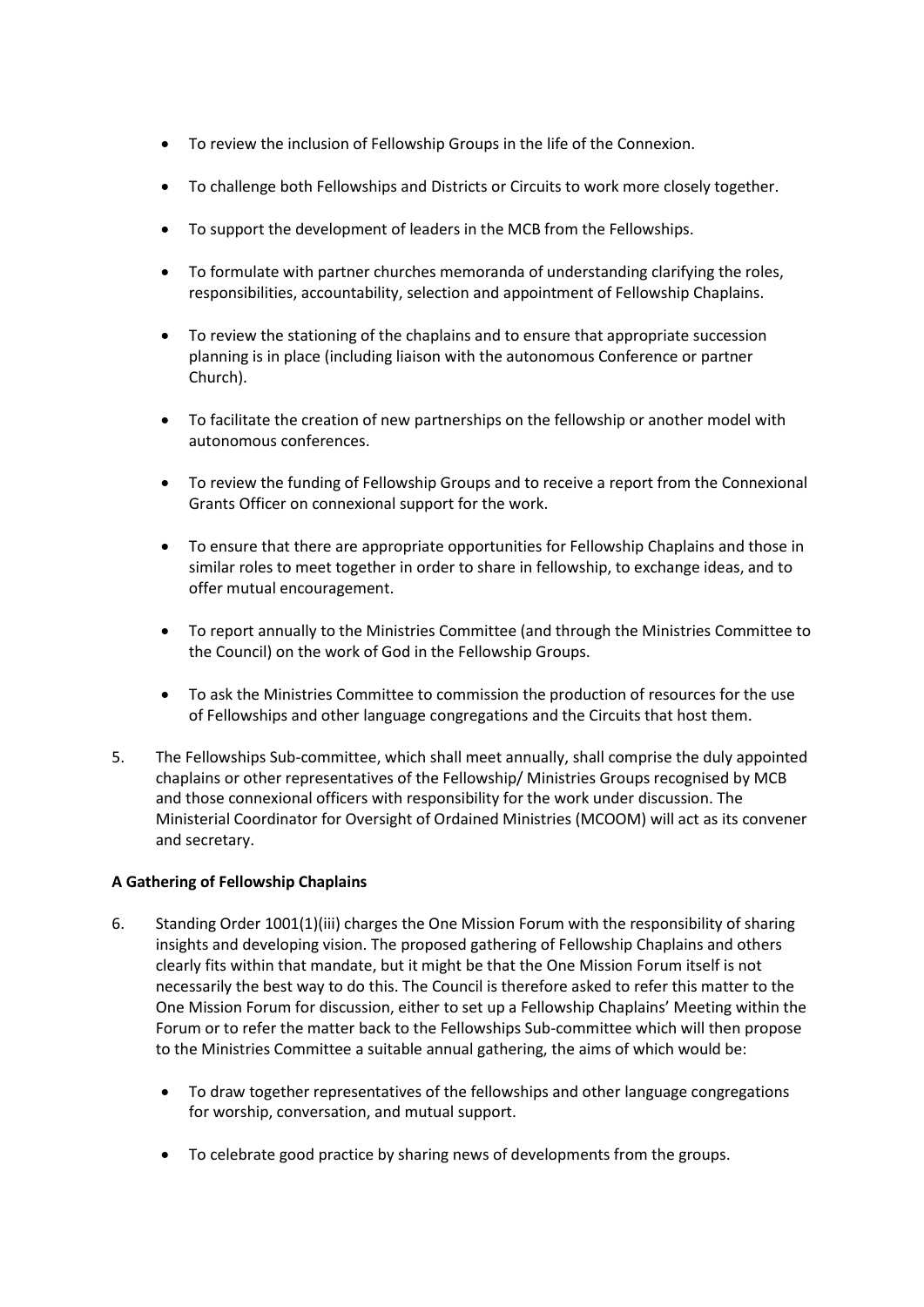To promote inclusion by hearing from the groups and the circuits which host them.

## **Timeline for Implementation**

- 7. The next meeting of the One Mission Forum will be asked to decide whether it should host the gathering of chaplains and report back to the Fellowships Sub-committee which will decide at its meeting in early 2018 how best to take forward this part of the work.
- 8. The Council also invited the One Mission Forum to consider how an annual opportunity to share insights and develop vision might be afforded to Fellowship Chaplains and others and to report to the Fellowships Sub-committee.

### **\*\*\*RESOLUTION**

**27/16. The Conference received the Report.**

## **SECTION S LARGER THAN CIRCUIT FOLLOW-UP**

The 2016 Conference, in considering the report *Larger than Circuit* directed the Secretary of the Conference to oversee a review of:

- a. the use of District Chairs to chair or serve on working groups appointed by the Council/Conference;
- b. the roles performed by the District Chair (and identify the roles that might be more appropriately carried out by the Connexional Team thereby allowing District Chairs further to exercise spiritual leadership); and
- c. the title 'District Chair', and whether an alternative title would be more appropriate;

and bring recommendations to the Conference as soon as possible.

## *The use and roles of District Chairs (Resolutions 15/2a and b)*

The 2016 Conference heard that following consultation with District Chairs and others, the following factors and perceptions lie behind recommendations a and b:

- While very little has changed in terms of Standing Orders, the demands of the role of District Chair have increased.
- District Chairs employ a variety of leadership styles according to the situations in which they find themselves, and these increasingly varied patterns of leadership make demands upon the Chairs' time and energy.
- Consultation responses suggested that "what the Methodist Church wants from its District Chairs is spiritual leadership, strategic development and pastoral care" (para. 16). In addition to the resolution above, Chairs were encouraged "to review their diary commitments and hear the call from the church to prioritise preaching and leading worship" (para. 18).
- The Coordinating Group queried whether asking District Chairs to chair and/or serve on connexional working parties is "in line with the priorities of the Conference and whether this is best use of significant spiritual leaders in the church" (para. 15).

In preparing the report to the Conference, the Working Group attempted to address the question of whether the use of District Chairs to serve on connexional committees and other groups is in line with the priorities of the Conference and the best use of significant spiritual leaders in the Church. *What is a District Chair?* (2006) noted that: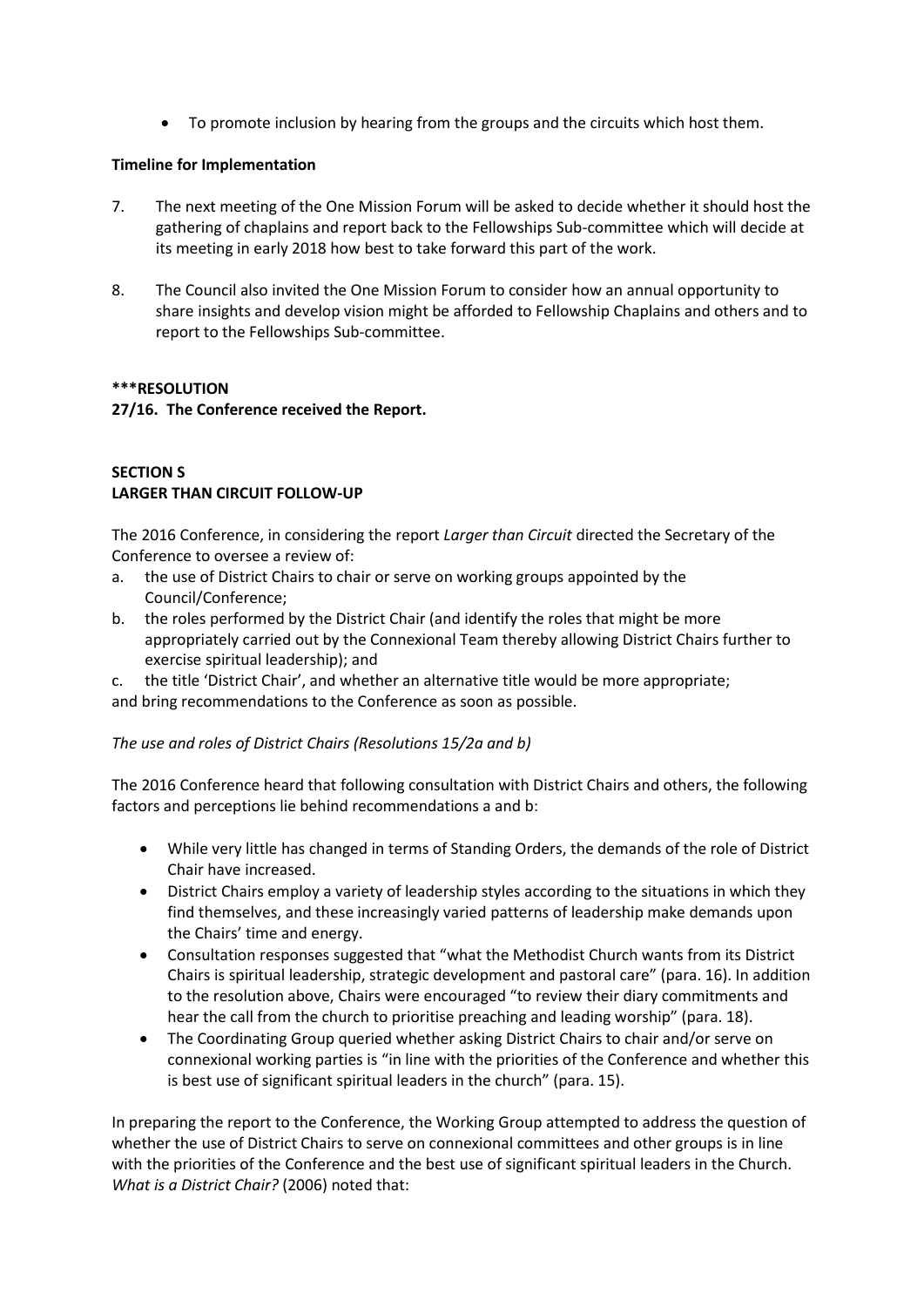*"... in exercising the oversight and responsibilities [within the District], a District Chair is not just relating to the particular context of the District to which she or he is appointed, but also to the wider context of the whole connexion... the role of Chairs in the wider Connexion has become increasingly important. Chairs are not so much Chairs of a particular District, in the sense of only belonging to the District and only having authority and responsibility in it. Rather they are Chairs appointed by the Conference for a particular District, in the sense of belonging to the whole Connexion through the Conference and as such being assigned particular functions and responsibilities in the affairs of the Connexion beyond the District because of the particular knowledge and experience they have by virtue of their office"* (para. 27).

Chairs are required to act "as representative of the Conference and Connexion within the District" and "to represent the District in the Conference" (Ibid, paras. 28-29). The report acknowledges that "this dual role of the Chair in the District and the wider Connexion" may cause the Chair to feel "unable to fulfil either responsibility effectively" and that she/he "may be pulled in two directions, not just by competing demands on time from the District and the wider Connexion but by the expectations and fantasies which people in one sphere of his or her responsibilities have of the other sphere." It suggests that "it is important to find ways in which there can be a proper exercise of the shared nature of oversight as a means of seeking to prevent this" (Ibid, para. 33).

The Council affirmed the view expressed in the report to the 2016 Conference "that the District's primary function is to provide the link between the Conference and the Circuits". In light of the importance of this link in a connexional Church and the reflections above, the Council recommends that it is both beneficial and appropriate for District Chairs to take up roles in the broader life of the Connexion, as this strengthens the dialogue between Circuits, Districts and the wider Church and informs the dual representative roles outlined in *What is a District Chair?.*

It is worth noting that the Chairs' Meeting has a mechanism (one Chair through whom requests must be made for Chairs to serve on committees and groups) to ensure equitable division of responsibility, as it is necessary and appropriate to ensure that no individual Chair is overloaded with connexional responsibilities. However, it is also important to ensure authentic and continuous dialogue between the Districts and the life of the wider Church, and so the Council recommends to the Conference that there be no change to the important principle and practice of District Chairs serving on appropriate working groups and other connexional bodies.

It is, as noted above, vital to be careful to watch over one another and not to overburden District Chairs, given the nature and demands of their role. The Coordinating Group encouraged Districts to "explore increasing the numbers of those involved in leadership of the District, so that District Chairs (who are selected for their particular gifting), are able to lead the District alongside others who have complementary gifts, for a strategic missional approach to be developed (with reference to SO 962)" (para. 30). In addition, Districts are encouraged to ensure the provision of high-quality administrative support for District Chairs, as this is another area that has been shown to absorb a high proportion of Chairs' time and energy.

#### *The title 'District Chair' (Resolution 15/2c)*

In considering the question of the title 'District Chair', the Council noted that a recommendation was made to the Council in 2011 to move from 'District Chair' (or 'Chair of District') to 'District Superintendent' (see MC/11/52, which provides a helpful history of the title 'District Chair' and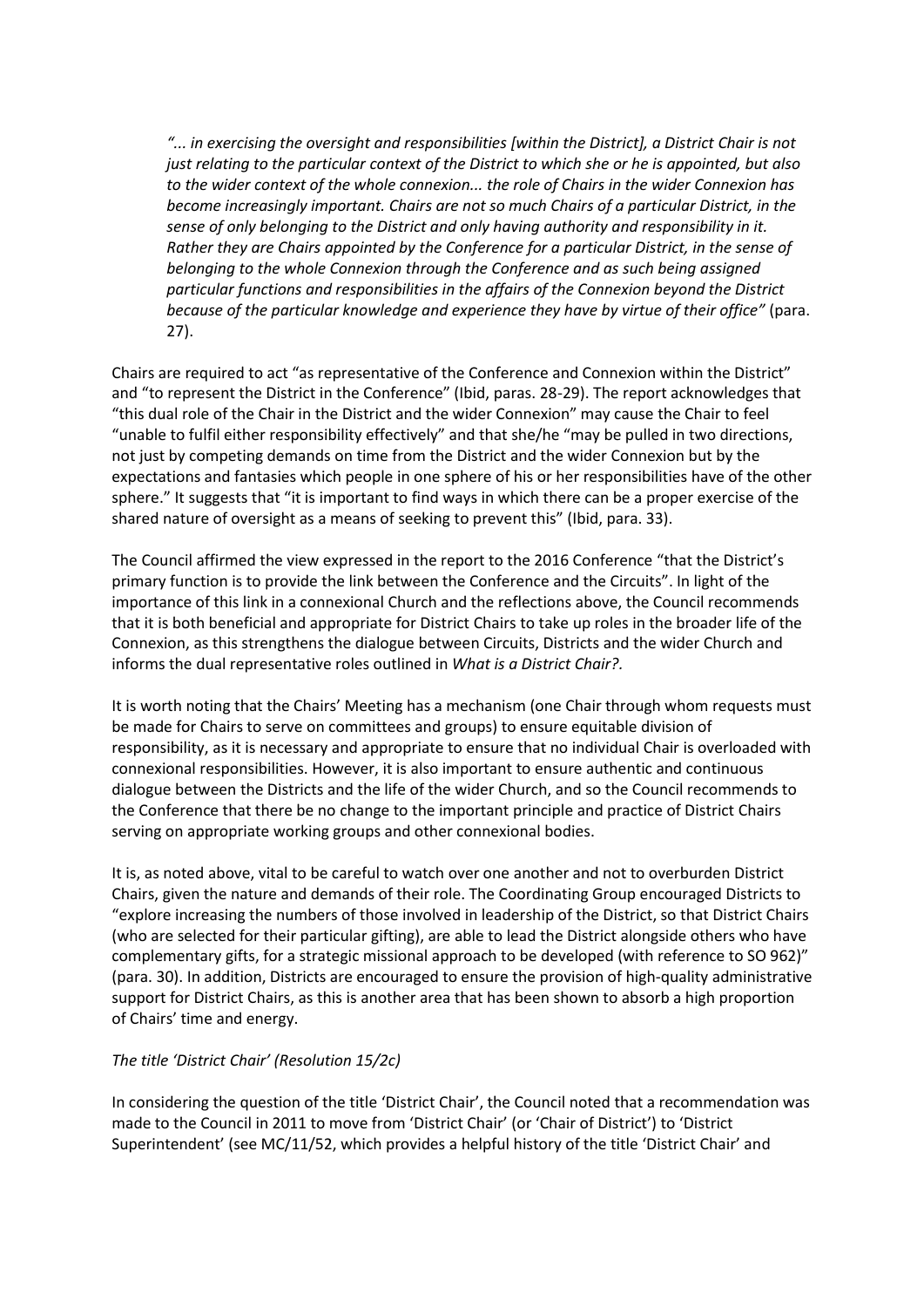various alternative titles). At that point the Council agreed to delay any consideration of the recommendation until the Regrouping for Mission process was further advanced [Minute 11.2.35].

In returning to the matter the Council considered that at the nub of this issue is the question whether 'District Chair' best reflects the prime duty of a District Chair "to further the work of God in the District... being especially diligent to be a pastor to the ministers and probationers and to lead all the people of the District in the work of preaching and worship, evangelism, pastoral care, teaching and administration" (SO 424(1)

The Council noted that this issue has been extensively explored over a period of some years and concluded that it was hard to see that anything new could be added to this exploration. Equally, whilst there has been a degree of interest in exploring the question, there has been some reluctance to reach a conclusion one way or the other. So the Council was faced with a choice of either drawing a line under the exploration and retaining the status quo, or revisiting the 2011 report and considering afresh the recommendation to a change of title from District Chair (or Chair of District) to District Superintendent. If the latter course of action were to be undertaken the Council was clear that a connexion wide consultation would be required. Furthermore, should it be decided to make any change there would then follow a not particularly complicated, but nonetheless time consuming process of amending a whole range of documents.

In light of these points the Council concluded that it did not wish to direct the energy of the wider connexion into consideration of this matter. The Council therefore recommends to the Conference that no further consideration be undertaken in respect of the title of District Chair.

### **District Commissions**

The 2016 Conference also directed the Council to bring a process for implementing the creation of a District Commission, and the nomination of those to be appointed by the Conference as District Commissioners to the 2017 Conference. The Conference directed that such a commission would be convened when a new Chair is being sought, or the present Chair is exploring the possibility with the District of a reinvitation, or a District or group of Districts wishes to engage in the process of reflection or review. A District Commission would oversee and undertake a thorough review of the life of the District, set in the wider regional, connexional, and ecumenical context.

The Council considered the ways in which a District Commission process might operate, and also discussed the peer review process which has been developed by the Church of England. The Council felt that the peer review process was an appropriate model to develop and adapt for use in a Methodist context. The process offers a lighter touch with considerable flexibilty, and while it might require some investment in terms of staffing it offers the opportunity for Districts to reflect in a more holistic way than might be the case with a more formal process. The Council therefore reports to the Conference that it is unable to bring detailed proposals to the 2017 Conference; and recommends that work is undertaken to establish a peer review process for Methodist Districts.

#### **\*\*\*RESOLUTIONS**

#### **27/17. The Conference received the Report.**

- **27/18. The Conference concluded that in light of extensive work over many years no further consideration be undertaken on the title of District Chair.**
- **27/19. The Conference directed the Council to undertake work to establish a peer review process for the Districts and report on progress to the 2018 Conference.**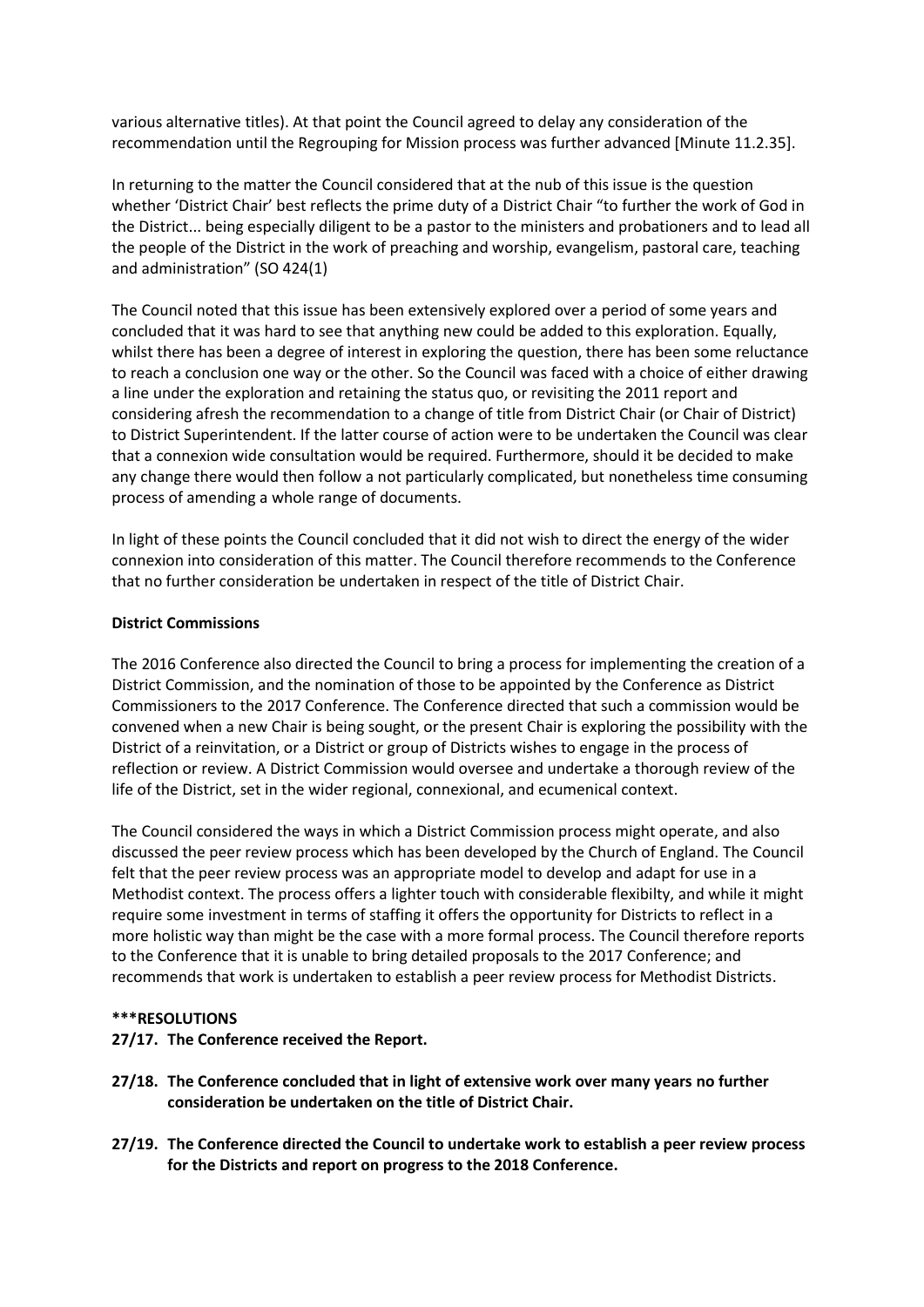## **SECTION T LEGAL AND PROPERTY SUPPORT FOR MANAGING TRUSTEES – PROGRESS REPORT**

### **1.0 Introduction**

1.1 The 2016 Conference received four memorials (M26 – M29) relating to the work of TMCP and the level of support and advice available to managing trustees. In response, and recognising the need to be faithful in the use of the resources of the whole Connexion, the Conference directed the Methodist Council and invited the Board of TMCP to appoint a joint working party to:

(a) Clarify the extent of the application of SO 931(3) and the role and responsibility of the custodian trustee under the Methodist Church Act 1939 and charity law.

(b) Clarify the need for SO 931(3) in its current form and where appropriate suggest amendments.

(c) Assess what steps are necessary to ensure that the Connexional Team has available to it an appropriate level of resource so as to fulfil the terms of SO 931(3).

(d) Clarify the requirements placed upon Managing Trustees in respect of disposals and contracts and identify ways to speed up transactions, taking into account the views of the Law and Polity Committee on the role of the custodian.

(e) Clarify and define respective areas of responsibility so as to resource the mission and ministry of the whole Connexion most effectively.

(f) Establish a full review of the needs of Managing Trustees in terms of property and legal advice and consider the benefit of professional legal services being provided by the Connexional Team.

- 1.2 The Conference directed the Council to bring a report on progress in this area to the 2017 Conference.
- 1.3 The working party consists of Mrs Susan R Howdle (Chair, appointed by the Conference), Mr Graham Danbury (appointed by the Board of TMCP), the Revd Jennifer M Dyer (appointed by the Council), the Revd Richard W Oldroyd (appointed by the Council) and Mr G Alan Pimlott (appointed by the Board of TMCP). Although appointed by different bodies, the members of the working party recognise the need to work cohesively in the interests of the wider Church. Recognising the breadth of its remit, the working party chose at an early stage to amend its name from the TMCP working party to the Legal and Property Support for Managing Trustees working party.

#### **2.0 Progress**

- 2.1 To date, the working party has met four times: in October and November 2016 and January and February 2017.
- 2.2 The working party is aware of the need to consult widely in its work, and has so far held conversations with:
	- o Three District Property Secretaries
	- o The Chair of the Board of TMCP
	- o A number of members of staff from TMCP